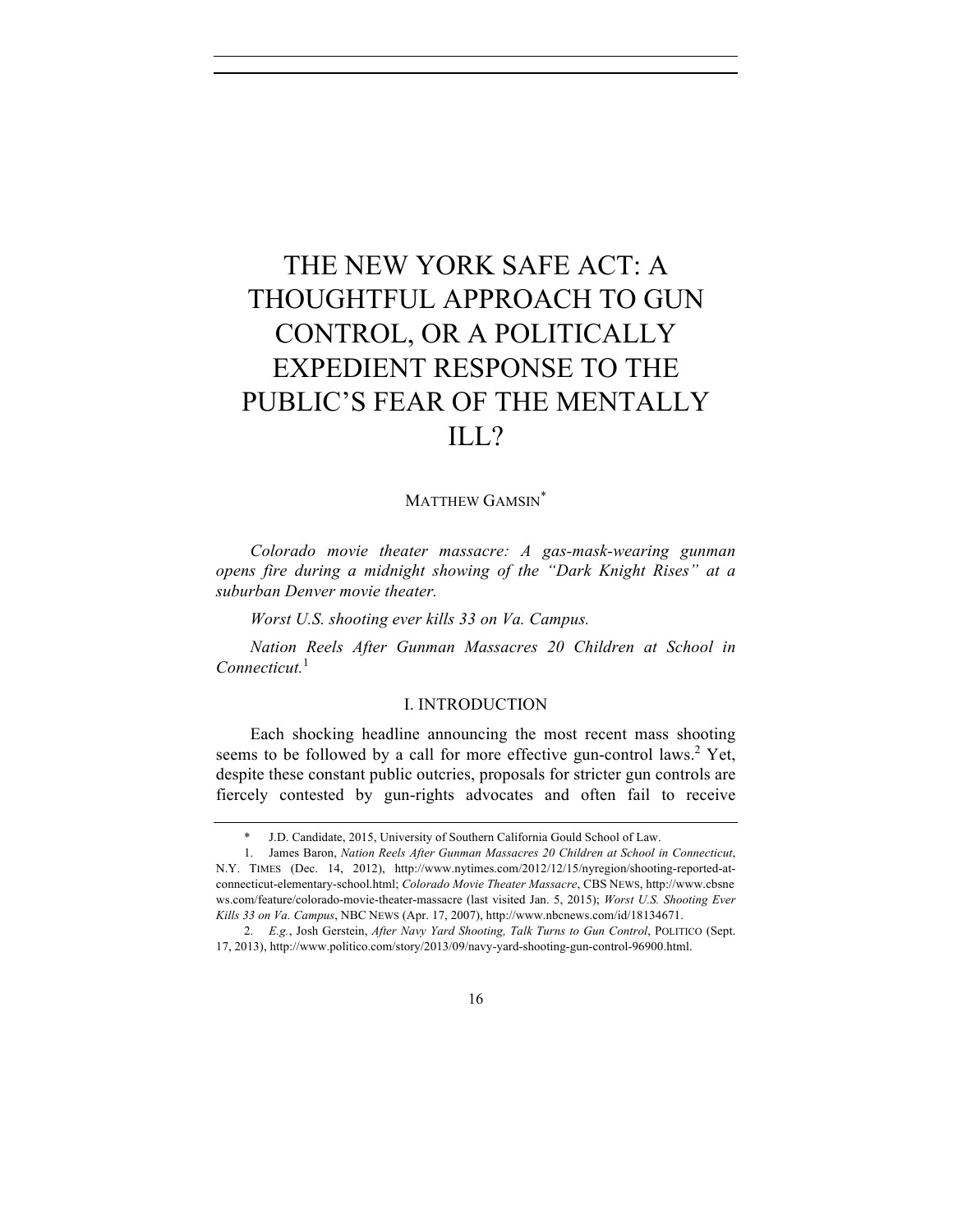widespread public support.<sup>3</sup> Recently, several Colorado lawmakers who pushed for expanded background checks and limits on ammunition magazines following a mass shooting in Denver were ousted by voters "in the state's first ever legislative recall," which was seen as "a warning to [others]... who might contemplate gun restrictions in the future.<sup>34</sup>

However, even those who generally oppose gun control overwhelmingly support limits on gun ownership by individuals with mental illness, which is often cited as the cause of these horrific events.<sup>5</sup> Gun rights groups, such as the National Rifle Association ("NRA"), assert that "gun violence stems from the deranged minds of individuals," and that additional laws regulating possession by individuals who do not suffer from mental illness "won't do anything to curb the killings."6 If the NRA's position on gun violence and mental illness is a tactic to turn the focus of the political debate away from stricter gun control and toward mental illness, it appears to be working. According to a 2013 poll, Americans believe that a "[f]ailure of the mental health system" is the most significant factor leading to mass shootings.7

In response to the public's fear of gun violence by individuals with mental illness, the New York legislature adopted the New York Secure Ammunition and Firearms Enforcement Act of 2013 ("SAFE Act").<sup>8</sup> A portion of the SAFE Act provides that designated "mental health professionals" who believe that a patient is "likely to engage in conduct that would result in serious harm to self or others" must report the patient to the Director of Community Services ("Director") who, if he or she agrees, must then report to the Division of Criminal Justice Services ("DCJS").<sup>9</sup> Under the SAFE Act, once a report is referred to the DCJS, the patient's gun license, which is required to lawfully possess a firearm under

<sup>3.</sup> *E.g.*, Susan Page, *USA Today Poll: Public Support for Gun Control Ebbs*, USA TODAY (Apr. 23, 2013), http://usat.ly/17SpZNE.

<sup>4.</sup> *Two Colo. Lawmakers Recalled over Gun Control Support*, CBS NEWS (Sept. 11, 2013), http://www.cbsnews.com/news/two-colo-lawmakers-recalled-over-gun-control-support.

<sup>5.</sup> *E.g.*, *Guns and the Mentally Ill: Why the NRA Keeps Talking About Mental Illness, Rather Than Guns*, ECONOMIST (Mar. 13, 2013), http://www.economist.com/blogs/lexington/2013/03/gunsand-mentally-ill.

<sup>6.</sup> *See* Ashley Killough, *Reframing the Gun Control Debate: Is Mental Health the Next Focus?*, CNN (Sept. 20, 2013), http://www.cnn.com/2013/09/19/politics/guns-mental-health.

<sup>7.</sup> Lydia Saad, *Americans Fault Mental Health System Most for Gun Violence*, GALLUP (Sept. 20, 2013), http://www.gallup.com/poll/164507/americans-fault-mental-health-system-gunviolence.aspx.

<sup>8.</sup> 2013-1 N.Y. Consol. Laws Adv. Legis. Serv. 1 (LexisNexis).

<sup>9.</sup> N.Y. MENTAL HYG. LAW § 9.46 (McKinney 2013). *See also infra* note 50 and related text (quoting language of the relevant portion of the SAFE Act, section 9.46(b)).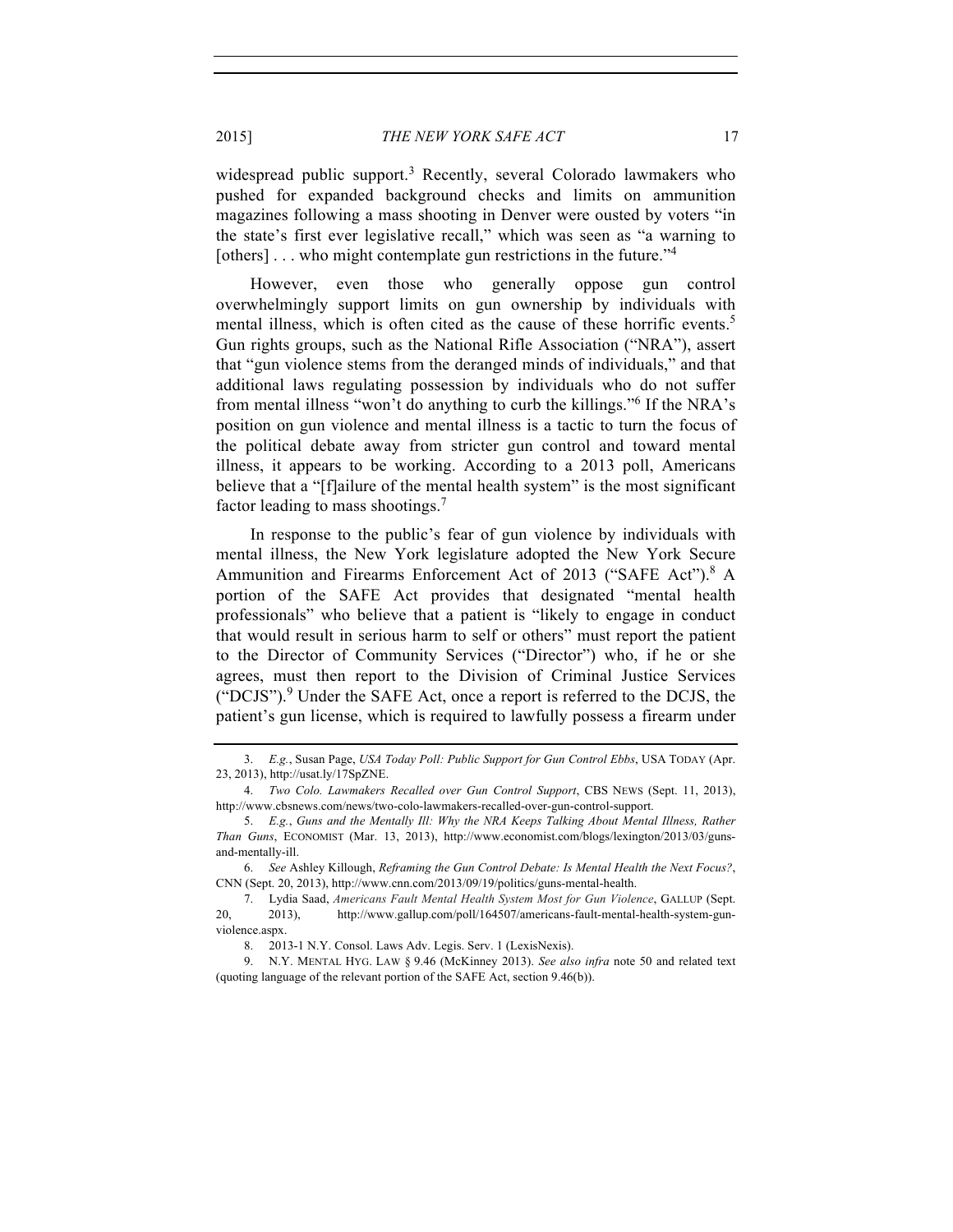New York law, will be revoked and his or her gun will be seized.<sup>10</sup>

Critics question the constitutionality of the SAFE Act and also argue that it is bad policy. Mental health professionals and organizations that support the rights of the mentally ill assert that mental illness plays a very small role in gun violence.<sup>11</sup> They believe that the reporting provisions of the SAFE Act interfere with the patient-therapist relationship, discourage those in need of therapy from seeking mental health treatment, and inappropriately focus the gun-control debate on possession by the mentally  $i$ ll.<sup>12</sup>

This Note will first review the historical development of gun-control laws in the United States, including those referred to by the Supreme Court as "longstanding prohibitions on the possession of firearms by . . . the mentally ill."<sup>13</sup> It will then analyze the extent to which the SAFE Act differs from such longstanding prohibitions and whether the Act is constitutional. Finally, this Note will consider whether, regardless of its constitutionality, the SAFE Act is an appropriate legislative response to gun violence or whether a recent proposal by a group of national experts on mental illness and gun violence might be more effective and more likely to pass constitutional muster.<sup>14</sup>

# II. HISTORICAL DEVELOPMENT OF GUN-CONTROL LAWS AND THEIR RELATION TO MENTAL ILLNESS

#### A. THE SECOND AMENDMENT

Although arguments regarding the scope of the right to bear arms have raged for decades, it was not until 2008 in *District of Columbia v. Heller* that the Supreme Court first held that the Second Amendment includes a

<sup>10.</sup> N.Y. PENAL LAW § 400.00(11)(b-c) (McKinney 2013).

<sup>11.</sup> *E.g.*, Summer Berman & Michael Walther, *Mental Illness and Violence: The Advocate's Dilemma*, FOUNTAIN HOUSE (Feb. 27, 2013), http://www.fountainhouse.org/blog/mental-illness-andviolence-advocates-dilemma.

<sup>12.</sup> *See* Michael Virtanen, *VA Says It Won't Follow New York Gun Law*, HUFFINGTON POST (Mar. 11, 2013), http://www.huffingtonpost.com/huff-wires/20130311/us-gun-law-veterans (noting that a veterans group believed that reporting under the new law "would definitely have had a chilling effect on [veterans] seeking or continuing treatment because of confidentiality and overcoming the stigma of getting treatment for mental injuries").

<sup>13.</sup> District of Columbia v. Heller, 554 U.S. 570, 626 (2008).

<sup>14.</sup> *See generally* PAUL APPELBAUM ET AL., THE CONSORTIUM FOR RISK-BASED FIREARM POLICY, GUNS, PUBLIC HEALTH, AND MENTAL ILLNESS: AN EVIDENCE-BASED APPROACH FOR STATE POLICY (2013) (discussing the laws of Connecticut, Indiana, and Texas) [hereinafter CONSORTIUM ON STATE POLICY].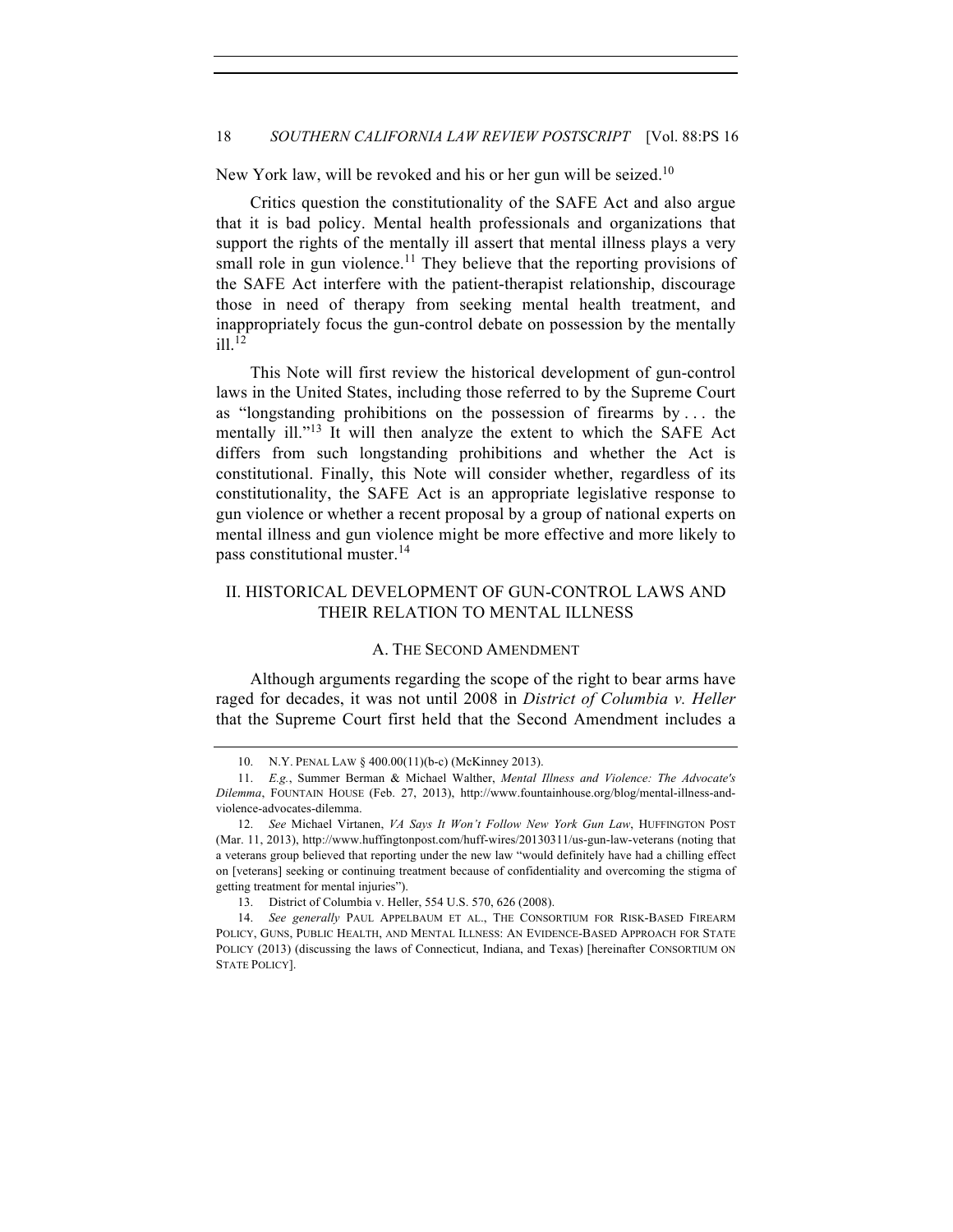"right to keep and bear arms."<sup>15</sup> After being denied a license to keep a handgun at his home, Dick Anthony Heller challenged the District of Columbia's total ban on handgun possession and its requirement "that any lawful firearm in the home be disassembled or bound by a trigger lock at all times, rendering it inoperable."<sup>16</sup> The Court found these laws to violate the Second Amendment, but it never defined the constitutional limits on, or the standard of constitutional review applicable to, state gun-control laws that were not a complete ban. In oral argument, Heller conceded that the District of Columbia's licensing requirement was permissible if it "[was] not enforced in an arbitrary and capricious manner."17 As a result, the Court merely ordered the District of Columbia to "permit [Heller] to register his handgun and  $\ldots$  issue him a license to carry it in the home."<sup>18</sup> Two years later, in *McDonald v. City of Chicago*, the Court held that the Second Amendment right to possess a firearm is "fundamental" and applies to the states through the Due Process Clause of the Fourteenth Amendment.<sup>19</sup>

While the Court in *Heller* and *McDonald* found that the Second Amendment creates a right to possess a firearm, it cautioned that the "right . . . is not unlimited . . . [and should not be construed as] a right to keep and carry any weapon whatsoever in any manner whatsoever and for whatever purpose. $^{220}$  In addition, the Court explicitly stated that "nothing" in [its] opinion should be taken to cast doubt on *longstanding prohibitions on the possession of firearms by felons and the mentally ill.*"<sup>21</sup> Therefore, in determining whether the SAFE Act is constitutional, it is first necessary to consider whether it is consistent with such "longstanding prohibitions."

# B. "LONGSTANDING PROHIBITIONS" ON FIREARM POSSESSION BY THE MENTALLY ILL

## 1. The Federal Gun Control Act of 1968 and the NICS Reporting System

The "longstanding prohibitions" on gun ownership by the mentally ill referred to by the Court in *Heller* began with the adoption of the Gun Control Act of  $1968$ ,<sup>22</sup> the first federal legislation addressing mental illness

<sup>15.</sup> *Heller*, 554 U.S. at 595.

<sup>16.</sup> *Id.* at 628.

<sup>17.</sup> *Id.* at 631 (internal quotation marks omitted).

<sup>18.</sup> *Id.* at 635.

<sup>19.</sup> McDonald v. City of Chicago, 561 U.S. 742, 791 (2010).

<sup>20.</sup> *Heller*, 554 U.S*.* at 626.

<sup>21.</sup> *Id*. (emphasis added).

<sup>22.</sup> Gun Control Act of 1968, Pub. L. No. 90-618, 82 Stat. 1213 (codified as amended at 18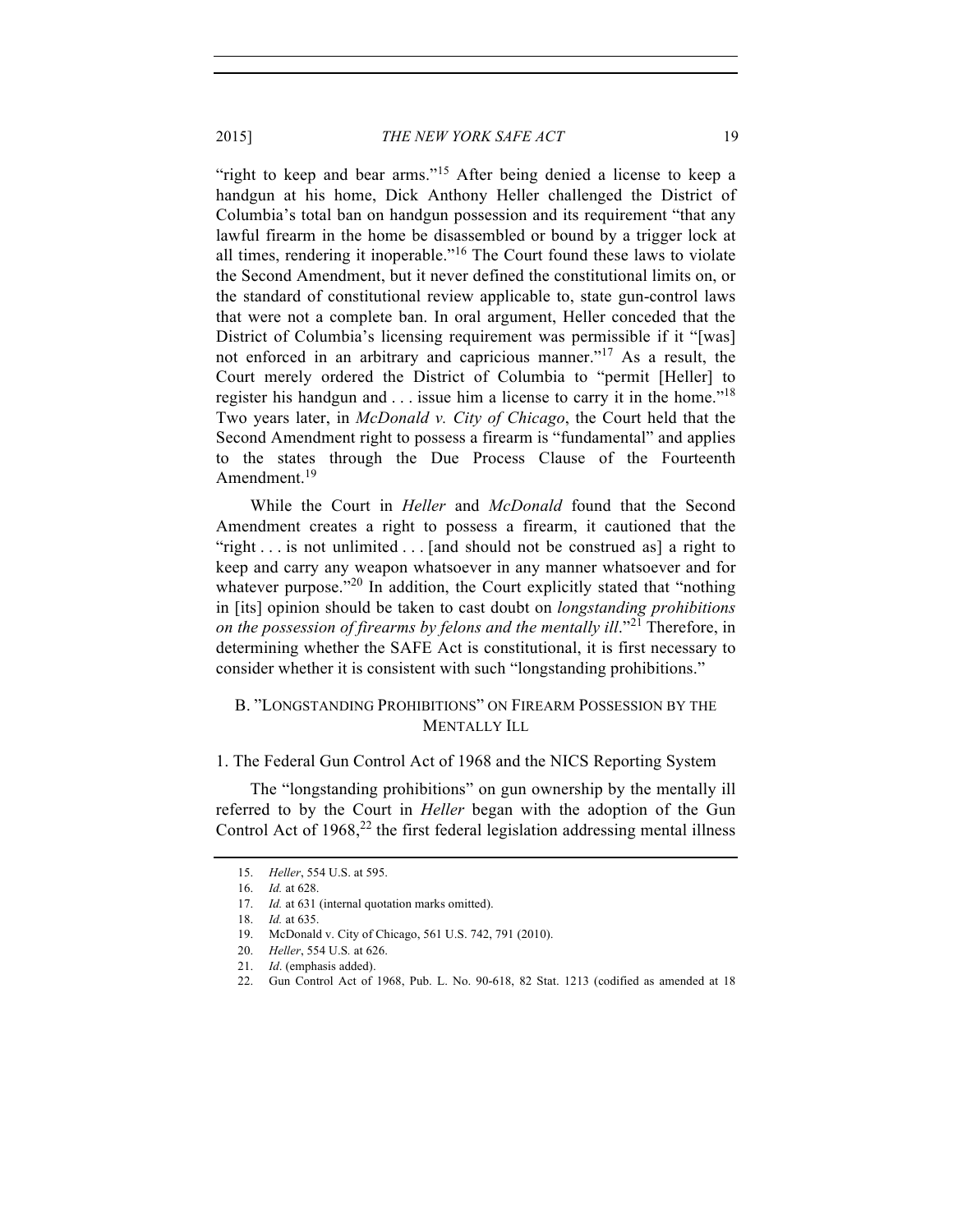## 20 *SOUTHERN CALIFORNIA LAW REVIEW POSTSCRIPT* [Vol. 88:PS 16

and gun violence, which was enacted in response to the assassinations of Martin Luther King, Jr. and Robert Kennedy that year. Mental illness was already a focus of the gun-control debate as the result of a mass shooting at the University of Texas two years earlier by an individual who had complained about his mental state and was later found to have a brain tumor.<sup>23</sup> In addition to various requirements for gun manufacturers and dealers, the Gun Control Act made it unlawful for certain classes of "highrisk" individuals, including those "adjudicated as a mental defective or who ha[ve] been committed to a mental institution $[$ ,  $]$ ... to ... possess in or affecting commerce  $\dots$  any firearm or ammunition."<sup>24</sup> It also made it unlawful for a licensed dealer to sell a gun to a "mental defective."<sup>25</sup>

While the Gun Control Act contained prohibitions on the sale of guns to high-risk individuals, enforcement was limited by the lack of a system for gun dealers to determine if an individual was ineligible. Then, in 1981, John Hinckley, Jr. attempted to assassinate President Ronald Reagan, shooting both the President and his press secretary, James Brady. Hinckley was found not guilty by reason of insanity, reigniting the gun-control debate.<sup>26</sup> In 1993, the Brady Handgun Violence Prevention Act ("Brady Act") introduced a new reporting system, the National Instant Criminal Background Check System ("NICS"), intended to create a comprehensive database of individuals who were ineligible to purchase a gun, including those who had been adjudicated mentally ill or involuntarily committed to a mental institution.<sup>27</sup> The Brady Act requires that licensed dealers consult the database in order to determine the eligibility of a purchaser. The NICS system, however, failed to become the comprehensive catalogue of ineligible purchasers originally envisioned because many relevant records

U.S.C. § 922 (2013)). *See also* Tom Weihl, *The Presumption of Dangerousness: How New York's SAFE Act Reflects Our Irrational Fear of Mental Illness*, 38 SETON HALL LEGIS. J. 35, 40 (2014) ("Despite the rich history in this country of limiting the physical liberty of those who are deemed mentally unsound, the concept of prohibiting gun possession by the mentally ill is relatively new," being first addressed by Congress in the Gun Control Act of 1968.).

<sup>23.</sup> Charles Whitman had a brain tumor that was thought to have contributed to his shooting rampage. *See* Cara Santa Maria, *The Mind of a Mass Murderer: Charles Whitman, Brain Damage, and Violence*, HUFFINGTON POST (Mar. 28, 2012), http://www.huffingtonpost.com/2012/03/27/mindmurderer\_n\_1384102.html. The discussion regarding gun control following his attack at the University of Texas included a focus on individuals referred to offensively as "mental defectives."

<sup>24.</sup> 18 U.S.C. § 922(g)(4) (2012).

<sup>25.</sup> *Id.* § 922(d)(4).

<sup>26.</sup> Lucia Graves, *Gun Control Timeline: 7 Big Events in the Federal Gun Control Debate*, HUFFINGTON POST, http://www.huffingtonpost.com/2011/01/09/gun-control-timeline\_n\_806516.html (last updated May 25, 2011).

<sup>27.</sup> *See* Brady Handgun Violence Prevention Act, Pub. L. No. 103-159, 107 Stat. 1536 (1993) (codified as amended at 18 U.S.C. §§ 921–22 (2012)).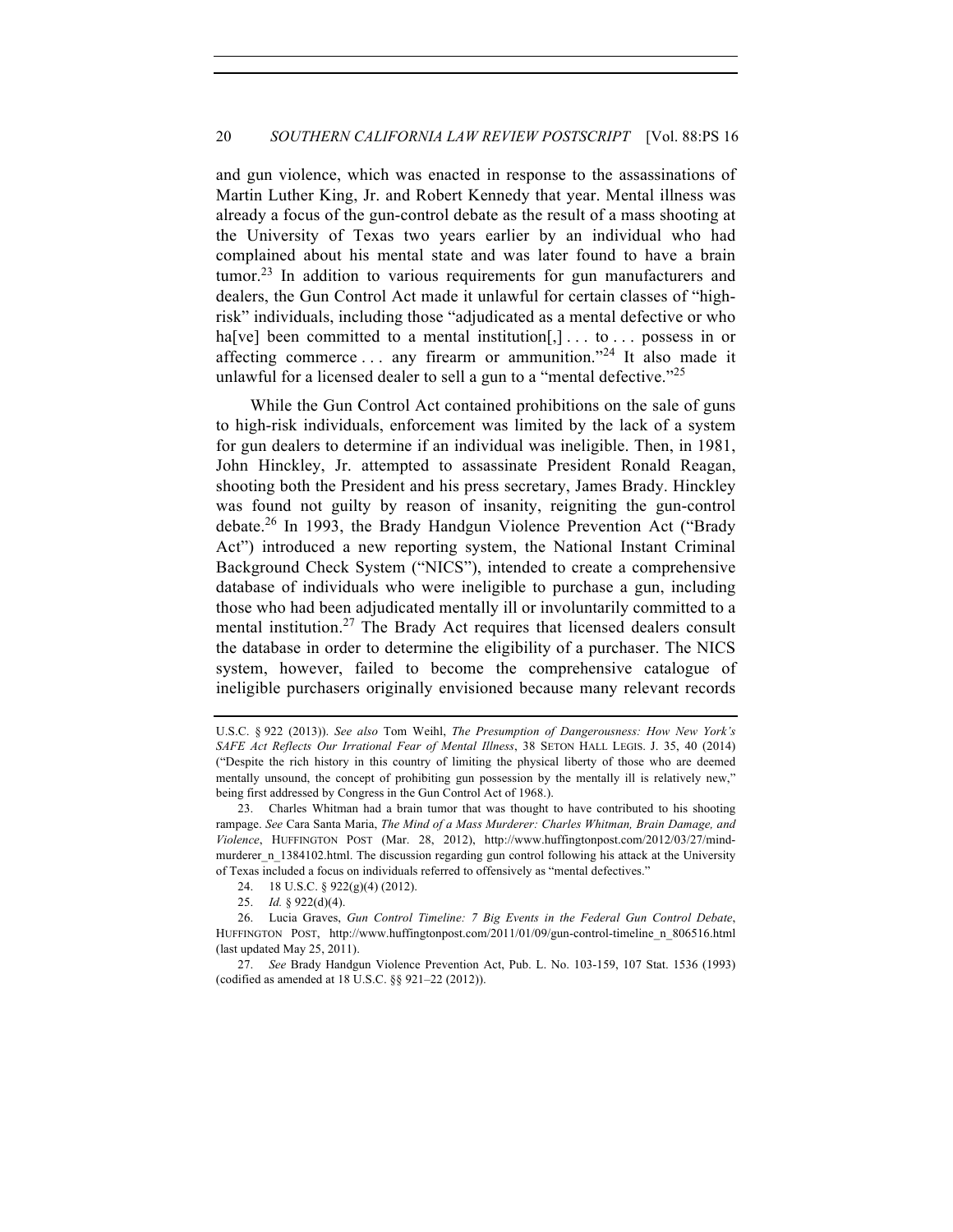were not reported to the system.<sup>28</sup> Following the Virginia Tech shooting in 2007, public outrage was again triggered by the discovery that the shooter was "mentally ill ... [and had been] directed to undergo outpatient treatment," but records "of the outpatient commitment were not placed into the Virginia Mental Health Database that forwards information to the  $NICS.^{29}$  In response to the perceived failures of the NICS system, a "new centerpiece of federal legislation affecting the purchase of firearms by persons with a history of mental illness," the National Instant Criminal Background Check System Improvement Act, was enacted in 2007.<sup>30</sup> The NICS Improvement Act "provides states with significant financial incentives to release all relevant records, including those contained in mental health databases, . . . [by providing] grants [that] will allow states to establish or upgrade ... identification technologies.<sup>"31</sup> However, the impact of the NICS Improvement Act has been disappointing, as many relevant records of convictions and commitments are still not reported to the system.<sup>32</sup> The failure of the system to catalogue individuals who suffer from dangerous mental illness before they commit violent crimes has led to calls for laws like the SAFE Act.

#### 2. State Gun Control and Reporting Laws

While there are many differences in state gun-control laws, most states "have laws that restrict access to firearms by persons who are mentally ill," and such laws generally "use definitions of mental illness similar to the

29. Norris & Price, *supra* note 28, at 24.

<sup>28.</sup> Reporting to the NICS system has been incomplete in part because the law does not mandate reporting by the states. Doing so would likely unconstitutionally violate state sovereignty. *See* Printz v. United States, 521 U.S. 898, 932–33 (1997) (holding that provisions of the Brady Act that coerced state compliance with the federal regulatory scheme were an unconstitutional violation of dual sovereignty). In 2006, only 22 states voluntarily reported information. At that time, "[t]he system contained only 235,000 mental health records ... although it was estimated that 2.7 million people had been involuntarily institutionalized for mental health disorders." Donna M. Norris & Marilyn Price, *Firearms and Mental Illness*, PSYCHIATRIC TIMES, Nov. 2009, at 24, 24, *available at* http://www.psychiatrictimes.com/articles/firearms-and-mental-illness (internal citation omitted).

<sup>30.</sup> Marilyn Price & Donna M. Norris, *National Instant Criminal Background Check Improvement Act: Implications for Persons with Mental Illness*, 36 J. AM. ACAD. PSYCHIATRY & L. 123, 125 (2008), *available at* http://www.jaapl.org/content/36/1/123.full*.*

<sup>31.</sup> *Id.*

<sup>32.</sup> While upwards of forty states now authorize or require NICS reporting, a number of states have reported fewer than 100 records, and reporting is still incomplete. EVERYTOWN FOR GUN SAFETY, CLOSING THE GAPS: STRENGTHENING THE BACKGROUND CHECK SYSTEM TO KEEP GUNS AWAY FROM THE DANGEROUSLY MENTALLY ILL, 5–13 (2014), *available at*  http://everytown.org/documents/2014/10/closing-the-gaps.pdf (discussing the effectiveness of state reporting laws as of May 2014 and potential improvements to the current system). *See also Mental Health Reporting Summary*, LAW CTR. TO PREVENT GUN VIOLENCE (Sept. 29, 2013), http://smartgunlaws.org/mental-health-reporting-policy-summary/#state.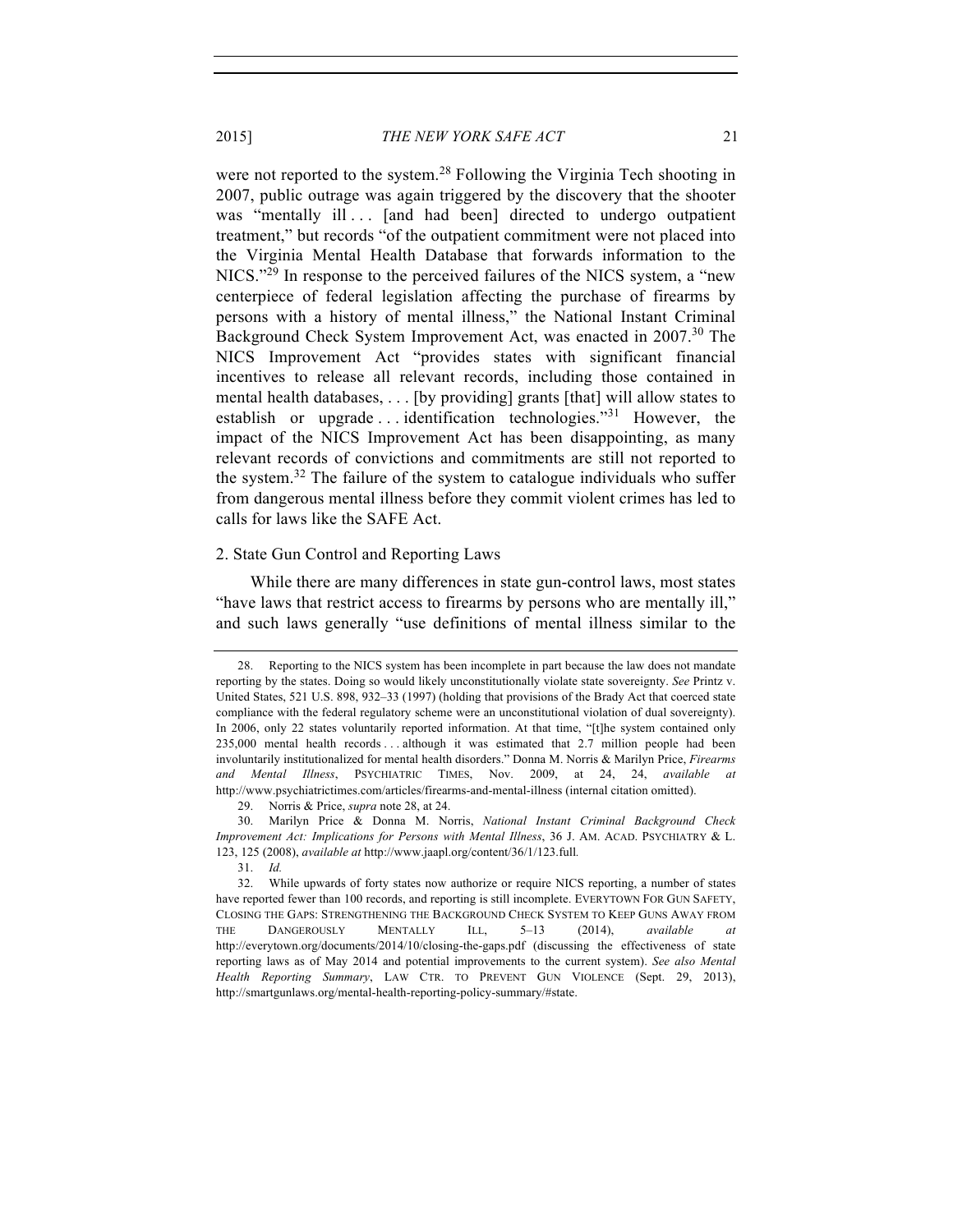federal  $\lceil \text{law} \rceil$ ... and its implementing regulations.<sup>33</sup> A majority of states have some prohibition on the purchase, possession, or carrying of a firearm by individuals who have been found not guilty of a crime by reason of mental illness, otherwise adjudicated mentally ill, or involuntarily committed to a mental hospital or institution.<sup>34</sup> Seven additional states and the District of Columbia apply their prohibitions not only to individuals who have been involuntarily committed, but also to individuals who have voluntarily committed themselves.<sup>35</sup> Most states also have laws regarding the reporting of information from courts, public hospitals, and other state institutions to NICS and, in some cases, state databases for use in identifying individuals who may be subject to restrictions.<sup>36</sup>

In addition, forty-five states have laws detailing the duty of mental

<sup>33.</sup> *Categories of Prohibited People Summary*, LAW CTR. TO PREVENT GUN VIOLENCE (Sept. 29, 2013), http://smartgunlaws.org/prohibited-people-gun-purchaser-policy-summary (footnote omitted). *See also Possession of a Firearm by People with Mental Illness*, NAT'L CONF. STATE LEGISLATURES (Jan. 2013), http://www.ncsl.org/research/civil-and-criminal-justice/possession-of-a-firearm-by-thementally-ill.aspx. State law tends to track the prohibitions of the federal law, which applies to firearms that are in, or affect, interstate commerce. This encompasses essentially all firearms, and it prohibits possession of a firearm by an individual "who has been adjudicated as a mental defective or who has been committed to a mental institution." 18 U.S.C. § 922(g)(4) (2012).

<sup>34.</sup> *See generally Possession of a Firearm by People with Mental Illness*, *supra* note 33. Some unusual statutes only restrict individuals' abilities to possess or carry a firearm due to commitment. *E.g.*, DEL. CODE ANN. tit. 11, § 1448(a)(2) (2007). Others have increased restrictions, and Hawaii has gone so far as to restrict possession by individuals who have simply been "diagnosed" with a "behavioral, emotional, or mental disorder" or an "organic brain disorder." HAW. REV. STAT. § 137-4 (2013). As of late 2013, six states—Colorado, Kentucky, Alabama, Alaska, Vermont, and New Hampshire—did not have any state law regarding the purchase or possession of guns by individuals with mental illness, simply defaulting to federal law. Reid Wilson, *State Rules Vary on Guns for the Mentally III*, WASH. POST (Sept. 20, 2013), http://www.washingtonpost.com/blogs/govbeat/wp/2013/09/20/state-rules-vary-on-guns-for-thementally-ill.

<sup>35.</sup> The seven states are California, Connecticut, Illinois, Maryland, Mississippi, New York, and Texas. *See Possession of a Firearm by People with Mental Illness*, *supra* note 33. *See also* CAL. WELF. & INST. CODE § 8100(a) (West 2010) (prohibition on possession and purchase of a weapon applies to an individual "receiving inpatient treatment . . . even though the patient has consented to that treatment"); D.C. CODE § 7-2502.03(a)(6) (LexisNexis 2012) (prohibiting possession when an individual has been voluntarily or involuntarily committed within five years of application); TEX. GOV'T CODE ANN. § 411.172(e)(2) (West 2012) (considering any "psychiatric hospitalization" as evidence that a person has a disqualifying psychiatric condition).

<sup>36.</sup> While "the categories of individuals who are reported vary, as do the specific procedures and requirements" for the reporting of information, upwards of "forty[] states have laws that require or authorize the reporting of some mentally ill people to the federal NICS database or a state database for use in firearm purchaser background checks." *Mental Health Reporting Summary*, LAW CTR. TO PREVENT GUN VIOLENCE (Sept. 29, 2013), http://smartgunlaws.org/mental-health-reporting-policysummary/#state. *See also* EVERYTOWN FOR GUN SAFETY, *supra* note 32, at 5–13. Five states (Arkansas, California, Michigan, Ohio, and Utah) require or authorize the reporting of mental health information only to a state database. *Mental Health Reporting Policy Summary*, LAW CTR. TO PREVENT GUN VIOLENCE (Sept. 16, 2013), http://smartgunlaws.org/mental-health-reporting-policy-summary.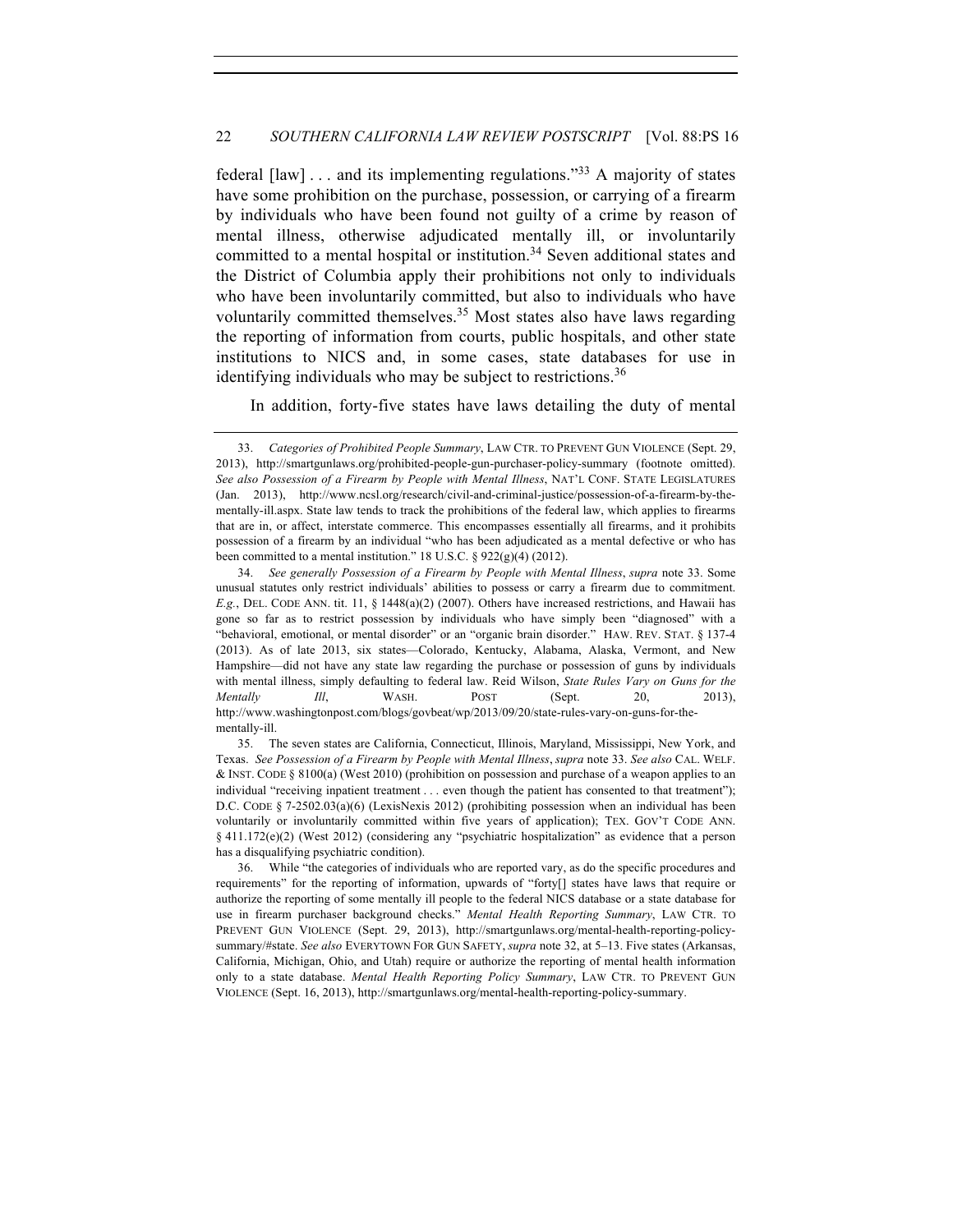health professionals to warn of, or take reasonable action to protect against, patient threats to the safety of a third party.<sup>37</sup> The widespread enactment of such laws was triggered in 1976 by the California Supreme Court ruling in *Tarasoff v. Regents of the University of California*, which, for the first time, imposed such a legal duty on psychiatrists.<sup>38</sup> Thirty-one states now have laws mandating reporting of such threats, while fourteen states and the District of Columbia have permissive reporting laws.<sup>39</sup> While the phraseology of these so-called "*Tarasoff* laws" is not uniform, the disclosure of otherwise confidential patient information under such laws has typically required some combination of: (1) explicitly communicated threats involving (2) an imminent risk of serious physical harm to (3) a clearly identifiable victim or group of victims.<sup>40</sup> While *Tarasoff* laws typically require mental health professionals to notify a potential victim, notify the police, or take other reasonable action when a patient makes a threat, the laws do not provide for the automatic confiscation of lawfully possessed firearms.

# III. NEW YORK'S "SULLIVAN ACT" LICENSING SCHEME

The SAFE Act must be understood in the context of New York's gunlicensing law, the Sullivan Act, which was first enacted in 1911 and requires a license to possess or carry a handgun.<sup>41</sup> Under the Sullivan Act, "possession of a handgun license is [considered] a privilege, not a right, which is subject to the broad discretion of the New York City Police Commissioner."<sup>42</sup> In order to carry or possess a handgun, the law requires

42. Papaioannou v. Kelly, 788 N.Y.S.2d 378, 378 (N.Y. App. Div. 2005). Even in response to the argument that the Supreme Court's decisions in *Heller* and *McDonald* "change[d] an individual's

<sup>37.</sup> *See generally Mental Health Professionals' Duty to Protect/Warn*, NAT'L CONF. STATE LEGISLATURES (Jan. 2013), http://www.ncsl.org/research/health/mental-health-professionals-duty-towarn.aspx.

<sup>38.</sup> Tarasoff v. Regents of the Univ. of Cal., 551 P.2d 334 (Cal. 1976). The court recognized that mental health professionals ordinarily must maintain the confidentiality of information received from patients. However, the court weighed "the public interest in supporting effective treatment of mental illness and in protecting the rights of patients to privacy" against "the public interest in safety from violent assault." *Id.* at 346. It determined that "once a therapist does in fact determine, or under applicable professional standards reasonably should have determined, that a patient poses a serious danger of violence to others, he bears a duty to exercise reasonable care to protect the foreseeable victim of that danger." *Id.* at 345.

<sup>39.</sup> *See Mental Health Professionals' Duty to Protect/Warn*, *supra* note 37.

<sup>40.</sup> For a discussion of the three main factors, at least one of which is required by all state *Tarasoff* laws but not by New York's SAFE Act, see Weihl, *supra* note 22, at 52–53. For example, California law imposes potential liability on a psychotherapist for failing to warn or take reasonable action to protect a "patient [who] has communicated to the psychotherapist a serious threat of physical violence against a reasonably identifiable victim or victims." CAL. CIV. CODE § 43.92(a) (West 2007).

<sup>41.</sup> *See Mental Health Professionals' Duty to Protect/Warn*, *supra* note 37.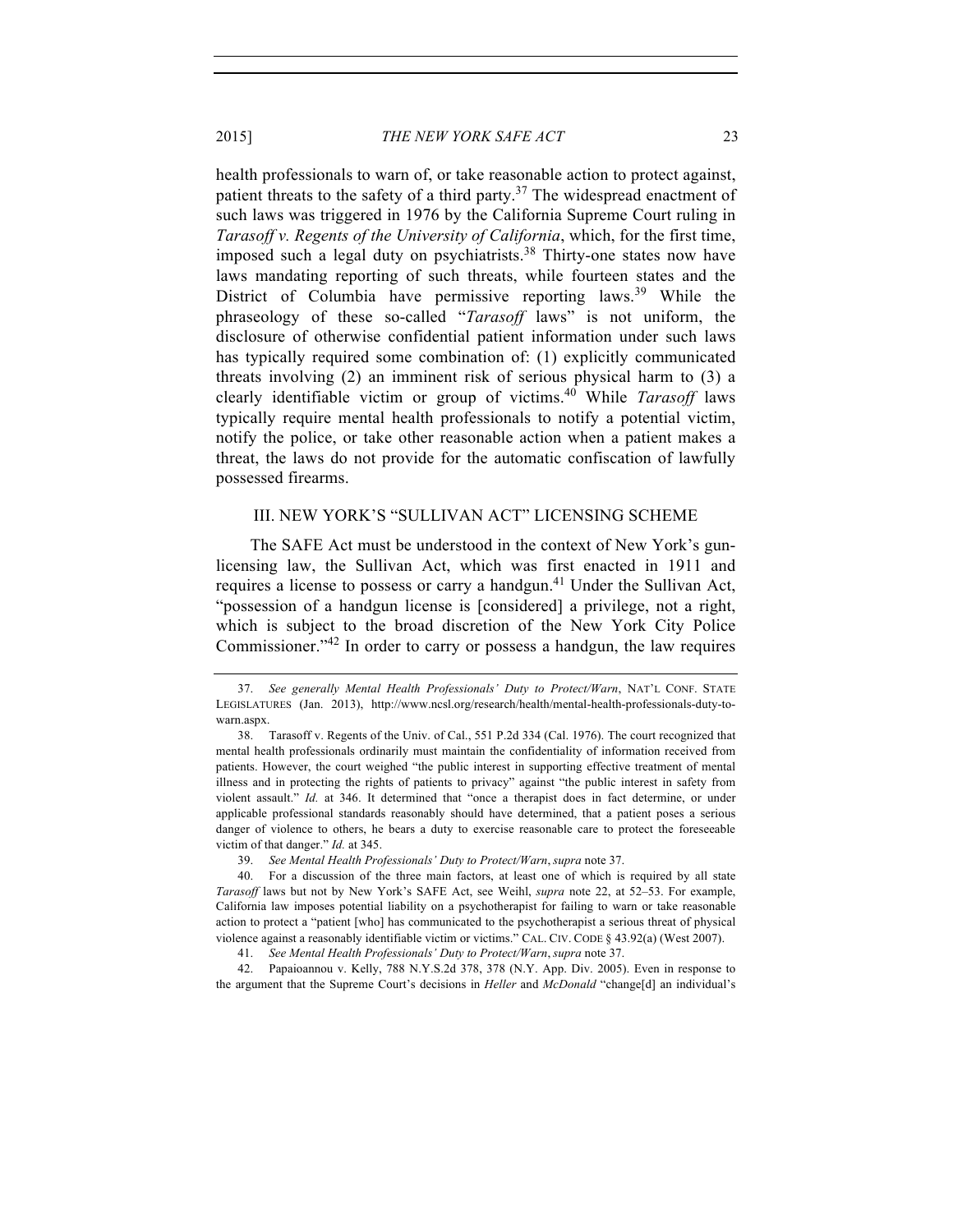# 24 *SOUTHERN CALIFORNIA LAW REVIEW POSTSCRIPT* [Vol. 88:PS 16

that an individual obtain a license. In order to obtain a license, an applicant must be an individual:

(b) of good moral character; (c) who has not been convicted anywhere of a felony or a serious offense; (d) who has stated whether he or she has *ever suffered any mental illness or been confined to any hospital or institution, public or private, for mental illness*; (e) who *has not had a license revoked* . . . ; [and] (g) concerning whom no good cause exists for the denial of the license. $43$ 

Licenses to carry a firearm outside the home require an extra showing of "proper cause,"<sup>44</sup> which generally requires a demonstrated "need for self-protection distinguishable from that of the general community."<sup>45</sup> A licensing official, the Police Commissioner in New York City or a local judge in most other jurisdictions, makes the decision to grant or deny a license.<sup>46</sup> In practice, these officials have great latitude, and the decision to deny or revoke a license will only be overturned if it is "arbitrary and capricious."<sup>47</sup>

# IV. THE NEW YORK SAFE ACT

## A. OVERVIEW

The SAFE Act, signed into law on January 15, 2013, has been described as the "toughest gun-control law" in the nation and was passed in response to the Sandy Hook shooting in Newtown, Connecticut.<sup>48</sup> While there has been a great deal of focus on the assault weapon ban and magazine size restrictions contained in the SAFE  $Act<sub>1</sub><sup>49</sup>$  one of the most

49. The mental health provisions of the SAFE Act have received little attention. In contrast, the

possession of a gun from a 'privilege' to a 'right'" the New York County Supreme Court in *Caputo v. Kelly*, No. 113232/10, WL 567978 (N.Y. Sup. Ct. 2011), refused "to accept this interpretation." *Id*. at \*7–8. *See also*, Matthew Bridge, Note, *Exit, Pursued by a "Bear"? New York City's Handgun Laws in the Wake of* Heller *and* McDonald, 46 COLUM. J.L. & SOC. PROBS. 145, 164–65 (2012).

<sup>43.</sup> N.Y. PENAL LAW § 400.00(1) (McKinney 2013) (emphasis added). Under the current scheme, possession of an unlicensed firearm in public is a felony, and unlicensed possession in the home is a misdemeanor.

<sup>44.</sup> *Id.* § 400.00(2)(f).

<sup>45.</sup> Bridge, *supra* note 42, at 184 & n.228.

<sup>46.</sup> *See id.* at 151.

<sup>47.</sup> *Id.* at 163 (detailing Article 78 proceedings).

<sup>48.</sup> Shushannah Walshe, *New York Passes Nation's Toughest Gun-Control Law*, ABC NEWS (Jan. 15, 2013), http://abcnews.go.com/Politics/york-state-passes-toughest-gun-control-lawnation/story?id=18224091. The SAFE Act contains restrictions on magazine size and assault rifles, some of which have been ruled unconstitutional. *See* N.Y. State Rifle & Pistol Ass'n, Inc. v. Cuomo, 990 F. Supp. 2d 349 (W.D.N.Y. 2013) (upholding the majority of the SAFE Act, but finding that certain prohibitions on ammunition and certain types of weapons or weapon parts were unconstitutionally vague). That decision did not address the mental health portion of the SAFE Act.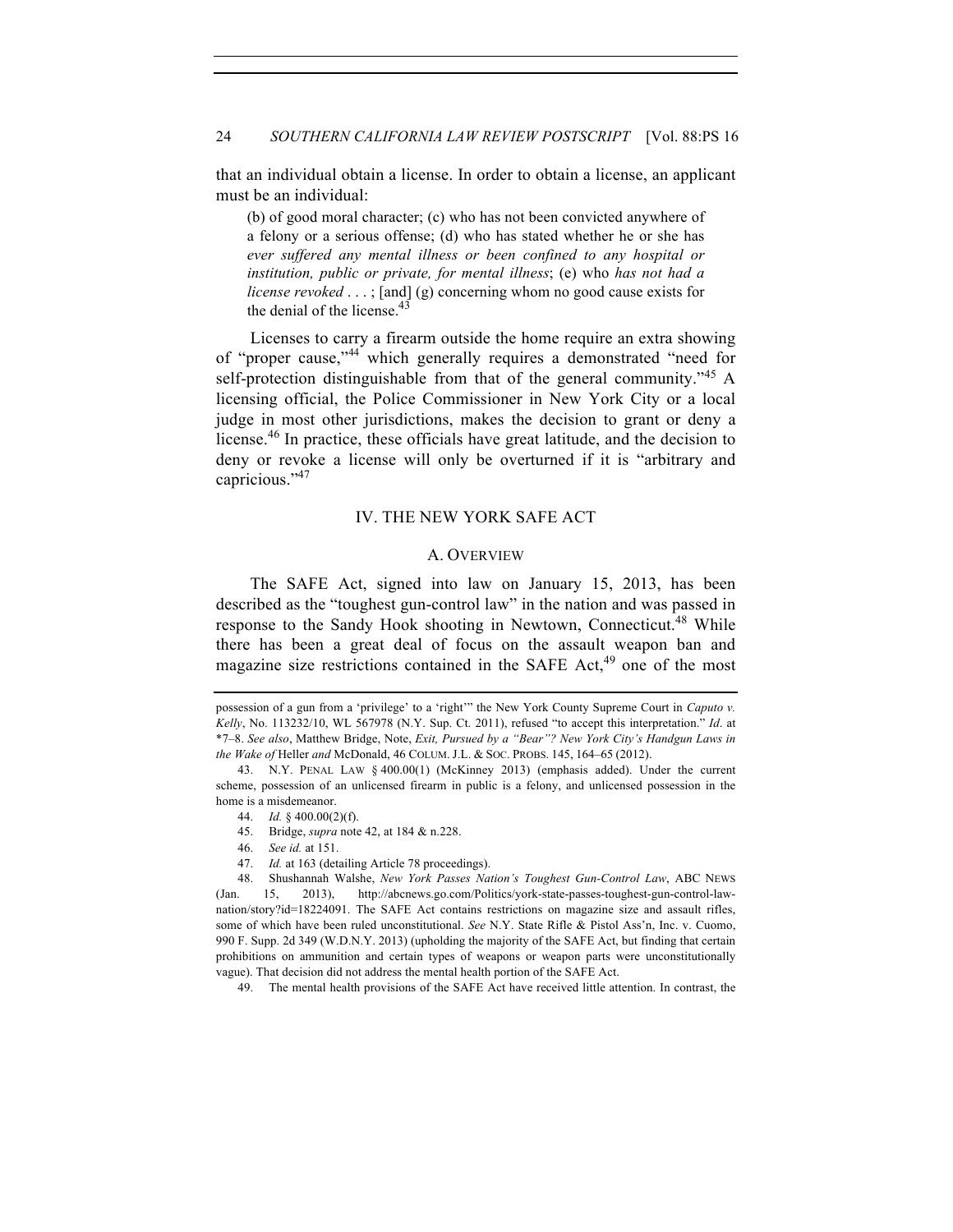significant differences between the SAFE Act and typical gun-control laws is found in section 9.46 of the Mental Hygiene Law, titled "Reports of Substantial Risk or Threat of Harm by Mental Health Professionals." This section of the SAFE Act *mandates* that:

Notwithstanding any law to the contrary, when a mental health professional currently providing treatment services to a person determines, in the exercise of reasonable professional judgment, that such person is likely to engage in conduct that would result in serious harm to self or others, he or she shall be required to report, as soon as practicable, to the director of community services, or the director's designee, who shall report to the division of criminal justice services whenever he or she agrees that the person is likely to engage in such conduct.<sup>50</sup>

In effect, the law requires mental health professionals, defined as any "physician, psychologist, registered nurse or licensed clinical social worker," to report a reasonable suspicion that a patient is dangerous.<sup>51</sup>

# B. PROCESS UPON FILING OF A REPORT BY A MENTAL HEALTH PROFESSIONAL

If a mental health professional determines that a patient "is likely to engage in conduct that would result in serious harm to self or others," the SAFE Act initiates the following process, which may lead to the revocation of a firearms license: (a) the mental health professional reports to a Director of Community Services; (b) if the Director agrees that the patient is likely to cause harm the Director reports the patient to the Division of Criminal Justice Services, although the Director can only report "nonclinical identifying information"; (c) the DCJS makes an initial screening to determine if the patient has a state firearms license or has applied for one;<sup>52</sup> (d) if the patient has a firearms license or has applied for one, the DCJS notifies the State Police, who confirm the existence of the license or application and notify the licensing authority; and (e) the licensing authority *must* then "issue an order suspending or revoking" the patient's

assault weapon ban and magazine size restrictions of the SAFE Act have generated a great deal of debate, as evidenced by the amicus brief filed by twenty-three states supporting the plaintiffs' constitutional challenge of the provisions. *See* Brief of Alabama et al. as Amici Curiae in Support of Plaintiffs-Appellants-Cross-Appellees, N.Y. State Rifle & Pistol Ass'n, Inc. v. Cuomo, No. 14-0036- CV(L) (2d Cir. May 6, 2014), 2014 WL 2039060.

<sup>50.</sup> N.Y. MENTAL HYG. LAW § 9.46(b) (McKinney 2013).

<sup>51.</sup> *Id.* § 9.46(a). However, the SAFE Act creates a narrow exception if reporting will endanger the mental health professional. *Id.* § 9.46(c).

<sup>52.</sup> *Id.* § 9.46(b)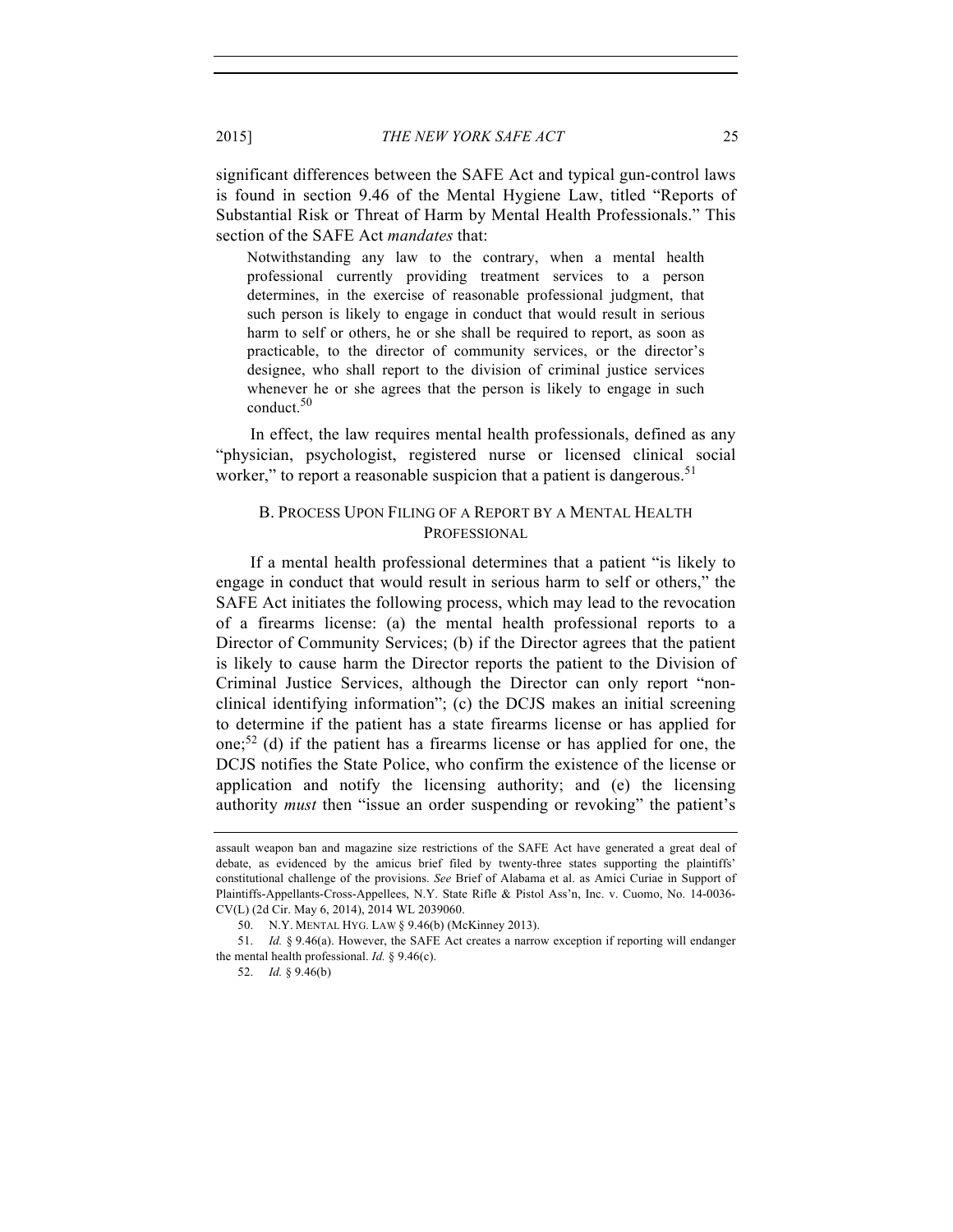license.<sup>53</sup>

While the statute lays out the process to be followed after a report from a mental health professional, it gives no guidance regarding the manner in which the Director confirms concerns initially reported by the professional.<sup>54</sup> Despite the lack of clarity regarding a Director's decisionmaking process, the statute is clear that the licensing authority must revoke or suspend a license if the Director agrees with the report by the mental health professional. Upon revocation, an individual must hand over his or her license and all firearms, or such firearms will be removed by local law enforcement.<sup>55</sup> A hearing is not required prior to revocation of a license and removal of firearms. In New York City, after revocation an individual must be given notice of the charges and evidence and has the right to request a hearing to challenge the charges.<sup>56</sup> An individual may also challenge the revocation of a gun license in a proceeding under Article 78 of the New York State Civil Practice Law and Rules, although such "challenges . . . are limited to the question of 'whether a determination . . . was arbitrary and capricious or an abuse of discretion.<sup>"57</sup>

56. 38 RULES OF THE CITY OF N.Y. §§ 15-21 to 15-22 (2012), *available at* http://www.nyc.gov/html/nypd/downloads/pdf/permits/title38\_rcny\_rev2010\_11.pdf.

57. Bridge, *supra* note 42, at 163 & n.114.

<sup>53.</sup> N.Y. PENAL LAW § 400.00(11)(b) (McKinney 2013) ("Whenever the director of community services or his or her designee makes a report pursuant to section 9.46 of the mental hygiene law, the division of criminal justice services *shall* convey such information, whenever it determines that the person named in the report possesses a license issued pursuant to this section, to the appropriate licensing official, who *shall* issue an order suspending or revoking such license.") (emphasis added). *See also* THE OFFICE OF DIV. COUNSEL, GUIDE TO THE NEW YORK SAFE ACT FOR MEMBERS OF THE DIVISION OF STATE POLICE 2 (2013), *available at* http://www.nypdcea.org/pdfs/NYSP\_Safe\_Act\_Field \_Guide.pdf.

<sup>54.</sup> Once the Director makes a determination, the information provided to the DCJS, the police, and the licensing authority is limited. *See* N.Y. MENTAL HYG. LAW § 9.46(b) (McKinney 2013) ("Information transmitted to the division of criminal justice services shall be *limited to names and other non-clinical identifying information*, which may only be used for determining whether a license issued pursuant to section 400.00 of the penal law should be suspended or revoked, or for determining whether a person is ineligible for a license issued pursuant to section 400.00 of the penal law.") (emphasis added).

<sup>55.</sup> *See id.*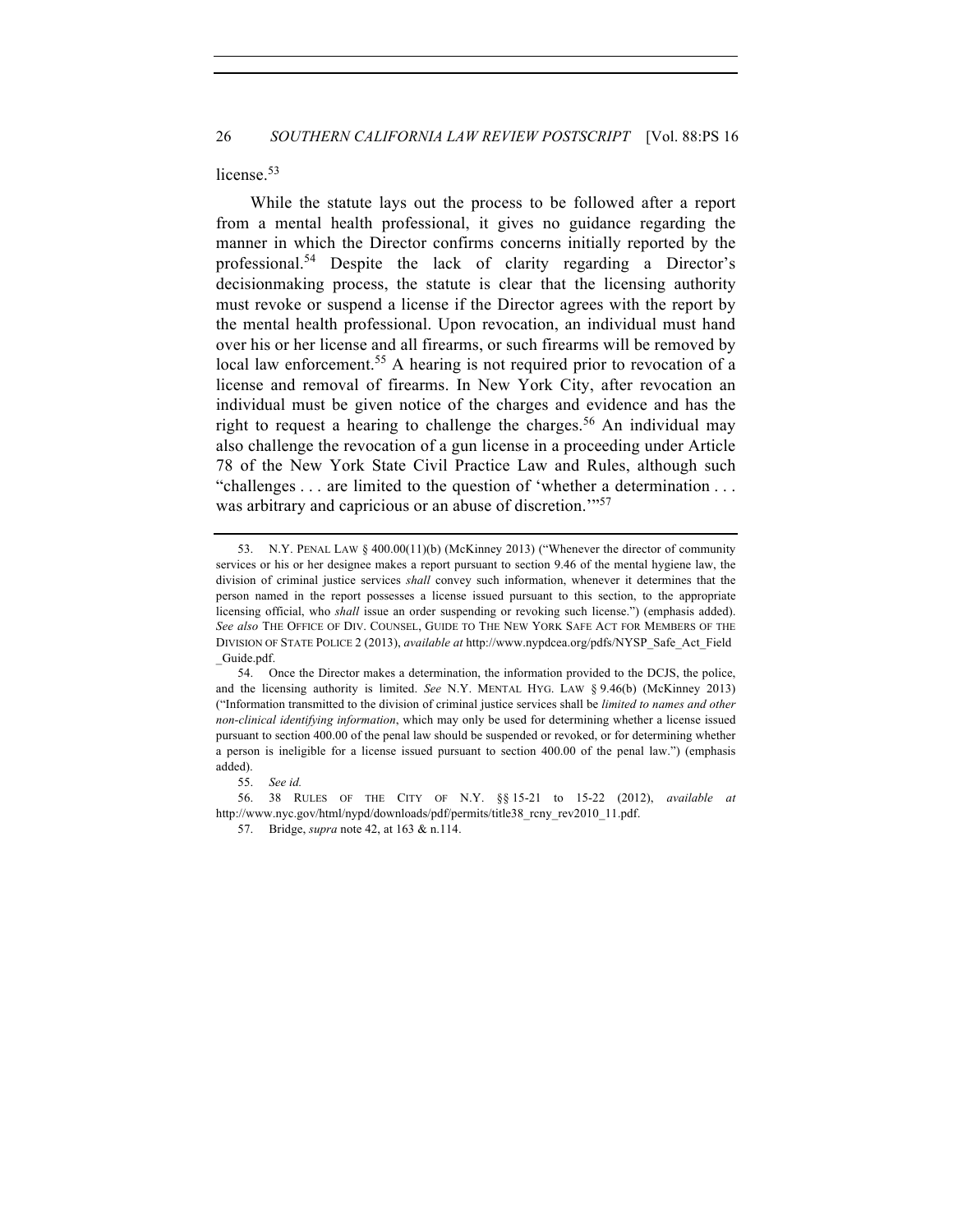# V. ARE THE MENTAL HYGIENE PROVISIONS OF THE SAFE ACT CONSTITUTIONAL?<sup>58</sup>

While the courts have not reached a consensus regarding the standard of scrutiny applicable to gun-control laws after *Heller* and *McDonald*, their opinions create a general roadmap to be followed when determining whether such a law is constitutional. The courts have essentially asked three questions: (1) whether the law burdens a right protected by the Second Amendment; (2) if so, what level of scrutiny is appropriate when analyzing the law; and (3) whether the law survives a review applying the appropriate level of scrutiny.59

# A. DOES THE SAFE ACT BURDEN RIGHTS PROTECTED BY THE SECOND AMENDMENT?

A disqualification under the SAFE Act results in a revocation of a firearms license, which is tantamount to a complete prohibition on an individual's Second Amendment right to bear arms in New York. Furthermore, the citizens disqualified by the mental health provisions of the SAFE Act are only those who have complied with New York law. These individuals have sought or obtained a license, have no other legitimate basis in their past for the rejection or revocation of a license, and are responsibly seeking the assistance of mental health professionals with respect to issues they are confronting. As the law effects a complete prohibition on otherwise law-abiding citizens, it clearly burdens Second Amendment rights<sup>60</sup> unless it is consistent with the "longstanding"

<sup>58.</sup> Following the Court's decisions in *Heller* and *McDonald*, questions have been raised about the constitutionality of New York's licensing scheme in general, as well as similar licensing schemes in other states. *See, e.g.*, *infra* note 80 and text accompanying note 82. However, while the constitutionality of the Sullivan Act may be open to debate when applied to deny a license to an individual who is not suffering from mental illness, such issues are beyond the scope of this Note. Rather, this Note will focus its analysis solely on the mental hygiene provisions of the SAFE Act.

<sup>59.</sup> The majority of courts have essentially adopted a so-called "two-step" approach, which actually requires answering these three questions. *See, e.g.*, United States v. Chovan, 735 F.3d 1127, 1136–41 (9th Cir. 2013) (adopting a "two-step" inquiry when analyzing laws alleged to infringe Second Amendment rights, which asks (1) "whether the challenged law burdens conduct protected by the Second Amendment and (2) if so, directs courts to apply an appropriate level of scrutiny"); Heller v. District of Columbia, 670 F.3d 1244, 1252–55 (D.C. Cir. 2011); Ezell v. City of Chicago, 651 F.3d 684, 701–04 (7th Cir. 2011); United States v. Marzzarella, 614 F.3d 85, 89 (3rd Cir. 2010); United States v. Chester, 628 F.3d 673, 680 (4th Cir. 2010).

<sup>60.</sup> *See infra* Part V.B. (discussing the Second Circuit's determination that the "proper cause" requirement in the Sullivan Act, necessary to obtain a concealed carry license, was a substantial burden on Second Amendment rights). If requiring "proper cause" to obtain a license is a burden on Second Amendment rights, then the revocation of a legally obtained license would likely be a burden as well.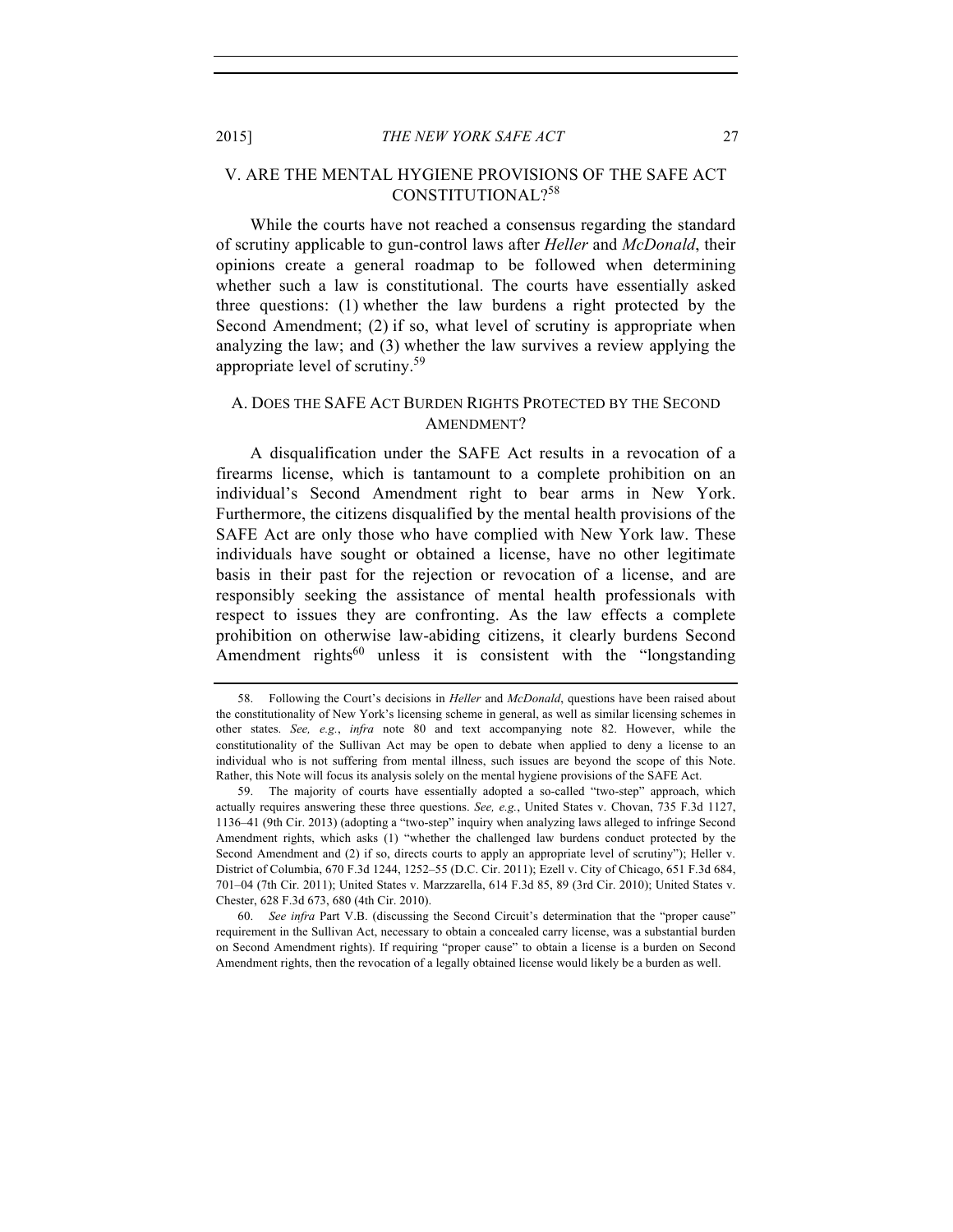prohibitions on the possession of firearms by  $\dots$  the mentally ill,"<sup>61</sup> making it a presumptively lawful regulation of conduct not protected by the Second Amendment.<sup>62</sup>

An analysis of the SAFE Act demonstrates that it is not "presumptively lawful" under *Heller* because there are significant differences between the SAFE Act and traditional, longstanding prohibitions on the ownership and possession of firearms by individuals suffering from mental illness. Unlike the vast majority of the mental health related prohibitions that have been in place since the adoption of the Gun Control Act of 1968, the denial of an individual's Second Amendment rights under the SAFE Act does not require an adjudication of mental illness or a commitment to a mental hospital or institution. <sup>63</sup> Mental illness, absent such an adjudication or commitment, has never been the basis for

63. While the standards have varied, laws regulating firearm possession by the mentally ill are generally based on a determination that an individual is not guilty of a crime by reason of mental illness; an adjudication of mental illness in some other context; or a commitment to a mental hospital or institution. *See supra* text accompanying notes 24 and 33. However, there is a long history of prohibitions on possession by categories of individuals assumed to be dangerous, such as felons. Therefore, it is arguable that firearm prohibitions on the mentally ill are presumptively lawful, regardless of the manner in which the illness is identified, because they regulate such a category of individuals. *See* Lawrence E. Rosenthal & Adam Winkler, *The Scope of Regulatory Authority Under the Second Amendment*, *in* REDUCING GUN VIOLENCE IN AMERICA: INFORMING POLICY WITH EVIDENCE AND ANALYSIS 225, 228 (Daniel W. Webster & Jon S. Vernick eds., 2013) ("One approach to assessing the permissibility of regulation is to inquire whether the challenged law comports with historical traditions broadly defined. For example, the ban on possession by felons and the mentally ill reflects a longstanding tradition of restricting access to firearms by people deemed dangerous to public safety.").

<sup>61.</sup> *See* District of Columbia v. Heller, 554 U.S. 570, 626–27 & n.26 (2008) (identifying "longstanding prohibitions on the possession of firearms by felons and the mentally ill" as examples of "presumptively lawful regulatory measures," the validity upon which the opinion should not "be taken to cast doubt").

<sup>62.</sup> There is disagreement as to the impact of a law being deemed a "longstanding prohibition." The prevailing view is that a "longstanding prohibition" is presumptively lawful because the conduct regulated "is not within the scope of the Second Amendment" and a challenge therefore fails the first step of a constitutional analysis because the prohibition does not burden rights protected by the Second Amendment. Drake v. Filko, 724 F.3d 426, 431–34 (3d Cir. 2013) ("[T]he 'justifiable need' standard . . . is a longstanding regulation . . . [and] [a]ccordingly, it regulates conduct falling outside the scope of the Second Amendment."). *See also* Peterson v. Martinez, 707 F.3d 1197, 1210–11 (10th Cir. 2013); Heller v. District of Columbia, 670 F.3d 1244, 1253–55 (D.C. Cir. 2011). However, other courts have questioned whether a law that is a longstanding prohibition fails the first step of the analysis. *See*, *e.g.*, United States v. Chester, 628 F.3d 673, 678–80 (4th Cir. 2010) (questioning "whether *Heller* was suggesting that 'longstanding prohibitions' . . . [were] valid limitations on the right to bear arms or did not violate the Second Amendment for some other reason"); United States v. Marzzarella, 614 F.3d 85, 91 (3d Cir. 2010) ("[T]he phrase 'presumptively lawful' could have different meanings under . . . Second Amendment doctrine."). While the meaning of the phrase "presumptively lawful" is unclear, this Note will adopt the prevailing view that conduct regulated by a law determined to be a "longstanding prohibition" is outside the scope of Second Amendment protection.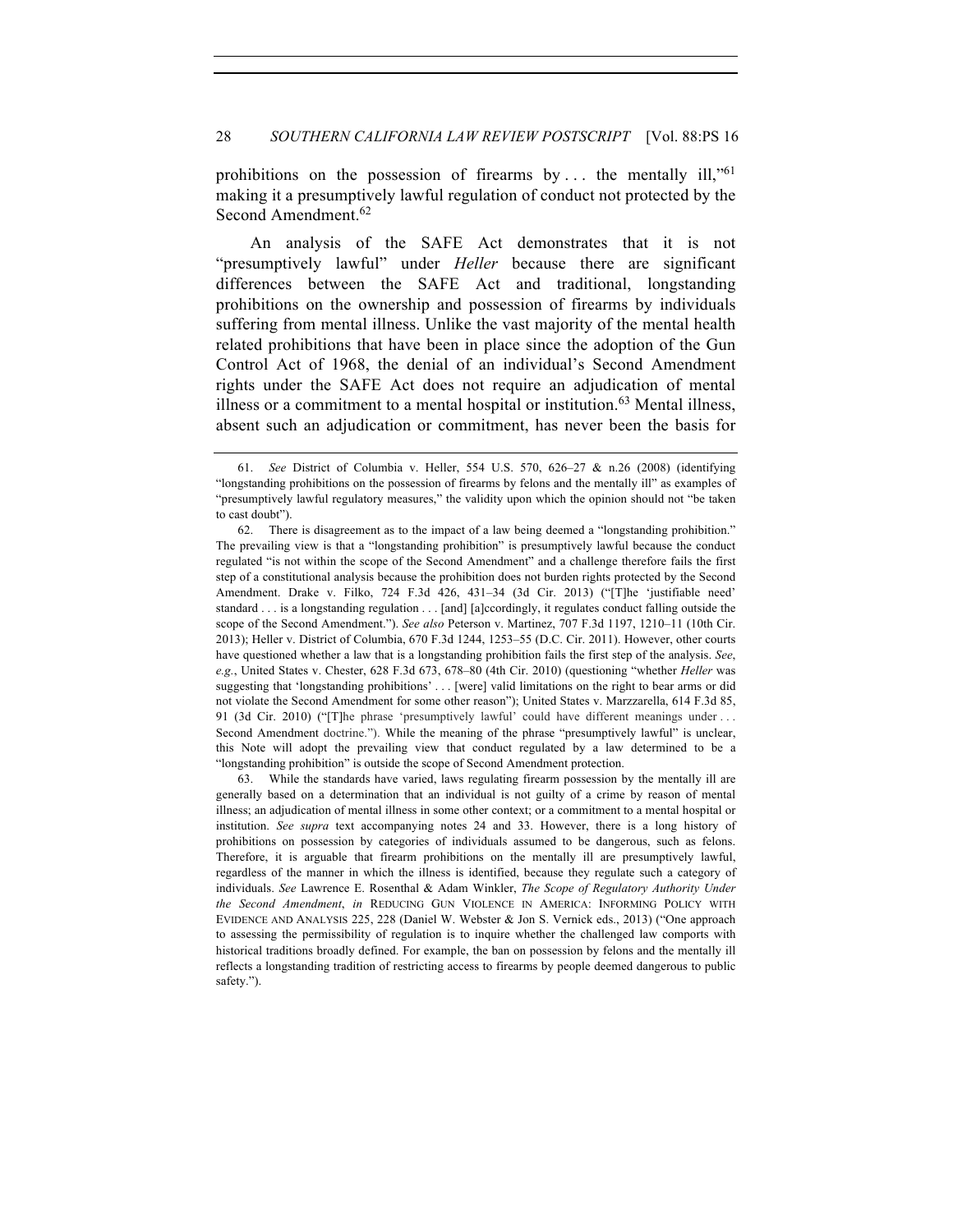the denial of Second Amendment rights.<sup>64</sup> On its face, the statute only requires an assertion by a mental health professional and the agreement of the Director that a patient receiving "treatment services" is "likely to engage in conduct that would result in serious harm to self or others."<sup>65</sup> While the statute seems to equate treatment with mental illness, it does not define "treatment services," and the "mental health professional" making the determination includes any physician, psychologist, registered nurse, or clinical social worker.<sup>66</sup> However, "[p]hysicians and other health care providers generally do not fall within th[e] list of authorized decisionmakers" under "longstanding" prohibitions related to mental illness, unless they are involuntarily committing a patient. $67$  With no express requirement that a patient be determined to be dangerous due to a mental illness through the process of an adjudication or commitment proceeding, the SAFE Act lacks an element that served as the cornerstone of "longstanding prohibitions on the possession of firearms by  $\dots$  the mentally ill."<sup>68</sup>

While there is no requirement in the SAFE Act for an adjudication of mental illness or a commitment to a mental hospital or institution, the New York State Office of Mental Health ("OMH") has issued a "Guidance Document" for practitioners describing the law, which arguably may bring the SAFE Act more in line with "longstanding prohibitions."<sup>69</sup> The OMH asserts that the phrase "likely to engage in conduct that would result in serious harm to self or others" in the Act is consistent with the "likely to result in serious harm to self or others" standard used for emergency removals, or short-term commitments, to a psychiatric hospital.<sup>70</sup> The latter standard is defined as:

(a) a substantial risk of physical harm to the person as manifested by threats of or attempts at suicide or serious bodily harm or other conduct demonstrating that the person is dangerous to himself or herself, or (b) a substantial risk of physical harm to other persons

<sup>64.</sup> EDWARD C. LIU ET AL., CONG. RESEARCH SERV., R43040, SUBMISSION OF MENTAL HEALTH RECORDS TO NICS AND THE HIPAA PRIVACY RULE 2 (2013), *available at* http://www.fas.org/sgp/crs/misc/R43040.pdf. ("[N]either a diagnosis of a mental illness nor treatment for a mental illness appears, by itself, to qualify a person as 'adjudicated as a mental defective.'").

<sup>65.</sup> N.Y. MENTAL HYG. LAW § 9.46(b) (McKinney 2013).

<sup>66.</sup> *Id.* § 9.46(a).

<sup>67.</sup> LIU ET AL., *supra* note 64, at 2.

<sup>68.</sup> District of Columbia v. Heller, 554 U.S. 570, 626 (2008).

<sup>69.</sup> NYS OFFICE OF MENTAL HEALTH & NYS OFFICE FOR PEOPLE WITH DEVELOPMENTAL DISABILITIES, NY SAFE ACT: GUIDANCE DOCUMENT, *available at* https://www.omh.ny.gov/omhweb/safe\_act/guidance.pdf (last accessed Feb. 25, 2015) [hereinafter SAFE ACT GUIDANCE DOCUMENT].

<sup>70.</sup> *Id.* at 2.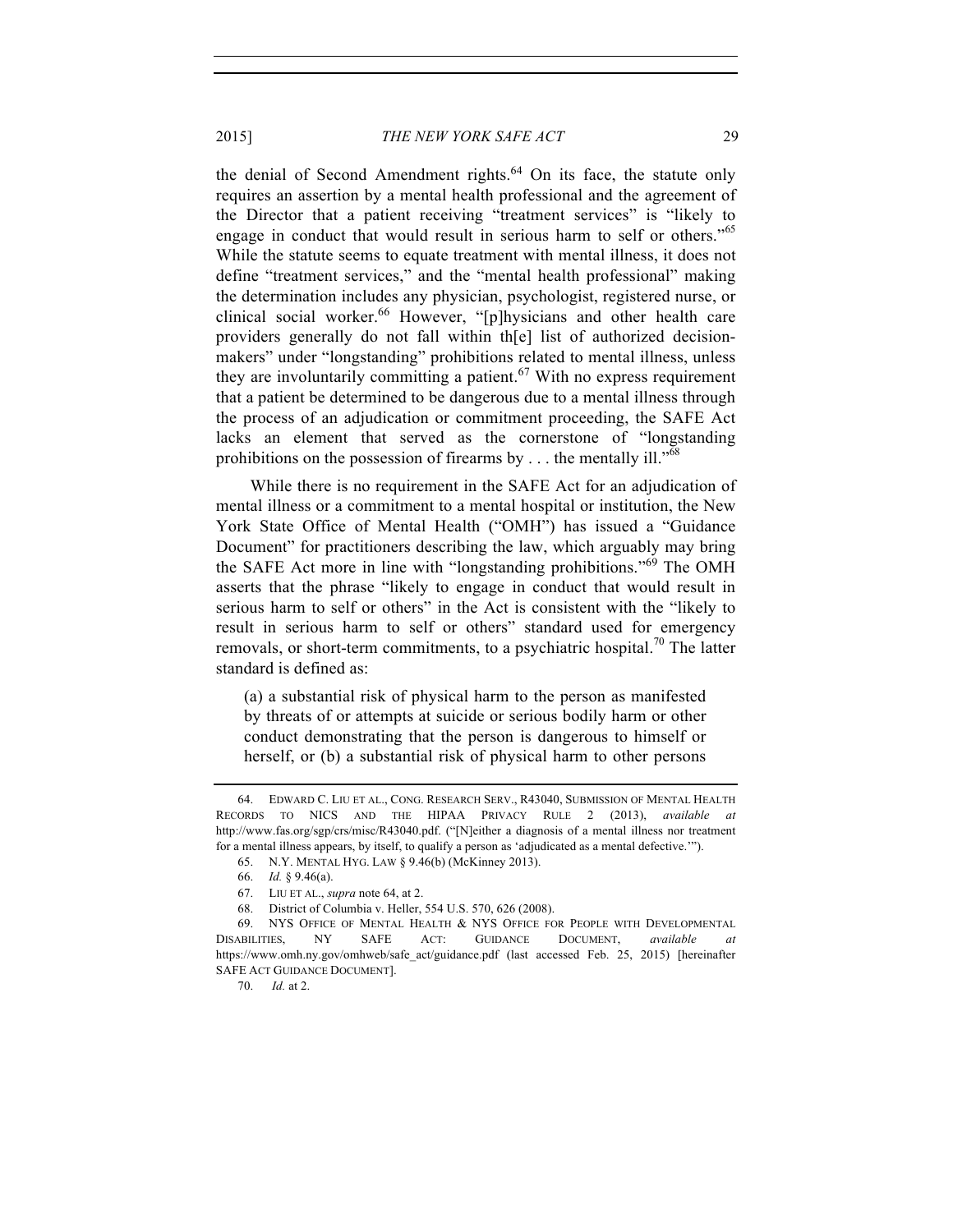## 30 *SOUTHERN CALIFORNIA LAW REVIEW POSTSCRIPT* [Vol. 88:PS 16

as manifested by homicidal or other violent behavior by which others are placed in reasonable fear of serious physical harm.<sup>71</sup>

In addition, the OMH has developed an online form that requires the mental health professional filing a report under the SAFE Act to provide certain information, including a DSM-IV-TR diagnosis code along with a description of the reasons for his or her concerns.<sup>72</sup>

However, the OMH Guidance Document and reporting form are not law and they do not actually require that reported patients have a diagnosed mental illness or be committed to a mental hospital or institution. A report may include the diagnostic code 799.91, "Diagnosis Deferred,"<sup>73</sup> which means that the mental health professional filing the report "has inadequate information to make any judgment about a diagnosis.<sup> $\frac{7}{4}$ </sup> In addition, while the OMH may assert that the test for dangerousness under the SAFE Act is the same as the test for an involuntary commitment, there is in fact no requirement that a patient be committed. Furthermore, a mere diagnosis of some form of mental illness or an assertion that a patient is dangerous enough to be committed has never been the basis for denying Second Amendment rights under the "longstanding prohibitions on the possession of firearms by  $\ldots$  the mentally ill<sup>1,75</sup> referred to in *Heller*. The traditional requirement of an adjudication of mental illness or a commitment to a mental hospital is nowhere to be found in the SAFE Act.

Finally, the SAFE Act is the first statute directly tying a report by a mental health professional to an automatic process that results in revocation of a patient's right to bear arms.<sup>76</sup> So-called *Tarasoff* laws generally require or permit reporting by mental health professionals if "the patient has

<sup>71.</sup> N.Y. MENTAL HYG. LAW § 9.01 (McKinney 2011).

<sup>72.</sup> *New York SAFE Act Reporting*, N.Y. STATE OFFICE OF MENTAL HEALTH, https://nysafe.omh.ny.gov (last visited Feb. 25, 2015).

<sup>73.</sup> *Id.*

<sup>74.</sup> SUSAN W. GRAY, COMPETENCY-BASED ASSESSMENTS IN MENTAL HEALTH PRACTICE: CASES AND PRACTICAL APPLICATIONS 16 (2011).

<sup>75.</sup> District of Columbia v. Heller, 554 U.S. 570, 626–27, 661 n.26 (2008).

<sup>76.</sup> Connecticut, Indiana, Texas, and California have laws, albeit relatively new ones, establishing a process for the removal of guns from individuals perceived to be dangerous. *See* CONSORTIUM ON STATE POLICY, *supra* note 14, at 25–28. However, the removal of a firearm is not tied to a report from a mental health professional that is merely reviewed by a government health officer. Each of these states instead requires a determination of dangerousness be made by a judge or by the police prior to removal of a weapon, as well as a prompt hearing following any such removal at which the state has the burden of proving that the individual is dangerous. For example, of the three current seizure laws, the Connecticut law requires a judge to issue a warrant prior to seizure, but only after the police have conducted an investigation "to establish that probable cause exists and determin[e] that [there is] no reasonable alternative to avert the risk of harm." *Id*. at 25 (internal quotation marks omitted) (quoting CONN. GEN. STAT. § 29-38c).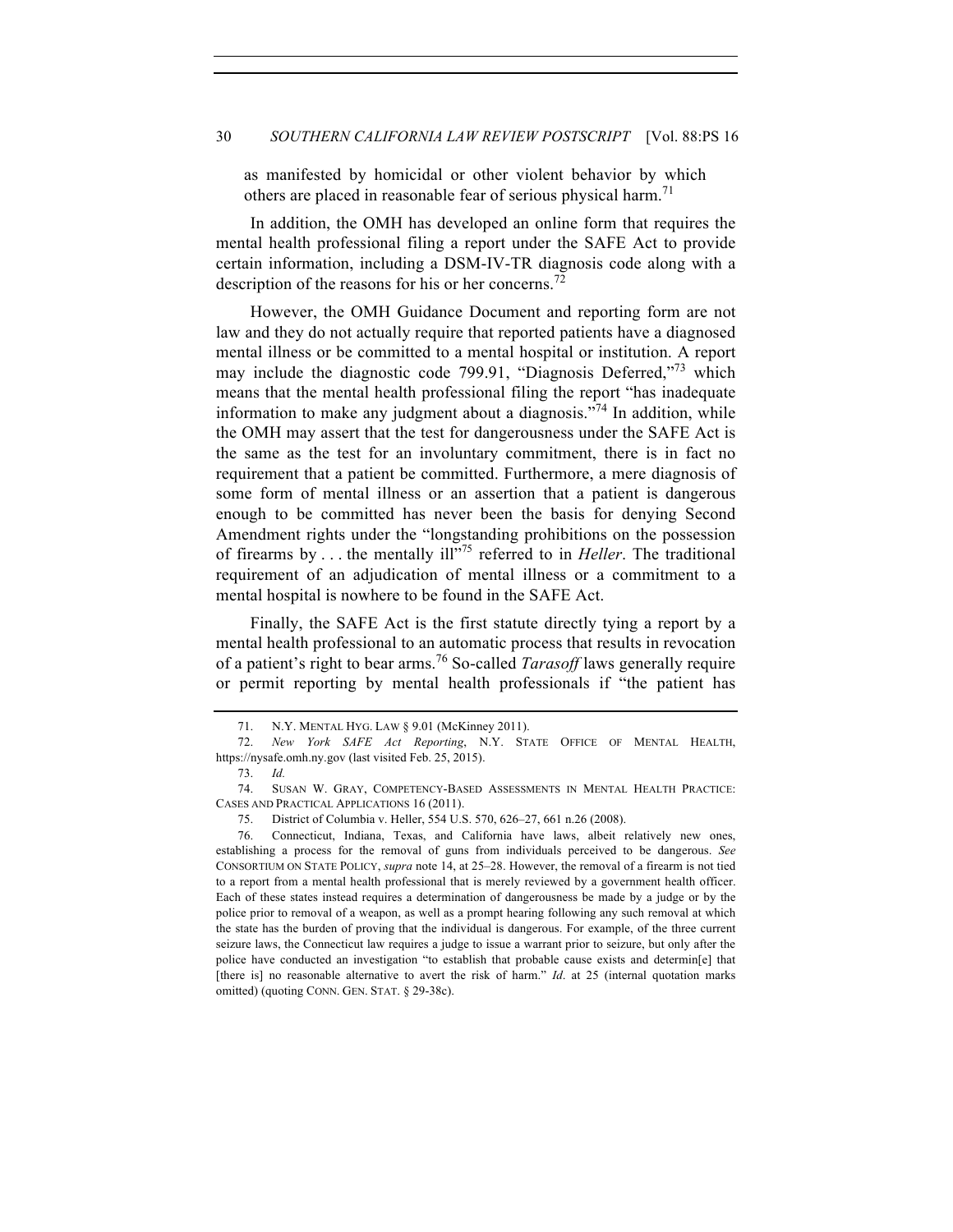communicated to the psychotherapist a serious threat of physical violence against a reasonably identifiable victim or victims."<sup>77</sup> The SAFE Act on its face does not require an explicit threat, imminent harm, or an identifiable victim, instead mandating reports of a mental health professional's generalized concern regarding dangerousness. In addition, the typical *Tarasoff* law only provides for disclosure of a threat to the potential victim or the police, which does not automatically trigger restrictions on the possession of firearms by the patient. In the past, restrictions on gun ownership only flowed from a determination of mental illness so severe that it resulted in an adjudication or commitment, and *Tarasoff* disclosure laws only related to the protection of identifiable victims who were the subject of explicit threats. The SAFE Act, on the other hand, has adopted a novel approach, creating an obligation for mental health professionals to report generalized concerns of potential dangerousness and tying such reports to restrictions that ultimately allow the state to confiscate guns lawfully in an individual's possession.<sup>78</sup>

In light of the foregoing, the SAFE Act is not consistent with "longstanding prohibitions" and is not presumptively lawful. Its constitutionality therefore must be analyzed by applying common constitutional principles.

#### B. APPLICABLE STANDARD OF CONSTITUTIONAL SCRUTINY

While holding that Second Amendment rights are "fundamental," the Supreme Court in *Heller* and *McDonald* failed to give clear guidance as to the constitutional analysis applicable to a law burdening Second Amendment rights. The prevailing view is that a law substantially burdening the "core" of the Second Amendment right, the right of "lawabiding, responsible citizens to use arms in defense of hearth and home,"<sup>79</sup> would receive a level of scrutiny above intermediate, likely strict.<sup>80</sup>

<sup>77.</sup> CAL. CIV. CODE § 43.92(a) (West 2013). Although the language varied, the early *Tarasoff* laws generally required some combination of a specific threat, imminent harm, and an identifiable victim, based on the belief that without such factors, disclosure would likely be a breach of doctorpatient confidentiality. *See generally* Weihl, *supra* note 22; *Mental Health Professionals' Duty to Protect/Warn*, *supra* note 37. *Tarasoff* laws were only adopted after 1976. In recent years some states have modified the requirements of their *Tarasoff* laws.

<sup>78.</sup> *See supra* text accompanying notes 46–50.

<sup>79.</sup> *Heller*, 554 U.S. 570, 635.

<sup>80.</sup> *See, e.g.*, United States v. Masciandaro, 638 F.3d 458, 470–71 (4th Cir. 2011) (holding that although "the application of strict scrutiny [is] important to protect the core right of the self-defense of a law-abiding citizen in his home . . . a lesser showing is necessary with respect to laws that burden the right to keep and bear arms outside of the home"); Heller v. District of Columbia, 670 F.3d 1244, 1257 (D.C. Cir. 2011) ("[A] regulation that imposes a substantial burden upon the core right of self-defense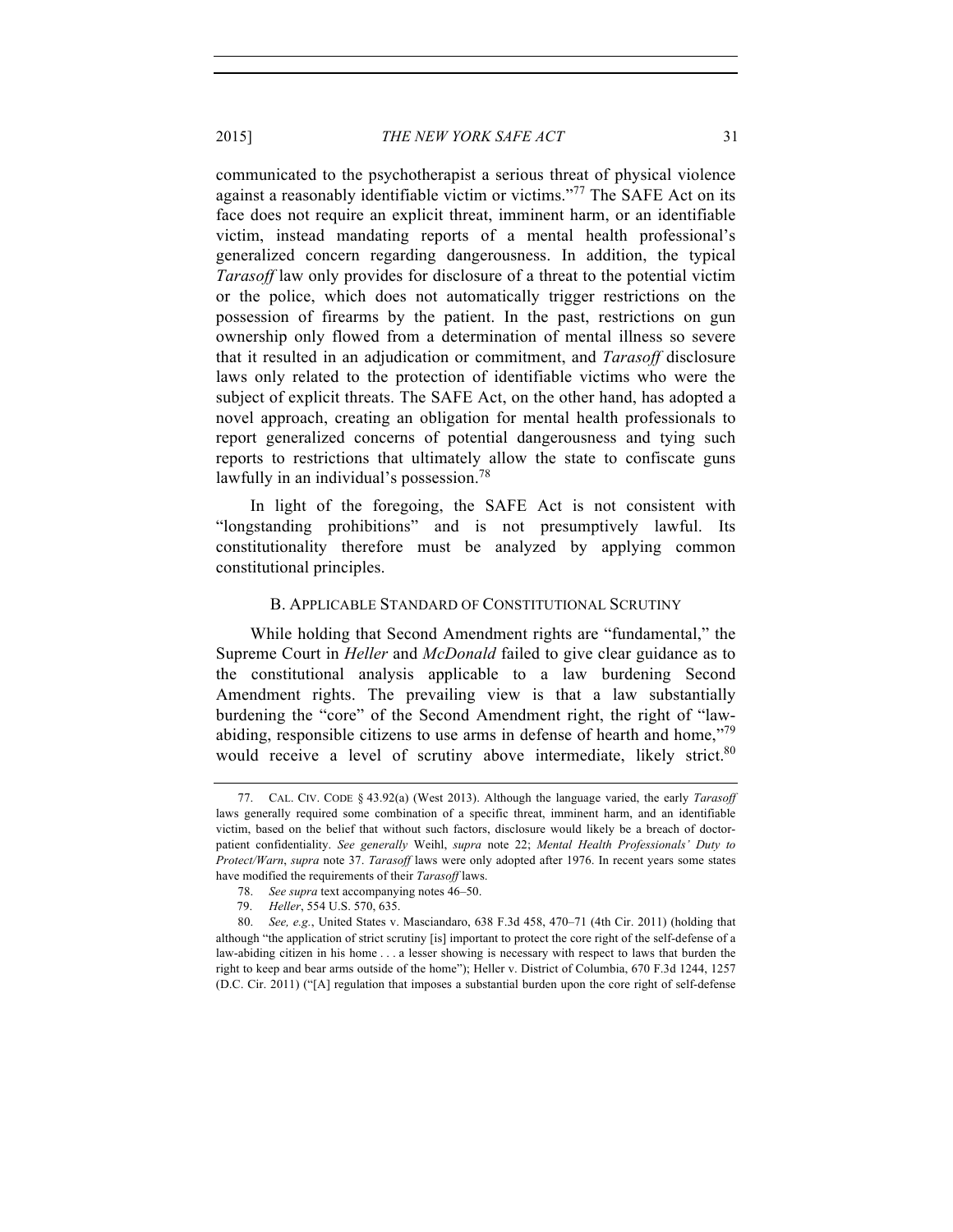## 32 *SOUTHERN CALIFORNIA LAW REVIEW POSTSCRIPT* [Vol. 88:PS 16

However, no circuit of the U.S. Court of Appeals has yet applied strict scrutiny, and federal courts have taken "widely divergent approaches to determining the constitutionality of gun control."<sup>81</sup> As the SAFE Act is a New York law, it will initially be analyzed under Second Circuit precedent.

In *Kachalsky v. County of Westchester*, the Second Circuit upheld the constitutionality of the Sullivan Act's requirement that an individual show "proper cause" in order to obtain a carry license. <sup>82</sup> The court first

82. Kachalsky v. Cnty. of Westchester, 701 F.3d 81 (2d Cir. 2012). In order to obtain a license to carry a weapon in public, an individual must demonstrate "proper cause," defined as "a special need for self-protection distinguishable from that of the general community." The Second Circuit applied an intermediate scrutiny analysis, because the requirement did not burden the "core" Second Amendment right to possess a firearm for self-defense in the home, and it concluded that the requirement was "substantially related" to the state's interest in public safety. *Id.* The U.S. Court of Appeals for the Ninth Circuit disagreed with this conclusion in *Peruta v. County of San Diego*, 742 F.3d 1144 (9th Cir. 2014). It struck down a San Diego law with a virtually identical "good cause" requirement for carry

protected by the Second Amendment must have a strong justification, whereas a regulation that imposes a less substantial burden should be proportionately easier to justify."); Nat'l Rifle Ass'n of Am., Inc. v. Bureau of Alcohol, Tobacco, Firearms, and Explosives, 700 F.3d 185, 195 (5th Cir. 2012) (agreeing with the "'prevailing view" that "[a] regulation that threatens a right at the core of the Second Amendment . . . triggers strict scrutiny"); Kachalsky v. Cnty. of Westchester, 701 F.3d 81, 93 (2nd Cir. 2012) (determining, without deciding what level of scrutiny would apply to the "core" of the Second Amendment right, that intermediate scrutiny applied to issues outside of the "core" right); Woollard v. Gallagher, 712 F.3d 865, 876 (4th Cir. 2013) (determining, and reaffirming the statement in a previous case, that intermediate scrutiny "applies 'to laws that burden [any] right to keep and bear arms outside of the home . . . [and assuming] that any law that would burden the 'fundamental,' core right of selfdefense in the home by a law-abiding citizen would be subject to strict scrutiny.'" (citing *Masciandaro*, 638 F.3d at 470–71)). *Cf.* Moore v. Madigan, 702 F.3d 933, 941–42 (7th Cir. 2012) ("Our principal reservation about the Second Circuit's analysis [in *Kachalsky*] . . . is its suggestion that the Second Amendment should have much greater scope inside the home than outside simply because other provisions of the Constitution have been held to make that distinction . . . . [T]he interest in selfprotection is as great outside as inside the home . . . [and] [t]he Supreme Court has decided that the amendment confers a right to bear arms for self-defense, which is as important outside the home as inside.").

<sup>81.</sup> TINA MEHR & ADAM WINKLER, THE STANDARDLESS SECOND AMENDMENT 2 (2010), *available at* http://www.acslaw.org/sites/default/files/Mehr\_and\_Winkler\_Standardless\_Second\_ Amendment.pdf. Some courts have concluded that means-end testing is unnecessary because a statute constitutes a complete ban on a traditionally lawful activity, such as in *Heller*, or because it contains a presumptively lawful ban on a category of user or activity, such as "possession by substance abusers, illegal aliens, and people convicted of domestic violence misdemeanors," or at sensitive locations including "airports, National Parks and post office parking lots." *Id.* at 3. Other courts have applied (a) strict scrutiny, arguing that Second Amendment rights are "fundamental" and "that fundamental rights automatically trigger strict scrutiny"; (b) intermediate scrutiny, arguing that "by calling the public safety exceptions 'presumptively constitutional,' *Heller* appeared to reject strict scrutiny, which presumes that challenged laws are unconstitutional"; and (c) a mix of strict and intermediate scrutiny, arguing that when a "law burdens the 'core' right of self-defense in the home with a firearm, a higher standard of review applies than when a law burdens more peripheral elements of the Second Amendment." *Id.* at 3–6. *See also* United States v. Chovan, 735 F.3d 1127, 1142–43 (9th Cir. 2013) (Bea, J., concurring) (noting multiple sources that question the applicable standard and the clear uncertainty in the courts after *Heller* and *McDonald*).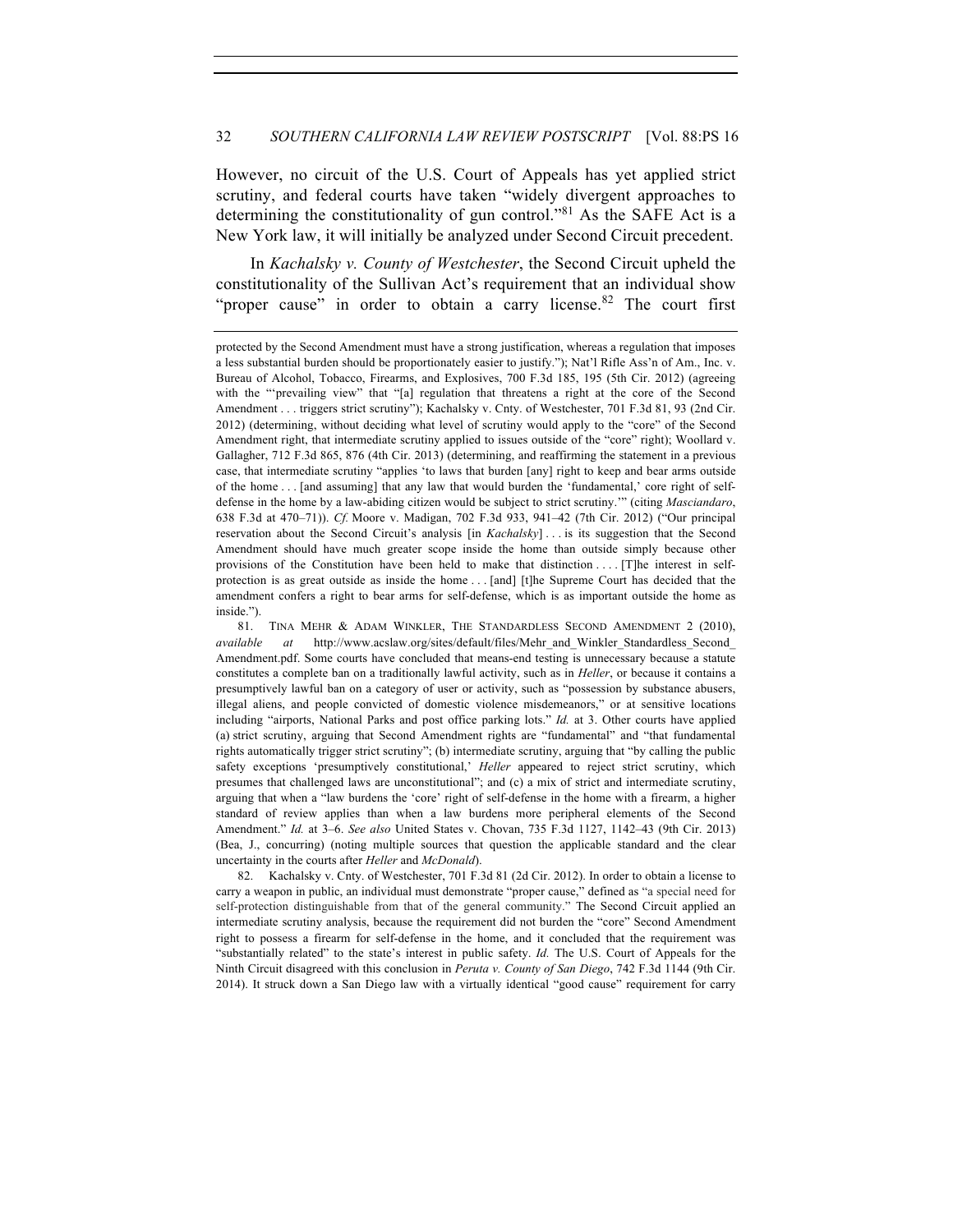determined that the means-end scrutiny typically applied to constitutional questions is appropriate when considering Second Amendment challenges to state gun-control regulations.  $83$  In considering the proper level of meansend scrutiny to be applied in analyzing state gun-control laws, the court concluded that "heightened scrutiny, [either strict or intermediate] is triggered only by those restrictions that . . . operate as a substantial burden on the ability of law-abiding citizens to possess and use a firearm for selfdefense (or for other lawful purposes)."<sup>84</sup> New York's requirement of "proper cause" for a carry license imposed such a substantial burden on law-abiding citizens,  $85$  and the SAFE Act almost certainly imposes such a burden as well.<sup>86</sup>

The court in *Kachalsky* next considered which level of "heightened scrutiny," intermediate or strict, is appropriately applied to a Second Amendment challenge to a state gun-control law that only affects possession outside of the home. It concluded that, because such a "regulation does not burden the 'core' protection of self-defense in the home," intermediate scrutiny was most appropriate. $87$  However, the court

86. Arguably, a court could do away with a challenge to the SAFE Act by holding that it does not substantially burden a citizen's Second Amendment right, and therefore no form of heightened scrutiny need be applied. The argument would assert that the SAFE Act affects only a relatively small population of individuals who are voluntarily seeing mental health professionals and who exhibit signs of dangerousness. However, in 2012, almost 15 percent of the adult population was receiving mental health services. *See Results from the 2012 National Survey on Drug Use and Health: Mental Health Findings*, U.S. DEP'T OF HEALTH & HUMAN SERVS. (Dec. 2012), http://www.samhsa.gov/data/NSDUH/2k12MH\_FindingsandDetTables/2K12MHF/NSDUHmhfr2012.h tm#sec2-1 [hereinafter *2012 Drug Use Survey Results*]. In addition, since revocation of a license is akin to a full ban, it imposes a substantial burden on the ability to exercise the right for those whose licenses are revoked. If the requirement to show proper cause is a substantial burden on the right to bear arms, it seems difficult to find that a revocation of the right is not.

87. *Kachalsky*, 701 F.3d at 93 ("Although we have no occasion to decide what level of scrutiny should apply to laws that burden the 'core' Second Amendment protection identified in *Heller*, we believe that applying less than strict scrutiny when the regulation does not burden the 'core' protection of self-defense in the home makes eminent sense in this context and is in line with the approach taken by our sister circuits.")

licenses, holding that the "core component" of the Second Amendment right is self-defense and the licensing scheme completely banned "the typical responsible, law-abiding citizen . . . [from bearing] arms in public for the lawful purpose of self-defense." *Id.* at 1169.

<sup>83.</sup> *Kachalsky*, 701 F.3d at 92. The *Kachalsky* court rejected the plaintiff's assertion that it would be appropriate to "apply [a] First Amendment prior-restraint analysis in lieu of means-end scrutiny to assess the" constitutionality of gun-control laws, since no court has "import[ed] *substantive* First Amendment principles wholesale into Second Amendment jurisprudence." *Id.* at 91. It also pointed out that the Court in *Heller* "rule[d] out a rational basis review because it 'would be redundant with the separate constitutional prohibitions on irrational laws.'" *Id.* at 93.

<sup>84.</sup> *Id.* at 93 (quoting United States v. Decastro, 682 F.3d 160, 166 (2d Cir. 2012)).

<sup>85.</sup> *Id.*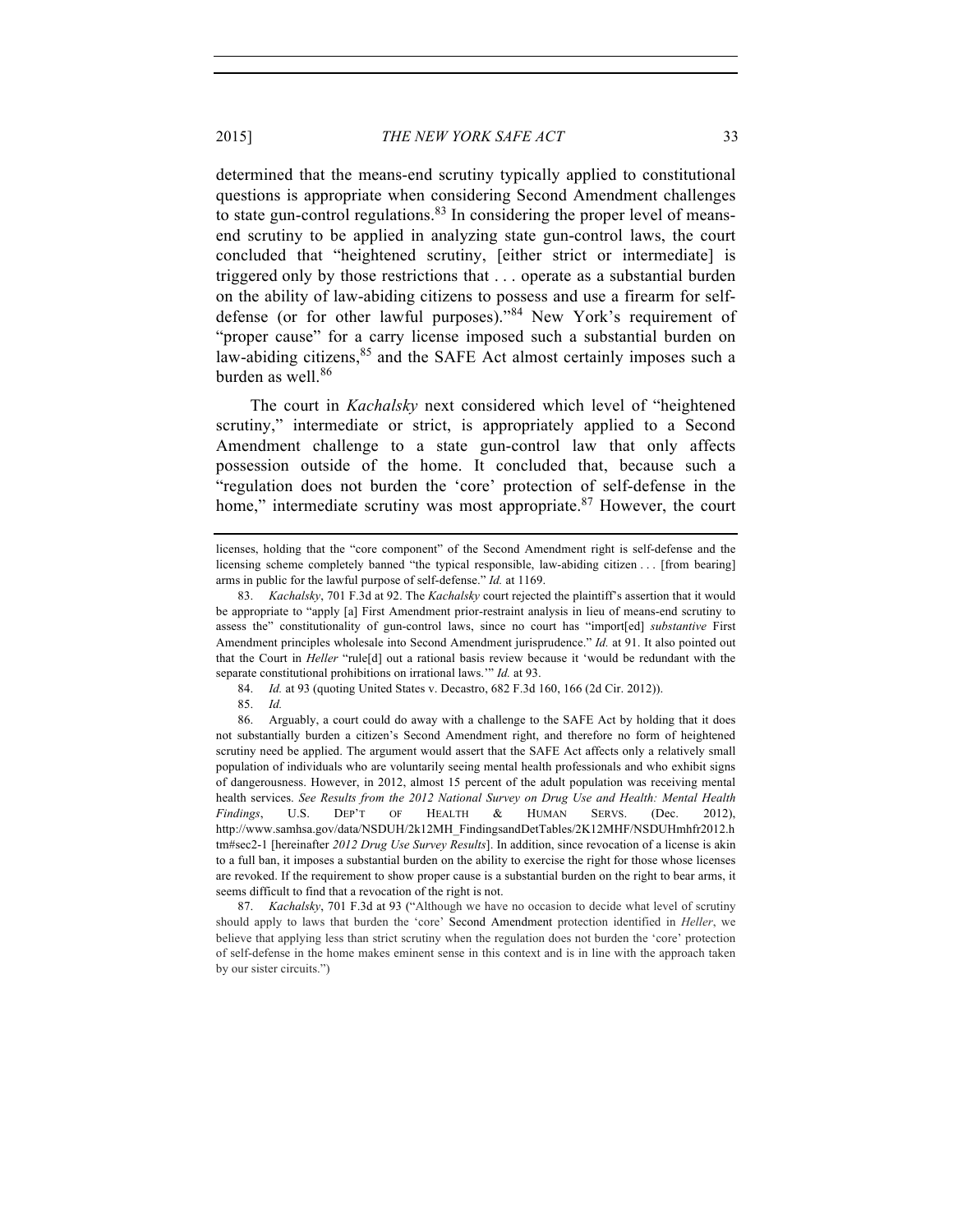clearly left open the possibility, explicitly stated in other circuits, 88 that strict scrutiny is more appropriate in the context of prohibitions applicable to the "core" Second Amendment right to possess a hand gun for selfdefense within the home.<sup>89</sup> It noted that, "[t]he state's ability to regulate firearms and, for that matter, conduct, is qualitatively different in public than in the home."<sup>90</sup> Therefore, in light of the Second Circuit's focus on this qualitative difference, strict scrutiny likely would be applied in analyzing the SAFE Act because it authorizes the state to revoke a license to possess a firearm in the home.<sup>91</sup> However, if the SAFE Act was applied only to the revocation of a public carry license, a court might conclude that intermediate scrutiny was more appropriate. Therefore, in Parts V.C and V.D, the SAFE Act will be analyzed under both levels of scrutiny.

# C. APPLICATION OF STRICT SCRUTINY TO RESTRICTIONS ON POSSESSION OF A HANDGUN IN THE HOME

In a case involving the revocation of a license to possess a handgun in the home, the constitutionality of the SAFE Act is highly questionable. To survive a constitutional review applying strict scrutiny to this "core" Second Amendment right, the SAFE Act must be (1) justified by a compelling governmental interest, (2) narrowly tailored to achieve that goal or interest, and (3) the least restrictive means for achieving that interest.<sup>92</sup> The stated goal of the SAFE Act is to promote public safety by "ensur[ing] that persons who are mentally ill and dangerous cannot retain or obtain a firearm."<sup>93</sup> As the Second Circuit noted in *Kachalsky*, "New York has substantial, indeed compelling, governmental interests in public safety and crime prevention."94 Therefore, the real question under a strict scrutiny

<sup>88.</sup> *See* sources cited *supra* note 80.

<sup>89.</sup> *Kachalsky*, 701 F.3d at 93–94.

<sup>90.</sup> *Id.* at 94. *See also* Woollard v. Gallagher, 712 F.3d 865, 876 (4th Cir. 2013) (explaining that intermediate, rather than strict, scrutiny should be used when assessing an individual's Second Amendment rights outside the home).

<sup>91.</sup> Indeed, the application of intermediate scrutiny to a law burdening rights outside of the "core" of the Second Amendment protection all but forecloses application of anything but strict scrutiny to a law burdening the "core" Second Amendment protection, unless the court opts for a non-traditional form of scrutiny, determines that there really is no qualitative difference between the core and the periphery of the Second Amendment right, or somehow determines that the SAFE Act does not burden the "core" right.

<sup>92.</sup> *See, e.g.*, Employment Div. v. Smith, 494 U.S. 872 (1990) (using a strict scrutiny analysis to determine whether an employee's rights were violated under the Free Exercise clause); United States v. Playboy Entm't Group, 529 U.S. 803, 813 (2000) (applying strict scrutiny to hold that a law restricting cable channels was an unconstitutional infringement on individuals' First Amendment rights).

<sup>93.</sup> Sponsor's Memorandum, 2013 Legis. Bill. Hist. N.Y. S.B. 2230 (McKinney), *available at*  http://www.nysenate.gov/files/pdfs/S2230.pdf.

<sup>94.</sup> *Kachalsky*, 701 F.3d at 97 (citing Schenck v. Pro–Choice Network, 519 U.S. 357, 376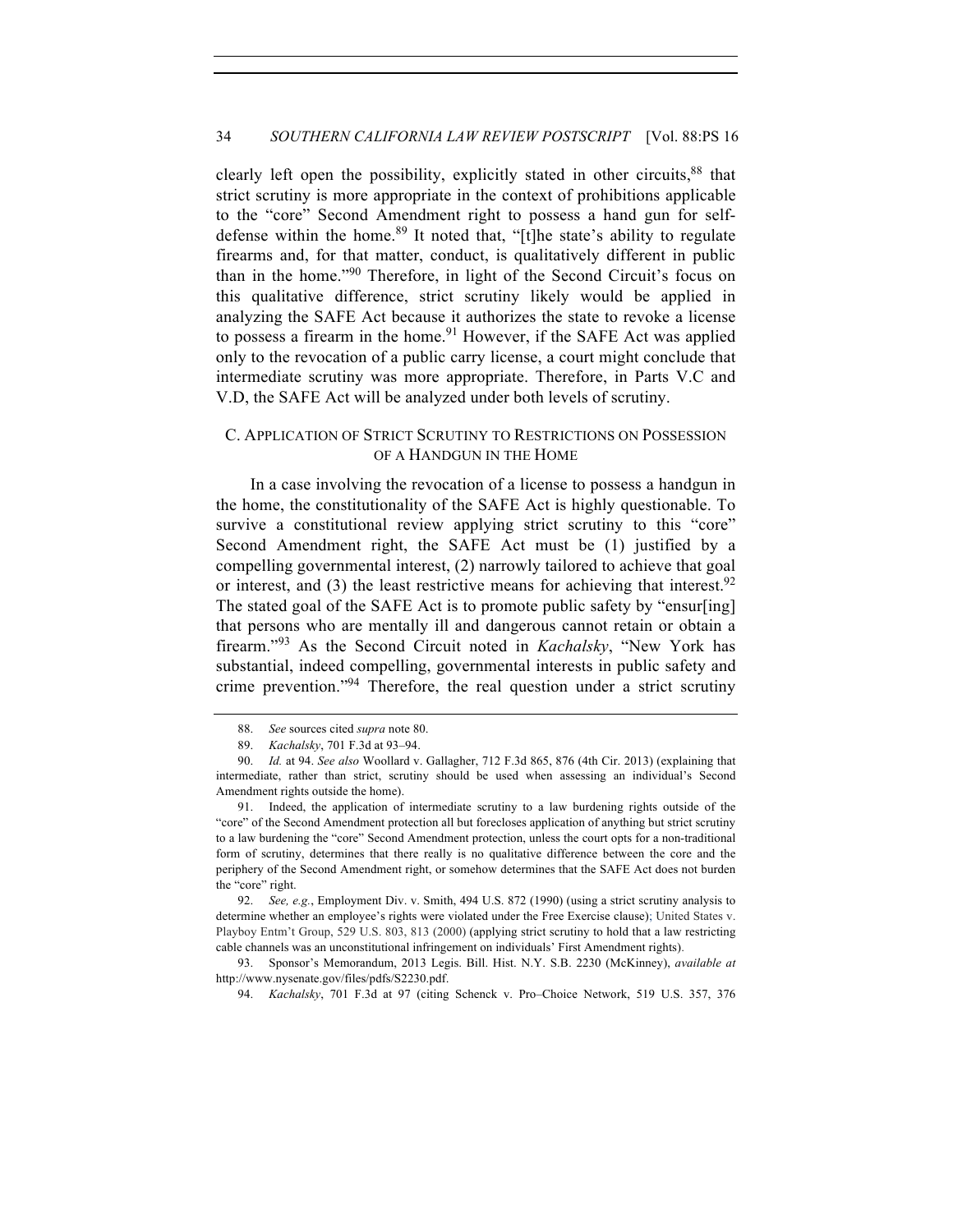analysis is whether the SAFE Act is narrowly tailored and the least restrictive means available for achieving the state's stated goal. This is where the SAFE Act comes up short.

On its face, the SAFE Act is not narrowly tailored to identify and impact only those individuals who are dangerous due to mental illness. The first step in the process established by the SAFE Act, which is the "means" by which the SAFE Act seeks to achieve its goal, is a report by a "mental health professional," a broadly-defined term including, among others, podiatrists, dermatologists, registered nurses and social workers who may have very little training or experience in determining either mental illness or dangerousness. The SAFE Act does not expressly require that the patient who is the subject of the report be diagnosed with a mental illness,  $95$  and the report does not need to be predicated on an explicit threat against an identifiable victim. Instead, a mental health professional is only asked to provide a brief description of the reasons why he or she believes the patient is "likely to engage in conduct that will cause serious harm to self or others."<sup>96</sup> These are not means narrowly tailored to the stated goal of restricting "mentally ill and dangerous" individuals from possessing firearms. Rather, the SAFE Act imposes a blanket duty on mental health professionals to report generalized concerns about their patients when such professionals may not be well equipped to diagnose mental illness or predict dangerousness, and may have inadequate information to make a judgment about a diagnosis.

In the second step of the process, the "means" to achieve the state's goals under the SAFE Act, after the filing of a report by a mental health professional, the Director of Community Services effectively decides if a gun license will be revoked. If he or she agrees with the report, revocation of the patient's license is a foregone conclusion. The Director must report to the DCJS, which merely confirms the existence of the gun license and reports to the appropriate licensing authority, which is then required, without further process, to revoke or suspend any outstanding license.  $\frac{97}{2}$ 

<sup>(1997);</sup> Schall v. Martin, 467 U.S. 253, 264 (1984); Hodel v. Va. Surface Mining & Reclamation Ass'n, 452 U.S. 264, 300 (1981); Kuck v. Danaher, 600 F.3d 159, 166 (2d Cir. 2010)). The *Kachalsky* court also noted that, while "public safety interests often outweigh individual interests in self defense" outside the home, "the state's ability to regulate firearms is circumscribed in the home." *Id.* at 94.

<sup>95.</sup> *See* s*upra* text accompanying notes 73–74 (discussing the development by the OMH of a SAFE Act reporting form that provides a space for a diagnostic code 799.9, "Diagnosis Deferred," which can be entered when a "practitioner has inadequate information to make any judgment about a diagnosis" (citing Gray, *supra* note 74, at 16)).

<sup>96.</sup> THE OFFICE OF DIVISION COUNSEL, *supra* note 53, at 13.

<sup>97.</sup> *See supra* note 53 and accompanying text.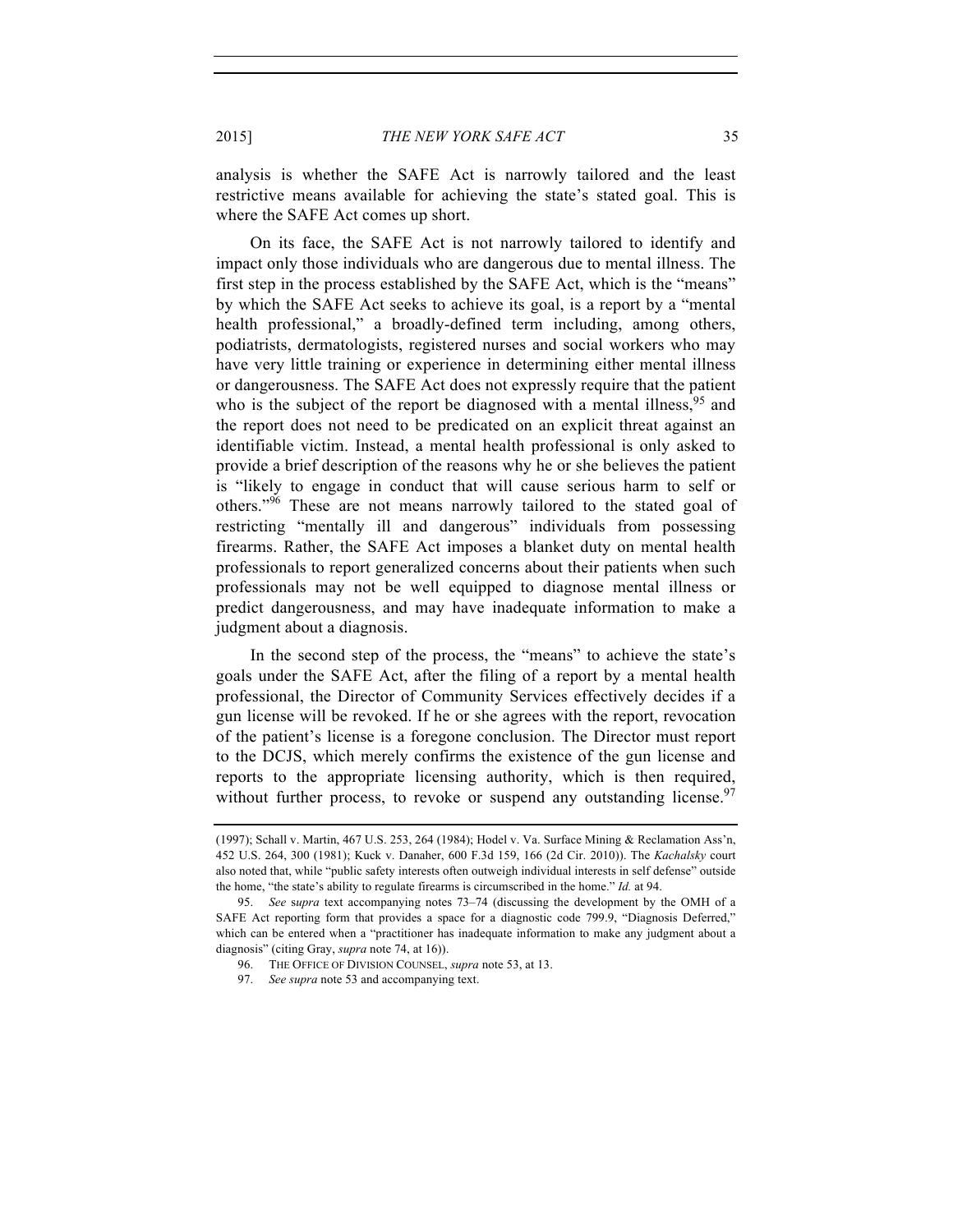Despite the importance of the Director as the ultimate decisionmaker, there is no guidance as to the manner in which the Director is to make such decision. The Director is not required to meet the patient in an effort to determine if he or she suffers from mental illness or poses a real threat and may base his or her decision solely on the initial report. In addition to the general uncertainty regarding the ability of any professional determination of future dangerousness, <sup>98</sup> the Director, who is the administrator of the Mental Hygiene Department of a city or county of New York,<sup>99</sup> may have little experience or expertise in diagnosing mental illness or dangerousness. Directors and their designees are not required to be practicing psychiatrists or have any expertise in diagnosing future dangerousness.<sup>100</sup> As the SAFE Act is not clearly designed to ensure that it primarily impacts only those individuals who are both mentally ill and dangerous, it is neither narrowly tailored nor the least restrictive means available to achieve the state's goal of protecting the public by limiting such individuals' access to firearms.

New York will, of course, disagree with the foregoing assessment of the SAFE Act. It will assert that the Act, while not a model of clarity, is constitutional as applied. As described above, the OMH takes the position that, because the SAFE Act contains language similar to "the standard for emergency admissions for observation, care and treatment" in a psychiatric facility under New York Mental Hygiene Law section  $9.39$ , <sup>101</sup> "decision making with respect to a [SAFE Act] report [therefore] requires a clinical determination that a person's clinical state creates . . . a substantial risk of physical harm . . . manifested by threats of or attempts at suicide . . . or . . . homicidal or other violent behavior."<sup>102</sup> New York will also point out that the form developed by the OMH for filing reports under section 9.46 requires a diagnosis code indicating some diagnosis of mental illness and may assert that the "Diagnosis Deferred" option is intended to be limited to emergencies and cases where a diagnosis is difficult but a patient is believed to be suffering some form of mental illness. Therefore, New York will assert that, as applied in accordance with the guidance of the OMH, the

<sup>98.</sup> The reliability of any determination of generalized "dangerousness," even by psychiatrists, has been called into question by many studies. *See, e.g.*, Adam Lamparello, *Using Cognitive Neuroscience to Predict Future Dangerousness*, 42 COLUM. HUM. RTS. L. REV. 481, 484–92 (2011) (noting that the general consensus is that predictions of future dangerousness are "unreliable and unscientific").

<sup>99.</sup> N.Y. COMP. CODES R. & REGS. tit. 14, § 102.4(c) (2014) ("Director of community services means the chief executive officer of a local governmental unit, by whatever title known.").

<sup>100.</sup> *Id.* § 102.6 (Directors may have a degree in "public administration, hospital administration, human services administration, business administration or . . . equivalent degrees.").

<sup>101.</sup> SAFE ACT GUIDANCE DOCUMENT, *supra* note 69.

<sup>102.</sup> *Id.*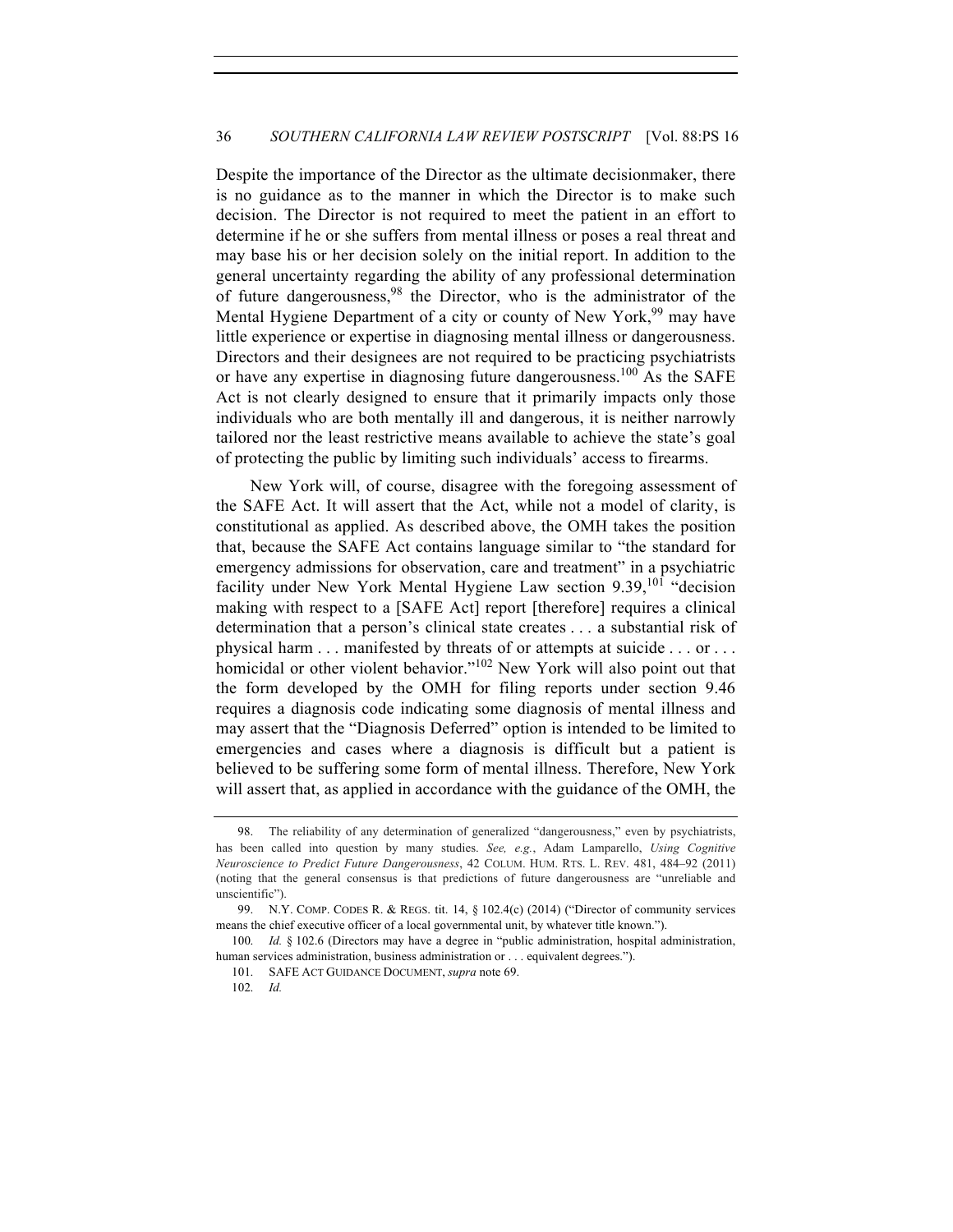Act requires a clinical diagnosis of mental illness causing a substantial risk of harm based on actual threats, attempts at suicide, or homicidal behavior. If the Act is, in fact, applied on that basis, the constitutional argument in its favor appears much stronger because the Act contains real standards tied to mental illness and dangerousness.

However, even if one were to gloss over the fact that the Guidance Document and the reporting form issued by the OMH are not rules or regulations, do not carry the force of law, and therefore do not necessarily impact the meaning of the Act as written, its procedures are inadequately tailored to protect individuals who are the subject of SAFE Act reports from "erroneous decisions."<sup>103</sup> In order to protect the right enunciated under *Heller*, "courts must recognize Second Amendment Due Process principles."<sup>104</sup> While Second Amendment rights may "not extend to certain people, including the mentally ill, ... [that] doesn't mean that Second Amendment rights can be permanently lost based simply on a government official's determination of mental illness, made without any adversarial proceeding at which the defendant can make his case."<sup>105</sup> Yet, under the

105. Volokh, *supra* note 104.

<sup>103.</sup> *See* Addington v. Texas, 441 U.S. 418, 425 (1979) ("[T]he function of legal process is to minimize the risk of erroneous decisions." (citing Mathews v. Eldridge, 424 U.S. 319, 335 (1976); Speiser v. Randall, 357 U.S. 513, 525–526 (1958))). In *Addington*, the Court held that the minimum burden of proof for civil commitments was "clear and convincing evidence . . . demonstrat[ing] . . . that persons with mental illness are substantially more likely than not to be a danger to themselves or others." Austin Baumgarten, Comment, *Medical Treatment Demands Medical Assessment: Substantive Due Process Rights in Commitments*, 45 U.C. DAVIS L. REV. 597, 605 (2011). The contrast between the processes for revoking the fundamental right to freedom, versus the fundamental rights protected by the Second Amendment, is discussed further *infra* note 111.

<sup>104.</sup> Eugene Volokh, *A Second Amendment-ish Victory for People Who Had Been Temporarily Committed to Mental Institutions with No Adversary Proceedings*, VOLOKH CONSPIRACY (Jan. 13, 2012, 6:33 PM), http://www.volokh.com/2012/01/13/a-second-amendment-ish-victory-for-people-whohad-been-temporarily-committed-to-mental-institutions-with-no-adversary-proceedings. For example, in *United States v. Rehlander*, 666 F.3d 45 (1st Cir. 2012), the U.S. Court of Appeals for the First Circuit considered whether a temporary, emergency commitment without a judicial determination of mental illness in an adversarial proceeding can constitutionally result in a permanent ban on the possession of firearms under the federal Gun Control Act. Section 922(4) of the Gun Control Act bans possession by an individual who has been "committed to a mental institution." The court noted that "[o]rdinarily, to work a permanent or prolonged loss of constitutional liberty or property interest, an adjudicatory hearing, including a right to offer and test evidence if facts are in dispute, is required." *Id.* at 48. The court noted that "Congress sought to piggyback [dispossession based on mental illness] on determinations made in *prior judicial proceedings* to establish status," and went on to hold that a permanent ban after *Heller* must follow from an adjudication of mental illness, like Maine's involuntary commitment statute which would require that a court "holds an adversary hearing—providing counsel for the patient and an opportunity to testify and to call and cross-examine witnesses." *Id.* at 48, 50. "As for the broader problem of those hospitalized under [Maine's emergency commitment procedure] alone, Congress might well be able to impose a *temporary* ban on firearms possession or perhaps even a permanent one if procedures existed for later restoring gun rights." *Id.* at 50 (emphasis added).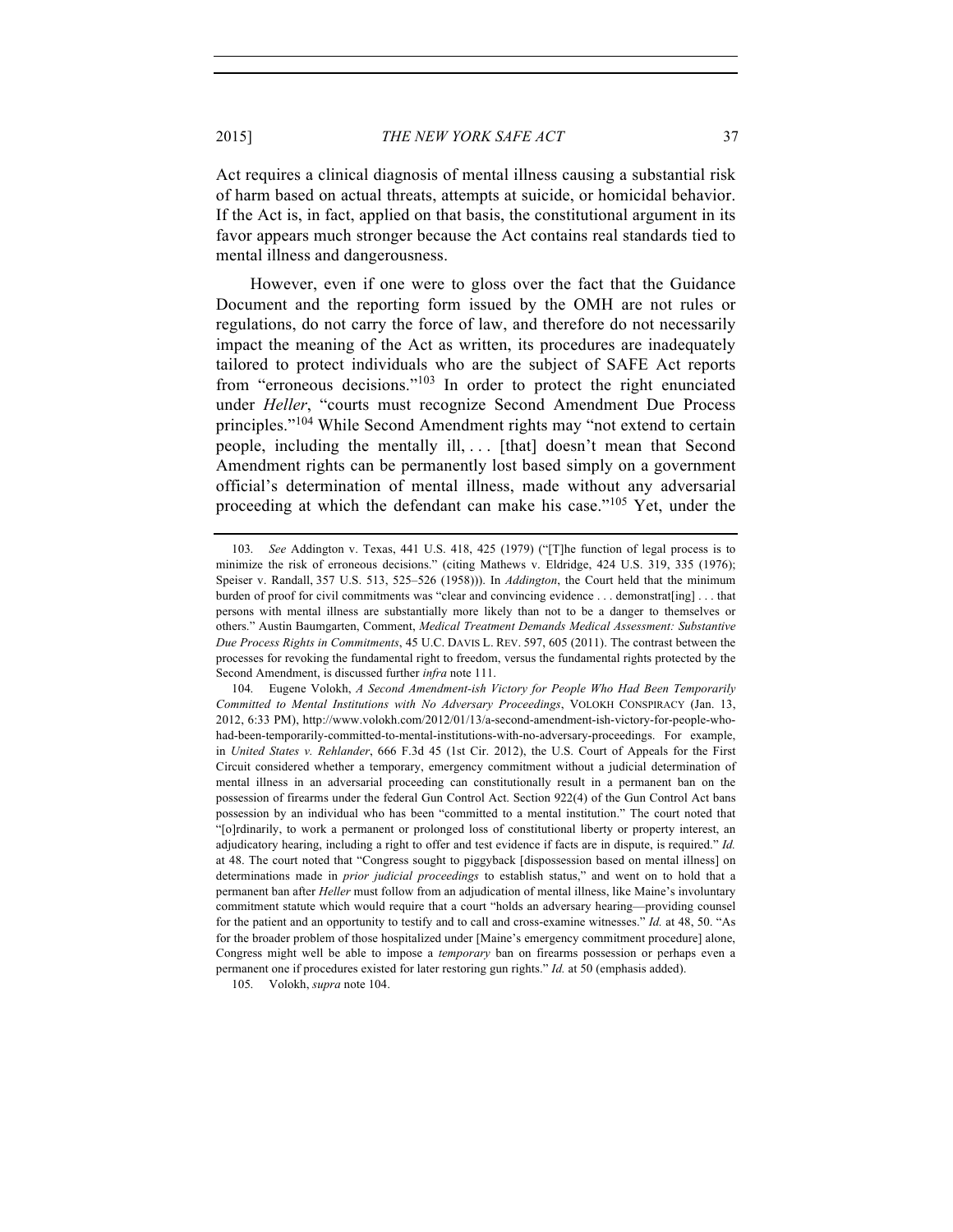SAFE Act, an adversarial proceeding is not required prior to revocation of a license. Rather, the patient is simply notified of the action by the licensing authority after the revocation is effective. Revocation of the license is not merely a temporary measure, and some process is clearly due before government actions are allowed to burden a fundamental constitutional right.<sup>106</sup>

In the state of New York, an individual may challenge a notice of revocation of a gun license under the mental hygiene provisions of the SAFE Act in an Article 78 proceeding.<sup>107</sup> Under Article 78, "unless the licensing agency's determination was arbitrary and capricious, '[t]he agency's determination must be upheld if the record shows a rational basis for it, even where the court might have reached a contrary result.<sup>'"108</sup> After *Heller*, however, a "rational basis" is not sufficient to restrict Second Amendment rights, especially if a disqualification under the SAFE Act was never accompanied by an official determination of dangerousness due to mental illness.<sup>109</sup> While the state may take emergency action to temporarily deprive an individual of his or her Second Amendment rights based on allegations of dangerousness, it likely must also provide "effective [postdeprivation] means to recover the right to bear arms if the subject had *in fact* never been mentally ill or dangerous."<sup>110</sup>

<sup>106.</sup> New York courts have disagreed on whether a finding of mental illness effects a permanent disqualification as a matter of law. *Compare In re* Pistol Permit Revocation of David H., 408 N.Y.S.2d 759, 760 (Sup. Ct. 1978) (holding that section 400.00 of the Penal Law, the revocation statute, "renders ineligible anyone who has [*e*]*ver* suffered any such [mental] illness and that mental capacity at any subsequent time is irrelevant" (emphasis added)), *with In re* Application of Robert T. for Reinstatement of His Pistol Permit, 26 Misc.3d 292, 297 (N.Y. Sup. Ct. 2009) ("disagree[ing] with the interpretation of the statute in the David H. decision," and deciding that a finding of mental illness is only something to be considered upon a prior application for reinstatement of a license).

<sup>107.</sup> In New York City, section 15-22 of Title 38 of the Rules of the City of New York provides that a resident of New York City can request a hearing, within 30 days of being notified of the revocation, at which he or she can challenge said revocation. However, the law does not specify the standard that a judge or licensing official must apply in determining whether to reinstate the license. There is no explicit requirement that the licensing authority determine dangerousness due to mental illness, and while the parties have the right to call witnesses at such hearing, "[t]he rules of evidence . . . in the courts of this State shall not be strictly enforced." 38 RCNY § 15-25(2).

<sup>108.</sup> Bridge, *supra* note 42, at 163–65 (quoting Kaplan v. Bratton, 673 N.Y.S.2d 66, 68 (N.Y. App. Div. 1998)).

<sup>109.</sup> "[D]espite *Heller*'s rejection of rational-basis review, New York state courts will apparently only overturn the NYPD License Division's decision to deny a handgun license application if it is arbitrary and capricious. However, if an applicant were to challenge the denial of a license in federal court on Second Amendment grounds, then New York's 'privilege not a right' doctrine and arbitraryand-capricious standard of review would likely be declared unconstitutional, since they clearly contradict the explicit holdings of *Heller* and *McDonald*." Bridge, *supra* note 42, at 165.

<sup>110.</sup> United States v. Rehlander, 666 F.3d 45, 49 (1st Cir. 2012).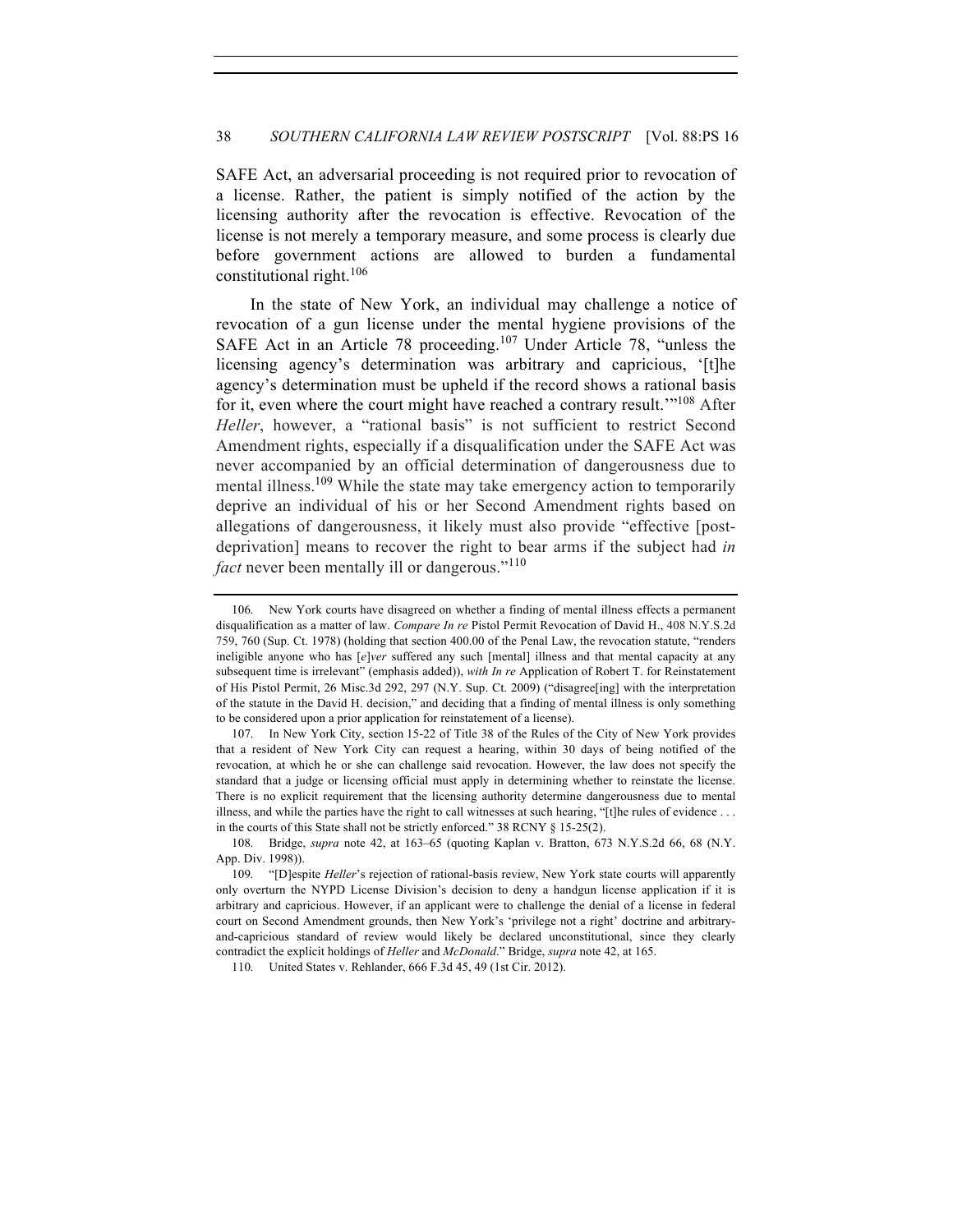The procedural failings of the SAFE Act become evident once one compares it to New York's emergency commitment laws, which the OMH considers to have virtually identical standards for the decision to impinge on an individual's rights.<sup>111</sup> The emergency commitment laws allow an individual to be involuntarily admitted to a mental hospital if such individual is "*alleged* to have a mental illness for which immediate observation, care, and treatment in a hospital is appropriate and which is likely to result in serious harm to himself or others."<sup>112</sup> However, under the emergency commitment procedures, the patient can only be held for "fortyeight hours unless within such period such finding is confirmed after examination by another physician who shall be a member of the psychiatric staff of the hospital." $113$  After fifteen days, the patient must be released unless he or she is involuntarily committed following the required notice, a

hearing, and a judicial determination of mental illness requiring treatment in a psychiatric facility.<sup>114</sup> While the SAFE Act burdens an enumerated

114. *Id.*

<sup>111.</sup> Although the deprivation of the Second Amendment right to bear arms may not be as serious as confinement, the right is still "fundamental" and has been described as a liberty interest. *See* Jonathan Zimmer, Comment, *Regulation Reloaded: The Administrative Law of Firearms After* District of Columbia v. Heller, 62 ADMIN. L. REV. 189, 211–14 (2010) ("Allowing firearms regulators too much discretion in regulating the liberty interest is likely an infringement of due process . . . ."); *id.* at 213 ("For example, New York City's application of the state's handgun permit law, in practice, is so labyrinthine that only wealthy or politically connected citizens can get handgun licenses, while the city routinely denies handgun licenses to taxi drivers because it claims they do not carry enough cash to be an attractive target for robbers."). The contrast between the seriousness of the procedural protections for involuntary commitment, and the lack of protection for the revocation of the Second Amendment right, calls into question the validity of the SAFE Act. Such procedural protections are intended to ensure that a deprivation of a constitutional right is "grounded in objective findings of the patient's dangerousness and serious mental illness." Alexander Tsesis, *Due Process in Civil Commitments*, 68 WASH. & LEE L. REV. 253, 257 (2011). *See also* O'Connor v. Donaldson, 422 U.S. 563, 576 (1975) (explaining that states cannot involuntarily commit non-dangerous individuals). The requirements of procedural and substantive due process in connection with involuntary civil commitments are taken seriously in New York. In *Rodriguez v. City of New York*, 72 F.3d 1051 (2d Cir. 1995), the Second Circuit held that state officials "may not subject an individual to an involuntary commitment when the admissions evaluation does not conform to prevailing medical standards." Baumgarten, *supra* note 103, at 609. In *Bolmer v. Oliveira*, 594 F.3d 134 (2d. Cir. 2010), the Second Circuit held that "if a physician's admitting assessment of a patient for an involuntary commitment falls below [such] medical standards, the assessment can shock the conscience and qualify as a substantive due process violation." Baumgarten, *supra* note 103, at 603. Unless the court meant to exempt all people merely alleged to be mentally ill from possession, a clear process is necessary to protect from "erroneous decisions." *See supra* note 103.

<sup>112.</sup> N.Y. MENTAL HYG. LAW § 9.39(a) (McKinney 2011) (emphasis added). All that is required for such a commitment is that "a staff physician of the hospital upon examination of such person finds that such person qualifies under the requirements of this section." *Id.* § 9.39(a)(2).

<sup>113.</sup> *Id.* If the patient, a family member, a friend, or the mental hygiene legal service gives written notice of a request for a court hearing, the hearing must take place within five days of the notice. If the court determines that there is reasonable cause to retain the patient, he or she may be kept in the hospital for a maximum of fifteen days.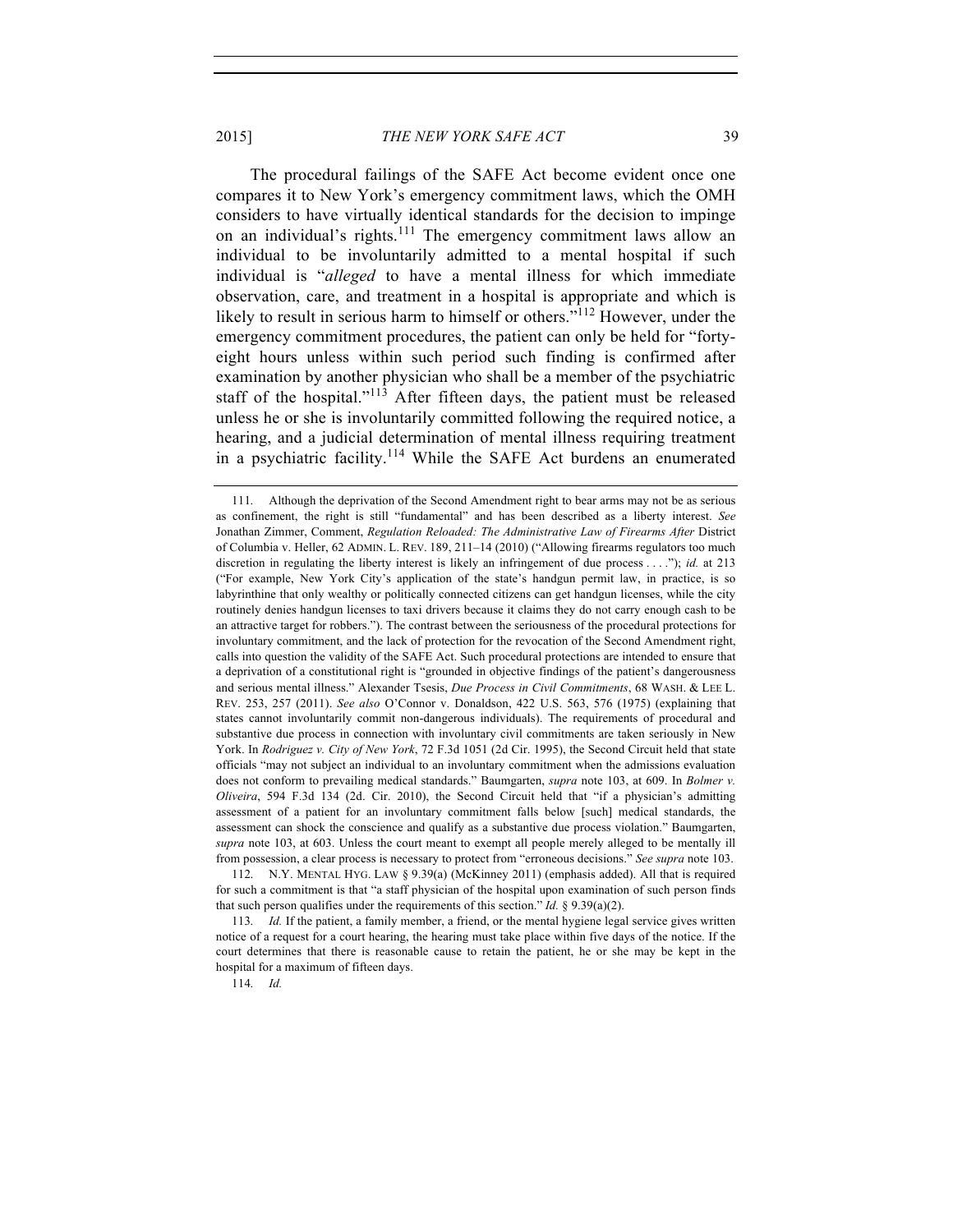constitutional right based on a similar rationale as that supporting New York's emergency commitment laws, it contains none of the procedural protections required of an emergency commitment.

New York takes the position that a gun license, even a license to possess a handgun for self-defense in the home, is a privilege, not a right. However, the Supreme Court has made it clear that there is such a right under the Second Amendment. In order to deny the exercise of that right due to mental illness, the individual whose rights are denied must in fact be mentally ill and dangerous. A law that burdens individuals who are not dangerous due to mental illness is not narrowly tailored and would therefore be unconstitutional under a strict scrutiny standard. The SAFE Act does not clearly require a determination of dangerousness due to mental illness prior to the denial or revocation of a license. Instead, the Act merely relies on a general allegation of dangerousness with no clearly delineated process for confirming the allegation and no express requirement for a determination of mental illness. Even if one were to accept that the SAFE Act, as applied in light of the guidance from the OMH, requires an allegation of mental illness and dangerousness, there is no requirement of a judicial determination to ensure that the allegation is accurate. The procedures currently in place, such as an Article 78 proceeding, merely require a finding that the licensing authority's decision was not arbitrary and capricious.<sup>115</sup> These procedures do not require an official determination of dangerousness due to mental illness and are consequently insufficient to protect individuals who may have the "core" of their enumerated Second Amendment right restricted by the SAFE Act. Therefore, the SAFE Act is unlikely to survive a Second Amendment challenge under a strict scrutiny standard because it is not narrowly tailored or the least restrictive means of achieving the state's goal of promoting public safety by "ensur[ing] that persons who are mentally ill and dangerous cannot retain or obtain a firearm."<sup>116</sup>

# D. APPLICATION OF INTERMEDIATE SCRUTINY TO RESTRICTIONS ON CARRY LICENSES

In *Kachalsky*, the court concluded, based on a review of the long

<sup>115.</sup> An attempt to determine whether the action of the licensing authority was arbitrary and capricious seems nonsensical and may provide no protection at all. The licensing authority has no discretion under the SAFE Act and must revoke a license once notified by the Director of his or her agreement with a report filed by a mental health professional. By eliminating the licensing authorities' discretion, the SAFE Act seems to render futile even the superficial judicial review provided by an Article 78 proceeding.

<sup>116.</sup> Sponsor's Memorandum, *supra* note 93.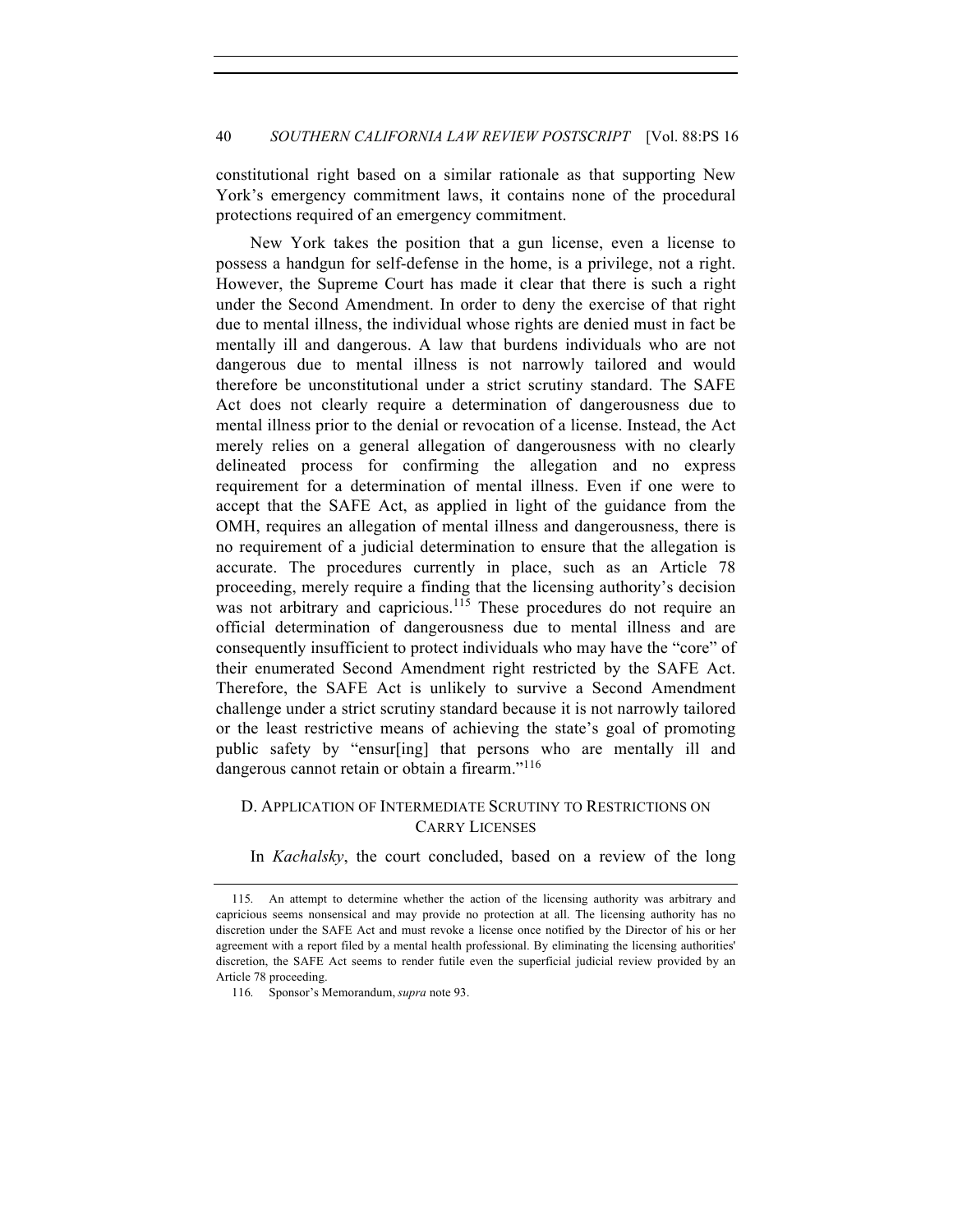history of state regulation of public carry, that there was a "qualitative difference" between the constitutional protections of the right to possess a firearm for self-defense in the home and the right to carry a firearm for self-defense in public.<sup>117</sup> It therefore applied an intermediate scrutiny test in determining that the "proper cause" requirement of the Sullivan Act for public carry licenses is constitutional after *Heller*. <sup>118</sup> Under that analysis, the SAFE Act would pass "constitutional muster if it is substantially related to the achievement of an important governmental interest."<sup>119</sup>

As the SAFE Act is clearly supported by an "important governmental interest" in public safety, the issue is whether it is "substantially related" to the achievement of that interest. The court in *Kachalsky* permitted broad restrictions on the ability of law-abiding citizens to carry a firearm in public, finding that the "proper cause" requirement was substantially related to public safety. If an individual who is not alleged to be dangerous due to mental illness can be denied a carry license under an intermediate scrutiny standard, a court applying a similar standard may be reluctant to overturn the denial or revocation of a carry license to an individual who is the subject of such an allegation, and may therefore uphold the SAFE Act.

However, while a court might be reluctant to do so, it could conclude that the SAFE Act should fail even under an intermediate scrutiny analysis. Arguably, the Act is not substantially related to the government's interest in preventing individuals who are dangerous due to mental illness from possessing firearms because it may burden a large portion of the population who are not mentally ill and dangerous.<sup>120</sup> In order to effect a permanent

<sup>117.</sup> Kachalsky v. Cnty. of Westchester, 701 F.3d 81, 94 (2d Cir. 2012).

<sup>118.</sup> *Id.* at 96–99. The Ninth Circuit in *Peruta* disagreed with this analysis, concluding, based on its own detailed historical analysis of public carry regulations, that there was no "qualitative" difference between possession in the home and in public. Peruta v. Cnty. of San Diego, 742 F.3d 1144 (9th Cir. 2012). The *Peruta* court decided that "carrying a gun in public for the lawful purpose of self-defense is a constitutionally protected activity." *Id.* at 1167. The court asserted that, while a state can regulate the form of carry, either open or concealed, it cannot ban both. *Id.* ("Put simply, a law that destroys (rather than merely burdens) a right central to the Second Amendment must be struck down."). As the San Diego law did not allow open carry, the court concluded that San Diego's requirement to show "good cause" for a concealed weapon permit was unconstitutional under any level of constitutional scrutiny because it effectively acted as a complete ban on the right of a "typical responsible, law-abiding citizen" to carry a firearm for self-defense in public. *Id.* at 1169. Regardless of this disagreement, neither the Second Circuit nor the Ninth Circuit directly addressed the question whether restrictions on the carrying of a firearm in public by individuals alleged to be dangerous due to mental illness raise constitutional questions. The answer to this question likely turns on whether the restriction is "presumptively lawful," because it is consistent with "longstanding prohibitions," or, if not, whether it can survive an intermediate scrutiny analysis. As the SAFE Act is not consistent with "longstanding prohibitions," it would likely be subjected to an intermediate scrutiny analysis with respect to public carry.

<sup>119.</sup> *Kachalsky*, 701 F.3d at 96.

<sup>120.</sup> This argument carries equal, if not greater, weight under a strict scrutiny analysis. However,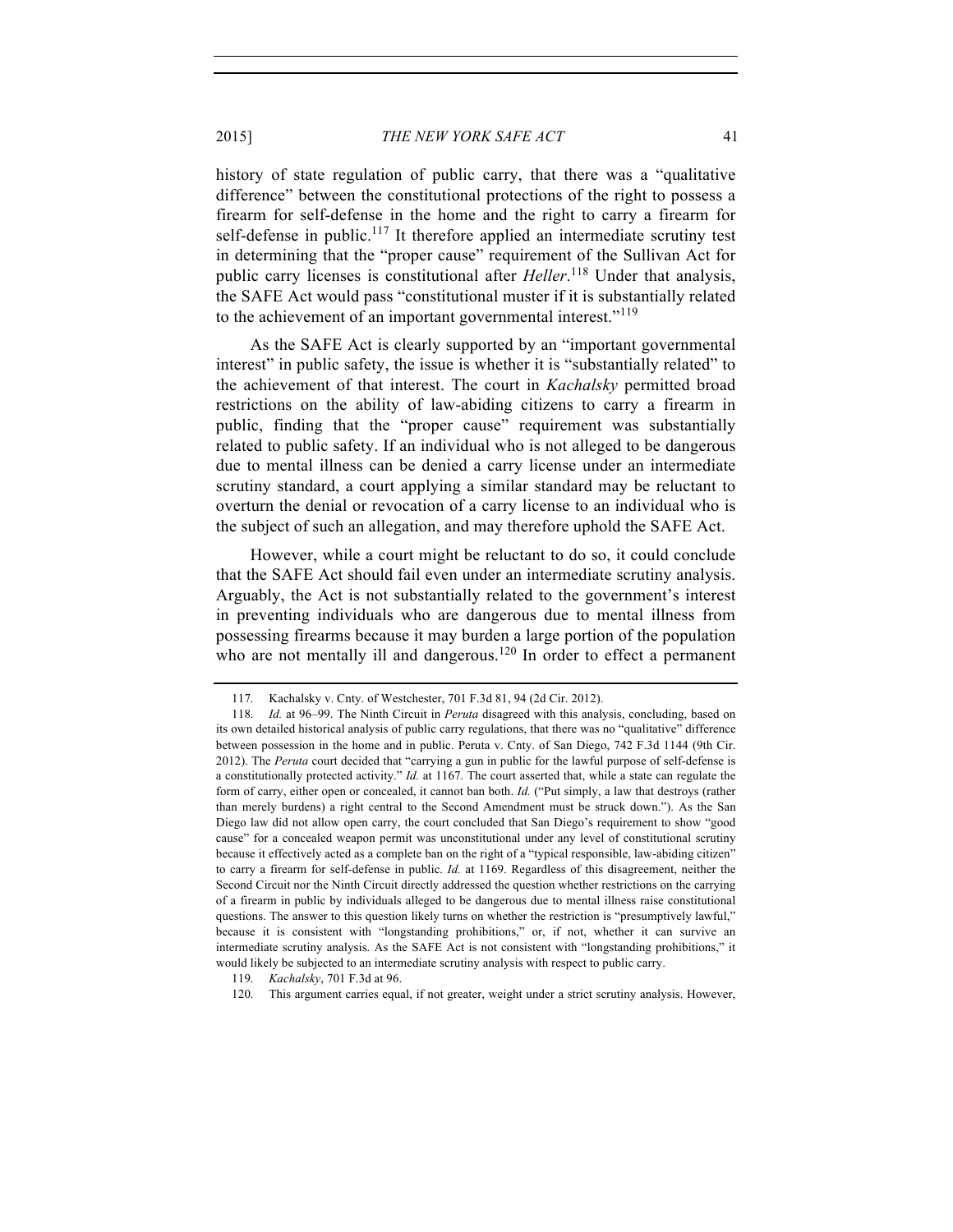## 42 *SOUTHERN CALIFORNIA LAW REVIEW POSTSCRIPT* [Vol. 88:PS 16

deprivation of the "fundamental" Second Amendment right, some clearly delineated process, traditionally an adjudication of mental illness or a commitment to a mental hospital or institution, is necessary to determine that an individual is actually dangerous due to their mental illness. However, by relying on mere allegations of mental illness and dangerousness from "mental health professionals," the SAFE Act targets and impacts the large portion of the population that seeks mental health treatment,<sup>121</sup> even though "treatment has been shown to significantly *reduce* the risk of violence in the mentally ill."<sup>122</sup> While there is a general perception, perpetuated by media coverage of mass shootings,  $123$  that the mentally ill are more dangerous than the general population, "only  $3\% - 5\%$ of violent acts are attributable to serious mental illness,"<sup>124</sup> and "the best available data suggests that . . . only a tiny percentage of such [violent] acts  $(2-3\%$  [of the 3-5%] in a major study) involve guns.<sup>"125</sup> In order to target the very small percentage of violent acts attributable to the use of firearms by the mentally ill, the SAFE Act takes aim at the approximately 15 percent of the adult population who are responsibly seeking treatment.<sup>126</sup> Therefore, as the SAFE Act impacts a large number of individuals but does not contain procedures ensuring that it impacts only the small percent who

122. Lindsey Lewis, Note, *Mental Illness, Propensity for Violence, and the Gun Control Act*, 11 HOUSTON J. HEALTH L. & POL'Y 149, 153 (2011) (emphasis added).

123. Emma E. McGinty, Daniel W. Webster & Colleen L. Barry, *Effects of News Media Messages About Mass Shootings on Attitudes Toward Persons with Serious Mental Illness and Public Support for Gun Control Policies*, 170 AM. J. PSYCHIATRY 494, 494 (2013).

124. Paul S. Appelbaum & Jeffrey W. Swanson, *Gun Laws and Mental Illness: How Sensible Are the Current Restrictions?*, 61 PSYCHIATRIC SERVS. 652, 653 (2010). This is only taking into account violence caused by, or attributable to, mental illness alone, discounting violence caused by other factors such as substance abuse. *See also id.* at 652 (questioning whether, based on these statistics, "the disproportionate emphasis on restricting firearms access by persons with mental illness reflects sound public policy or is a manifestation of exaggerated public perceptions of the danger associated with mental illnesses").

126. *2012 Drug Use Survey Results*, *supra* note 86, at 2.

due to the procedural shortcomings of the SAFE Act, under a strict scrutiny analysis it would likely be unnecessary to delve this deeply into the relation of the law to its stated goal. However, under intermediate scrutiny, the state has more discretion in tailoring the means to the ends of the SAFE Act, and therefore additional arguments may be necessary to show that the means utilized are not substantially related to the ends. Therefore, this argument has been placed under the intermediate scrutiny discussion, despite its applicability to a strict scrutiny analysis as well.

<sup>121.</sup> Almost 15 percent of the adult population was receiving mental health treatment in 2012. *See 2012 Drug Use Survey Results*, *supra* note 86.

<sup>125.</sup> AM. PSYCHIATRIC ASS'N, RESOURCE DOCUMENT ON FIREARM ACCESS, ACTS OF VIOLENCE AND THE RELATIONSHIP TO MENTAL ILLNESS AND MENTAL HEALTH SERVICES (2013), *available at* www.psych.org/File%20Library/Learn/Archives/rd2013\_Firearms.pdf. Even though it is rarely a focus of the debates surrounding gun control, it must also be taken into account that there are almost 20,000 firearm suicides each year, and "mental illness is much more strongly linked with the risk of suicide" then violence towards others. CONSORTIUM ON STATE POLICY, *supra* note 14, at 8.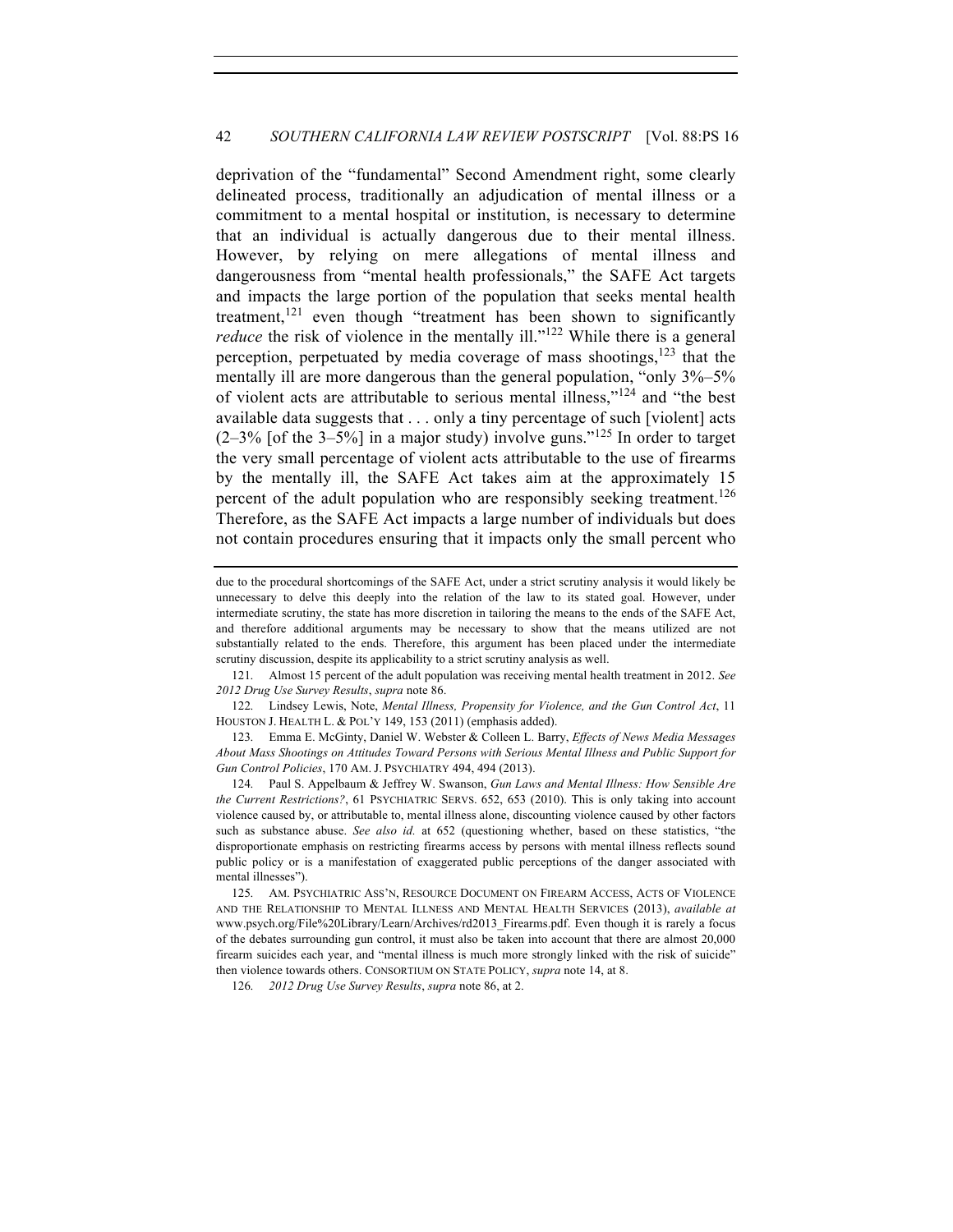are in fact mentally ill and dangerous, $127$  a court could conclude that it is not substantially related to its stated purpose.

# VI. IS THERE A BETTER ANSWER?

Regardless of its constitutionality, the SAFE Act may be bad policy. The "longstanding prohibitions" on gun ownership by individuals with mental illness are based on the belief that individuals suffering from mental illness are a major cause of gun violence, especially widely publicized mass shootings.<sup>128</sup> These views are often promoted by groups opposed to strict gun-control laws, are directed at the general public, and have come to be widely accepted in light of recent, highly publicized mass shootings by individuals with mental illness. The reality, however, is that mass shootings are very rare and that neither mental illness nor mass shootings are a significant cause of gun violence. Individuals with a serious mental illness only account for approximately 4 percent of all violent crime in the United States, the majority of which is not committed with a firearm.<sup>129</sup> In addition, while mass shootings generate significant publicity and demands for governmental action, a study published in March 2013 by the Congressional Research Service estimated that there were "78 public mass shootings  $\ldots$  [that] claimed 547 lives" from 1983 through early 2013.<sup>130</sup>

128. A Gallup poll taken in September 2013 found that 48 percent of participants believed that a "[g]reat deal" of the fault for gun violence was due to a "[f]ailure of the mental health system to identify individuals who are a danger to others." Aaron Blake, *On Gun Violence, Americans Blame Mental Health System over Gun Laws*, WASH. POST (Sept. 20, 2013), http://www.washingtonpost.com/blogs/po st-politics/wp/2013/09/20/on-gun-violence-americans-blame-mental-health-system-over-gun-laws. This failure of the mental health system to *identify* individuals who are dangerous was believed to be the number one cause of gun violence. *Id.* A statistically distant second was "easy access to guns," while "drug use" was a close third. *Id.*

129. *See supra* text accompanying note 125.

130. JEROME P. BJELOPERA ET AL., CONG. RESEARCH SERV., R43004, PUBLIC MASS SHOOTINGS IN THE UNITED STATES: SELECTED IMPLICATIONS FOR FEDERAL PUBLIC HEALTH AND SAFETY POLICY,

<sup>127.</sup> There is an argument that dangerousness is irrelevant and any mental illness provides a justification for the denial of Second Amendment rights. For example, all felons are prohibited from possessing firearms under laws presumed constitutional in *Heller*, even though many felons are convicted of non-violent offenses. Therefore, a requirement of dangerousness may be unnecessary. However, while all felons are not found to be "dangerous," they all *adjudicated* guilty of a serious criminal violation, justifying the loss of certain constitutional rights. In addition, there is clear statistical evidence showing that felons "are much more likely to commit subsequent violent crimes—including homicide—than are nonfelons." Katherine A. Vittes, Daniel W. Webster & Jon S. Vernick, *Reconsidering the Adequacy of Current Conditions on Legal Firearm Ownership*, *in* REDUCING GUN VIOLENCE IN AMERICA: INFORMING POLICY WITH EVIDENCE AND ANALYSIS, *supra* note 63, at 65, 66). Due to the statistical evidence of the increased risk of future dangerousness by felons, which is very different from the statistical evidence with respect to the broad population with diagnosable mental illnesses, and the history of dispossessing felons of many rights upon conviction, these laws carry fewer constitutional questions than mental health prohibitions.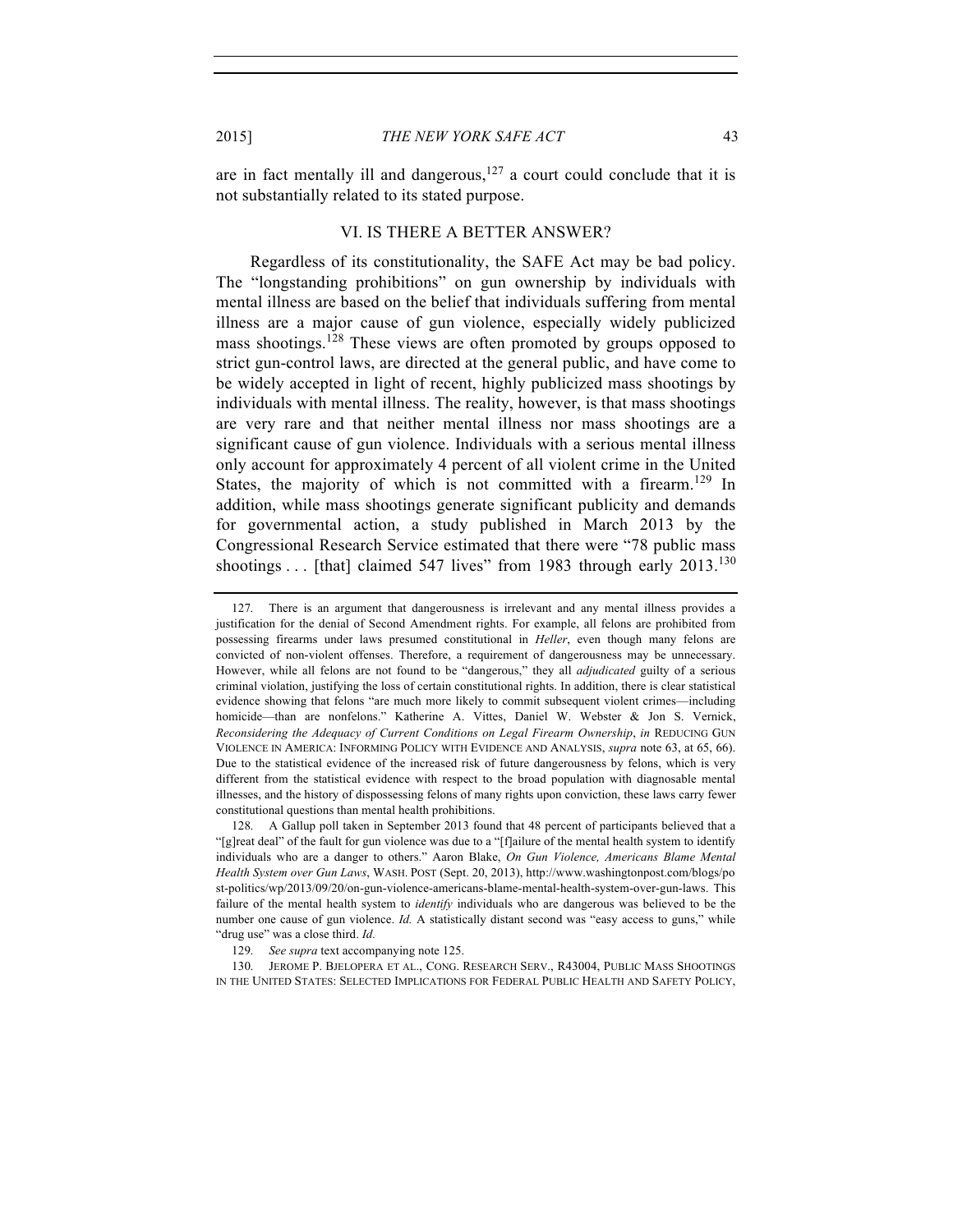Without minimizing the devastation caused by such tragic incidents and the need for greater efforts at prevention, these incidents must "be seen in the context of the broader problem of firearms-related injury and mortality in the population; an estimated 31,000 people die [from gunshot injuries] and 74,000 suffer non-fatal gunshot injuries each year."<sup>131</sup> Furthermore, individuals having no history of mental illness committed a number of these mass shootings.<sup>132</sup> With mental illness representing such a small fraction of gun violence, gun-control efforts focused solely on the mentally ill are "unlikely to significantly reduce overall rates of gun violence in the United States."<sup>133</sup>

In addition to deflecting the gun-control debate from the broader problem, a focus on mental illness and mass shootings can make matters worse by stigmatizing individuals who suffer from mental illness and discouraging those in need of therapy from seeking help, when therapy can dramatically reduce the risk of violence.<sup>134</sup> The SAFE Act interferes with

ental-illness-an-imminent-danger-2 ("About half of these mass killings are being done by people with severe mental illness, mostly schizophrenia"), *with Response Letter to CBS 60 Minutes*, MENTAL HEALTH ASS'N OF NEB. (Oct. 8, 2013), http://www.mha-ne.org/response-letter-to-cbs-60-minutes (stating that the asserted correlation of 50–60 percent between mental illness and mass shootings "is far from accurate . . . [and that a] survey of mass shootings between 2009 and 2013 found that perpetrators had a known mental health condition in only 11 percent of these incidents.").

<sup>2 (2013),</sup> *available at* http://journalistsresource.org/wpcontent/uploads/2013/03/MassShootings\_CongResServ.pdf. The study defines a "mass shooting" as a firearm homicide in which there are at least four deaths, not including the shooter, in which the gunman selects victims somewhat indiscriminately, and in which the violence is not a means to an end, thus excluding gang crime and terrorist activity. *Id*.

<sup>131.</sup> CONSORTIUM ON STATE POLICY, *supra* note 14, at 2; *See also* ALEXIA COOPER & ERICA L. SMITH, BUREAU OF JUSTICE STATISTICS, HOMICIDE TRENDS IN THE UNITED STATES, 1980–2008: ANNUAL RATES FOR 2009 AND 2010, at 24–25 (2011) (finding that less than 1 percent of homicides were "[h]omicide incidents involving three or more victims . . . [approximately] three-quarters (77.2%) of . . . [which] involved guns," and few of which would be considered "mass shootings."). Assuming that 60 percent of the 547 CRS-estimated public mass shooting deaths, *see supra* note 130, were committed by individuals with a mental disorder—a high-end estimate that has been criticized by a number of other experts—approximately 328 mass shooting deaths, or less than one-tenth of 1 percent of all shooting deaths from 1983 to 2013, were caused by individuals suffering from mental illness. *Compare Criminologist Says Mass Murder in U.S. Is Declining*, WBUR (Sept. 23, 2013), http://hereandnow.wbur.org/2013/09/23/mass-murder-decline ("About 60 percent of those who commit mass public killings suffer from a serious mental illness."), *and* Steve Kroft, *Untreated Mental Illness an Imminent Danger?*, CBS NEWS (Sept. 29, 2013), http://www.cbsnews.com/news/untreatedm

<sup>132.</sup> *Response Letter to CBS 60 Minutes*, *supra* note 131.

<sup>133.</sup> CONSORTIUM ON STATE POLICY, *supra* note 14, at 6.

<sup>134.</sup> *See* Jeffrey Swanson, *Mental Illness and New Gun Law Reforms: The Promise and Peril of Crisis-Driven Policy*, 309 J. AM. MED. ASS'N 1233, 1233 (2013) ("Three problems beset New York's new reporting law . . . . The first is overidentification; the law could include too many people who are not at significant risk. The second is the chilling effect on help seeking; the law could drive people away from the treatment they need or inhibit their disclosures in therapy. The third is invasion of patient privacy; the law amounts to a breach of the confidential patient-physician relationship."); McGinty,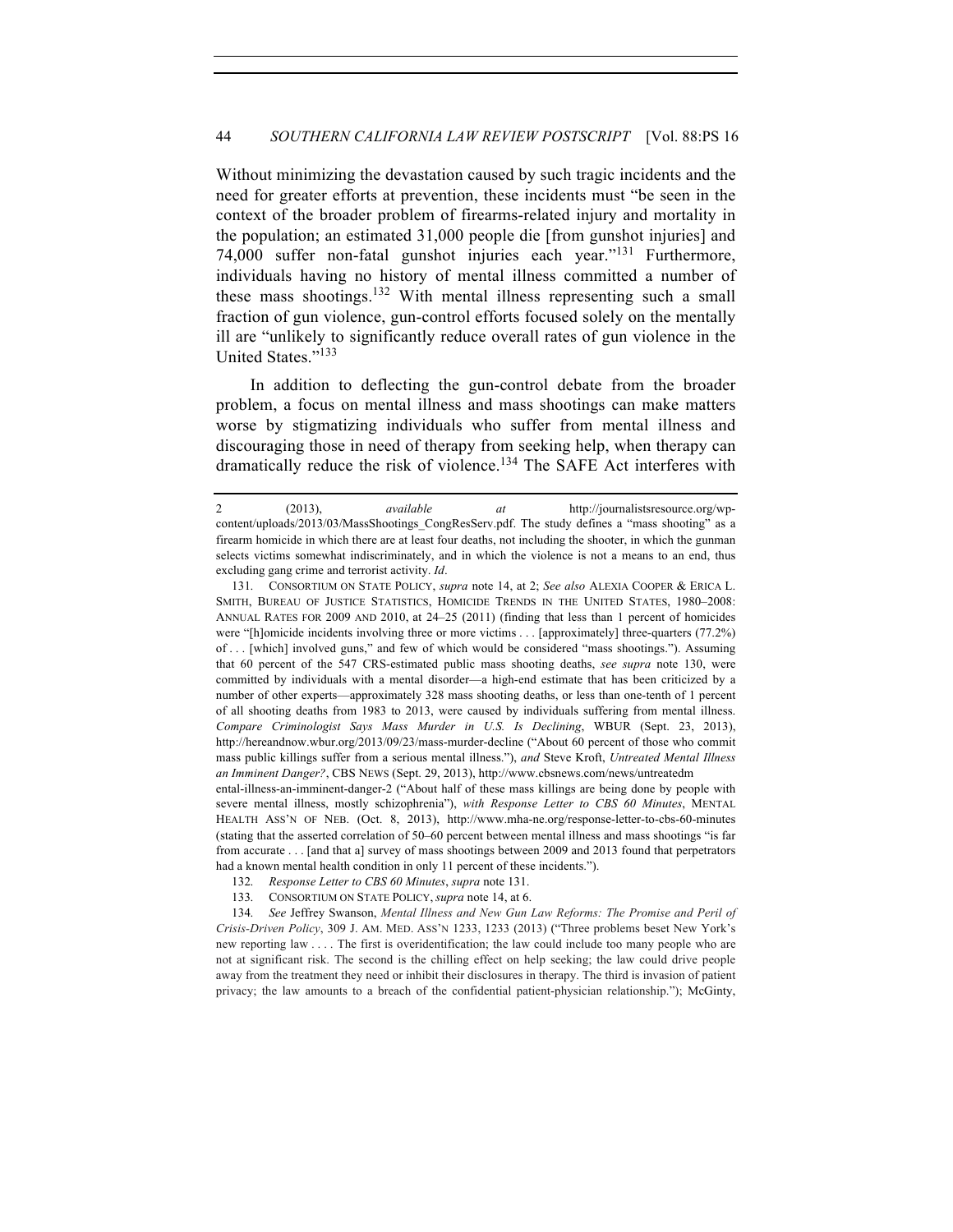the patient-client relationship by mandating disclosure by mental health professionals without appropriate controls—such as those developed over the years in *Tarasoff* legislation—intended to balance the need for disclosure of serious threats with the need to maintain patient-therapist confidentiality.<sup>135</sup> There is no perfect solution to the problem of gun violence so long as there is a constitutional right to possess firearms. However, there are better solutions than the SAFE Act to limit the risk that firearms will be used by dangerous individuals while ensuring that guncontrol regulation stays within the parameters of the Second Amendment.

Rather than focusing on mental illness as a convenient scapegoat for gun violence, gun-control laws should be based on identifiable behaviors and conditions that can be proven to increase the likelihood that an individual will engage in gun violence.<sup>136</sup> In addition to being sound policy, such an approach increases the likelihood of constitutionality post-*Heller* by focusing on factors with a greater relationship to the potential for gun violence and providing a much clearer means-ends link than laws such as the SAFE Act. Recognizing these issues, two reports published in December 2013 by the Consortium for Risk-Based Firearm Policy ("Consortium"), a group of national experts on mental illness and gun violence, proposed a series of federal and state reforms aimed at "reducing access to firearms by individuals who present an elevated risk of suicide or violence to other people."<sup>137</sup> In addition to mental-health-related restrictions on gun ownership, the group called for restrictions on gun

Webster & Barry, *supra* note 123, at 500 (conducting a study showing that "[i]n the aftermath of mass shootings, the public is exposed to a torrent of news stories describing the shooter with serious mental illness, his history, and his actions during the shooting. These portrayals of the shooting events raise public support for gun-control policies but also contribute to negative attitudes toward those with serious mental illness. Negative public attitudes have been linked to poor treatment rates among persons with serious mental health conditions.").

<sup>135.</sup> *See* Swanson, *supra* note 134, at 1233 ("Mental health professionals already have an established duty to take reasonable steps to protect identifiable persons when a patient threatens harm. However, clinicians can discharge that duty in several ways, as the situation demands, often without compromising a therapeutic relationship that depends on confidentiality."). Although research on the issue is limited, some argue that *Tarasoff* reporting itself discourages patients from seeking treatment and discussing violent tendencies, and discourages "[mental health] professionals . . . [from] treat[ing] the most at risk patients." Griffin Edwards, *Doing Their Duty: An Empirical Analysis of the Unintended Effect of* Tarasoff v. Regents *on Homicidal Activity*, 57 J.L. & ECON. 321, 344 (2014).

<sup>136.</sup> *See, e.g.*, CONSORTIUM ON STATE POLICY, *supra* note 14, at 6–8; NAT'L PHYSICIANS ALLIANCE, GUN SAFETY & PUBLIC HEALTH: POLICY RECOMMENDATIONS FOR A MORE SECURE AMERICA 6 (2013); Philip J. Cook & Jens Ludwig, *Aiming for Evidence-Based Gun Policy*, 25 J. POL'Y ANALYSIS & MGMT. 691, 691–96 (2006).

<sup>137.</sup> Brevy Cannon, *Expert Group Unveils New 'Risk-Based' Firearms Policy Approach at U.Va.*, UVATODAY, http://batten.virginia.edu/content/batten-connections/expert-group-unveils-new-%E2%80 %98risk-based%E2%80%99-firearms-policy-approach-uva (last visited Jan. 6, 2015).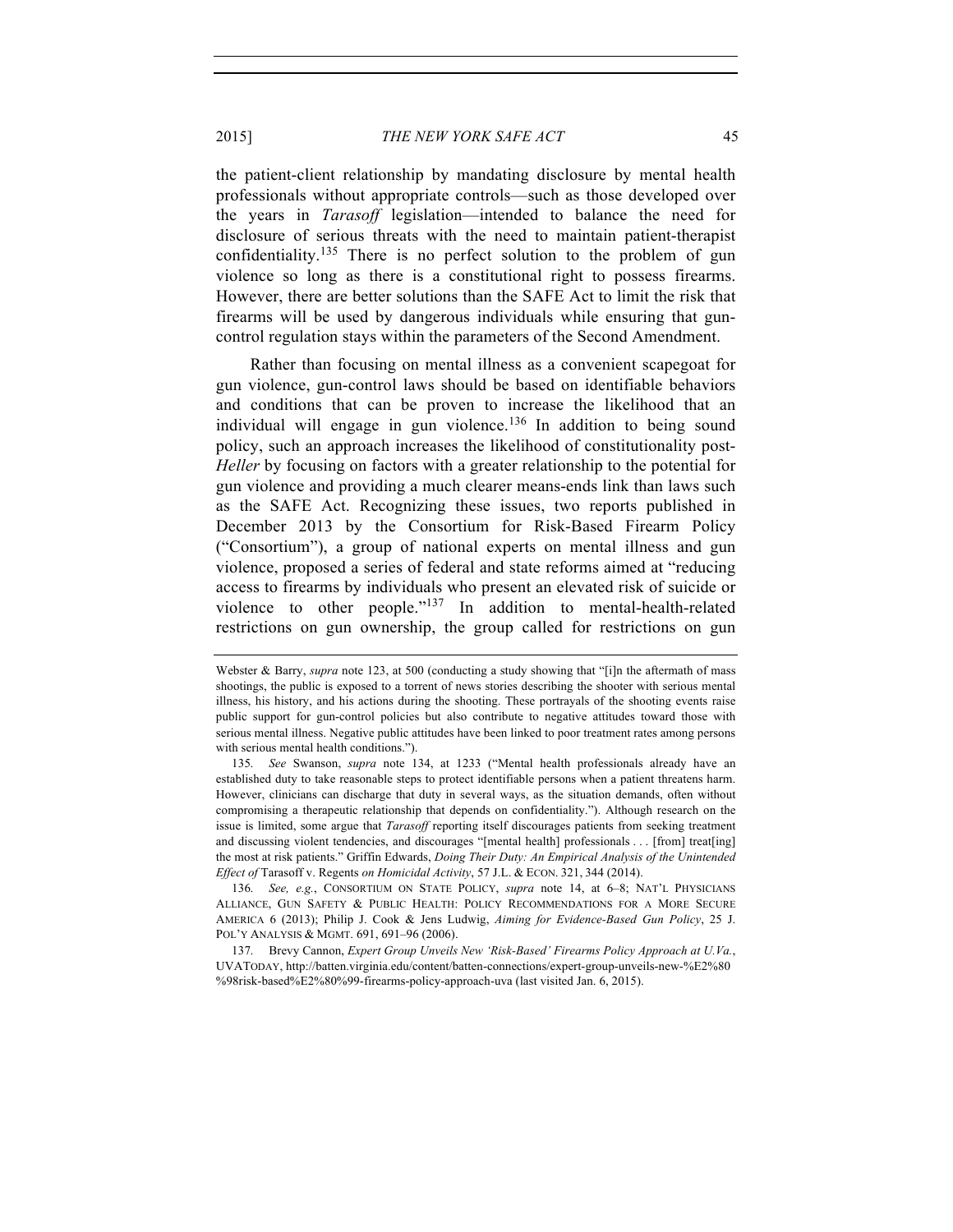ownership by individuals who engage in "behaviors that demonstrate an elevated risk of violence, even when not accompanied by a record of mental illness."<sup>138</sup>

Such an evidence-based approach would allow for reasonable, lawful restrictions on gun ownership with a focus on dangerousness, not solely mental illness, and would be supported by procedures intended to ensure that Second Amendment rights were protected. A proposal for a better solution would include: (1) a licensing scheme with specified categories of ineligible individuals based on supportable evidence of dangerousness; (2) databases of ineligible individuals that were as complete as possible to support background checks; (3) a process for reporting and identifying individuals who may be dangerous and in possession of a gun; (4) a constitutionally appropriate process to review such reports and determine whether to revoke a license and confiscate a gun; and  $(5)$  a constitutionally appropriate process to determine when a gun license should be restored if an individual no longer poses a threat.<sup>139</sup>

#### A. LICENSING SCHEME

There should be a licensing scheme that includes categories of individuals who are ineligible for a gun license based on objective identifiers of dangerousness supported by reliable studies.<sup>140</sup> The Consortium outlines a number of such categories.

#### 1. Restrictions Based on Mental Illness

While experts agree that incidents of violence by individuals with mental illness represent only a small fraction of gun violence, studies indicate that such individuals are at an increased risk of violence "[in] the period surrounding a psychiatric hospitalization or first episode of psychosis" and increased risk of suicide during periods of severe depression.141 Noting "the tragic consequences of this kind of violence for victims, survivors, and society," the Consortium suggested continuing

<sup>138.</sup> *Id.*

<sup>139.</sup> *See generally* CONSORTIUM ON STATE POLICY, *supra* note 14 (proposing an evidence-based approach to gun-control policy that expands the focus beyond the traditional categories of dangerous individuals).

<sup>140.</sup> *See, e.g.*, *id.* at 8; Garen J. Wintemute, *Broadening Denial Criteria for the Purchase and Possession of Firearms: Need, Feasibility, and Effectiveness*, *in* REDUCING GUN VIOLENCE IN AMERICA: INFORMING POLICY WITH EVIDENCE AND ANALYSIS, *supra* note 63, at 77, 78–90.

<sup>141.</sup> PAUL APPELBAUM ET AL., THE CONSORTIUM FOR RISK-BASED FIREARM POLICY, GUNS, PUBLIC HEALTH, AND MENTAL ILLNESS: AN EVIDENCE-BASED APPROACH FOR FEDERAL POLICY 5 (2013). [hereinafter CONSORTIUM ON FEDERAL POLICY].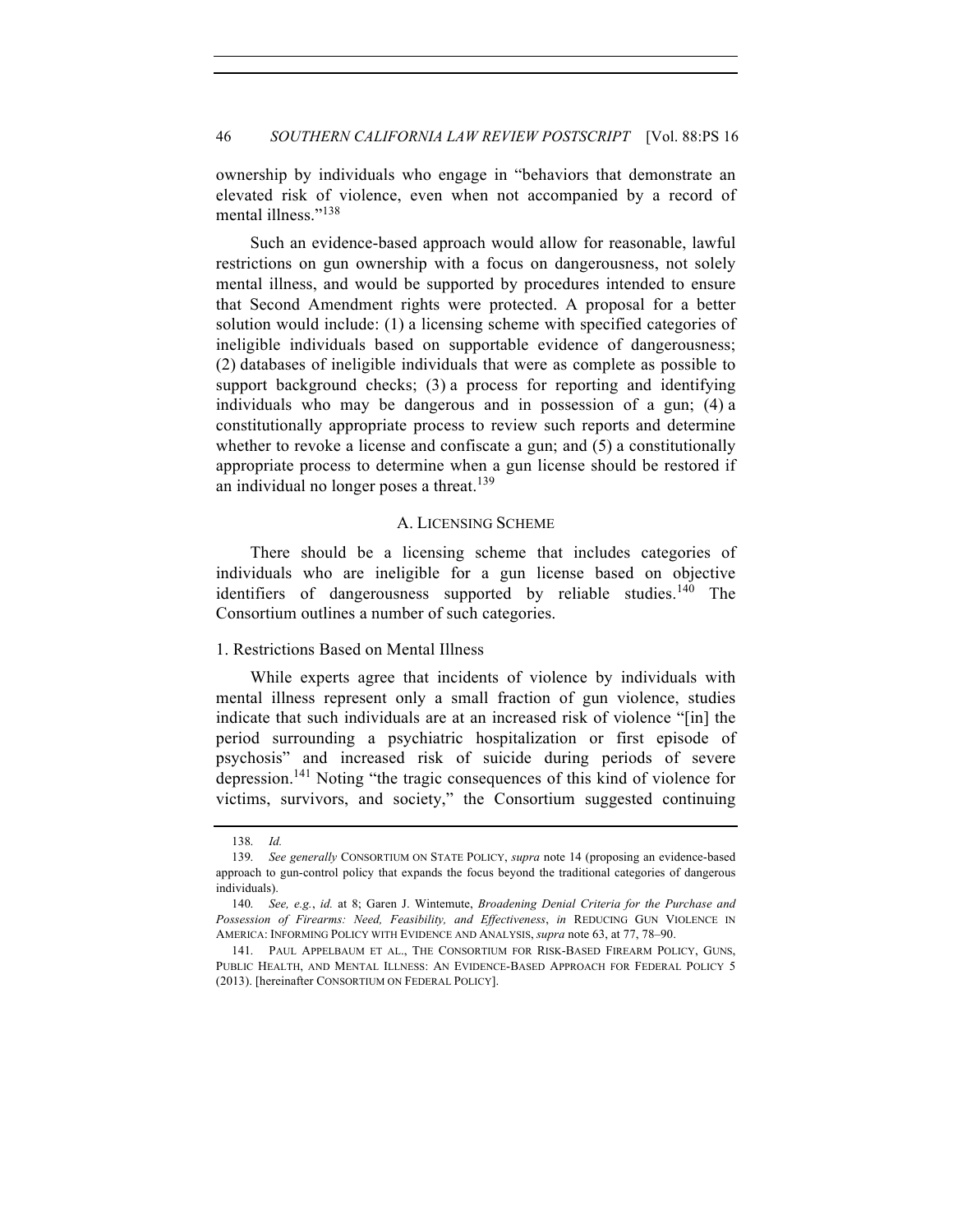current policies restricting access to firearms by individuals who have been adjudicated "incompetent to manage their own affairs due to mental illness, or . . . found incompetent to stand trial or acquitted by reason of insanity."<sup>142</sup> It also suggested strengthening current federal prohibitions due to commitment by expanding restrictions to include individuals who are involuntarily committed to *outpatient* care "if there is a court finding of substantial likelihood of future danger to self or others."<sup>143</sup> Since disparate state definitions of commitment leads to inconsistent NICS reporting, "[t]he prohibiting criterion of involuntary commitment should be [defined]... as a judicial or administrative order for involuntary commitment to a facility."<sup>144</sup>

In terms of state prohibitions, the Consortium recommended implementing temporary prohibitions after a "short-term involuntary hospitalization," under which

[a] person should be disqualified for five years  $\dots$  : (a) if the person was admitted to or detained in a mental health facility for emergency treatment based on a clinical evaluation conducted by a mental health practitioner who has statutory authority to initiate the process of involuntary hospitalization; and (b) if the civil commitment criteria were confirmed by . . . a physician upon admission to the mental health facility.<sup>145</sup>

The Consortium went on to address constitutional problems after *Heller* in three ways:

First, the [temporary] restriction is limited to five years; in the absence of some other disqualifying event or behavior, the person's rights would be restored in five years by operation of law. Second, the temporary restriction of firearm rights would be predicated upon compliance with the state's statutory requirements for emergency evaluation and upon a clinical finding by a physician upon admission to the facility that the commitment criteria are met. Third, this temporary restriction of firearm

<sup>142.</sup> *Id.* at 5. However, many experts have questioned the validity of the prior mental illness disqualification criteria. *E.g.*, Jeffrey W. Swanson et al., *Preventing Gun Violence Involving People with Serious Mental Illness*, *in* REDUCING GUN VIOLENCE IN AMERICA: INFORMING POLICY WITH EVIDENCE AND ANALYSIS, *supra* note 63, at 33, 33–50 (discussing how "[r]evisions to the outdated federal criteria for mental health prohibitions on guns are needed . . . [, and] [i]deally, a balancing of safety and rights should inform more practical and less onerous rules for denying firearms rights to persons with mental illness who are dangerous, and the same balancing should inform parallel criteria for timely restoration of rights to persons with the mental illness who are no longer dangerous.").

<sup>143.</sup> CONSORTIUM ON FEDERAL POLICY, *supra* note 141, at 9.

<sup>144.</sup> *Id. See also* CONSORTIUM ON STATE POLICY, *supra* note 14, at 11–12 (stating that the definition of involuntary commitment is not intended to preclude states from enacting additional *temporary* firearm prohibitions based on physician-certified emergency involuntary admission).

<sup>145.</sup> CONSORTIUM ON STATE POLICY, *supra* note 14, at 11.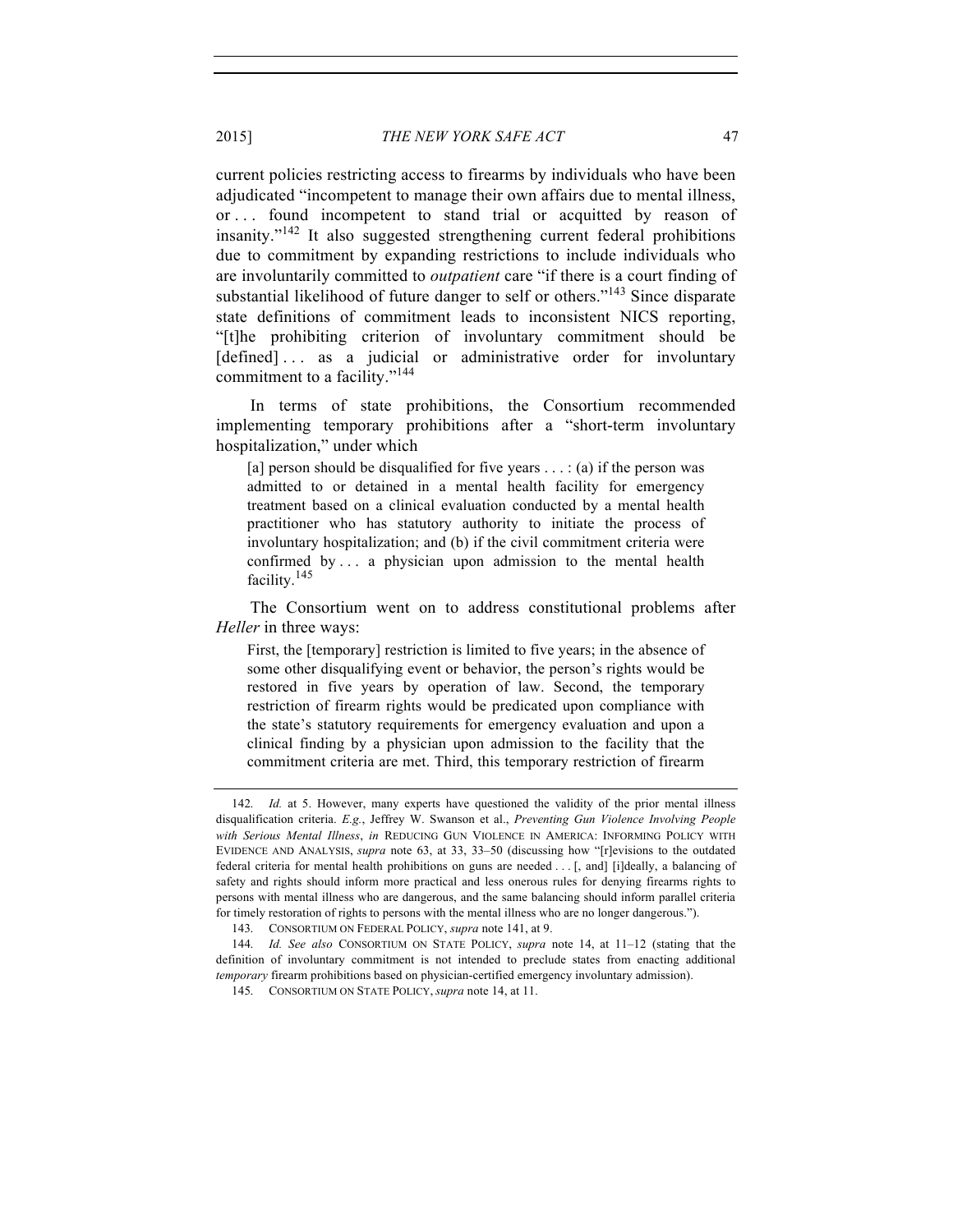rights would be accompanied by a fair and meaningful opportunity for disqualified individuals to have their rights restored after a one-year waiting period. $146$ 

The recommendation is quite different from the SAFE Act. Although full process prior to disqualification is not afforded, the prohibition is temporary; a meaningful process in which a finding of dangerousness due to mental illness is required; and there is a clear process to both challenge a prohibition and to recover Second Amendment rights. These requirements reduce the impact of the law so that it does not overburden the Second Amendment rights of individuals who are not dangerous due to mental illness, restricting its application to the "small subgroups of individuals with serious mental illness . . . [that research shows] are at [an] elevated risk of violence."<sup>147</sup>

## 2. Restrictions Based on Indications of Dangerousness

The Consortium recommended maintaining current restrictions on high-risk individuals.<sup>148</sup> However, experts generally agree that the current classifications of "high-risk" individuals are inadequate.<sup>149</sup> As a result, state and federal prohibitions should be expanded by adding "groups of people who meet specific, evidence-based criteria associated with increased risk of committing violence,"<sup>150</sup> as described below.

*Individuals convicted of a violent misdemeanor*. Individuals should be prohibited from gun ownership for ten years if they have been convicted of a violent misdemeanor "involving the use of a deadly weapon, the threat of force, or stalking," as "research evidence conclusively shows that individuals convicted of violent misdemeanors are at increased risk of

149. *Id*.

<sup>146.</sup> *Id.* at 11-19 (detailing the process and discussing the legal and clinical implications).

<sup>147.</sup> *Id.* at 6.

<sup>148.</sup> Such individuals, according to the Consortium, include: "felons; fugitives; persons convicted of a misdemeanor crime for domestic violence; persons subject to permanent domestic violence restraining orders; unlawful users or those addicted to a controlled substance; those who have been dishonorably discharged from the military; illegal aliens; and persons who have renounced their United States citizenship." CONSORTIUM ON FEDERAL POLICY, *supra* note 141, at 14.

<sup>150.</sup> *Id. See also* CONSORTIUM ON STATE POLICY, *supra* note 14, at 20. *See, e.g.*, Wintemute, *supra* note 140, at 88 (discussing disqualification of "persons who abuse alcohol" and "persons convicted of violent misdemeanors," especially since a potentially large portion of violent misdemeanants are "arrested on felony charges but convicted at the misdemeanor level in plea bargaining arrangements"); Vittes, Webster & Vernick, *supra* note 127, at 72 (recommending prohibitions on abusers of alcohol and controlled substances, individuals under the age of 21, and "persons who have committed one or more serious juvenile offenses until age 30"); NAT'L PHYSICIANS ALLIANCE, *supra* note 136, at 6 (disqualifying violent misdemeanants, alcohol abusers, and juvenile offenders).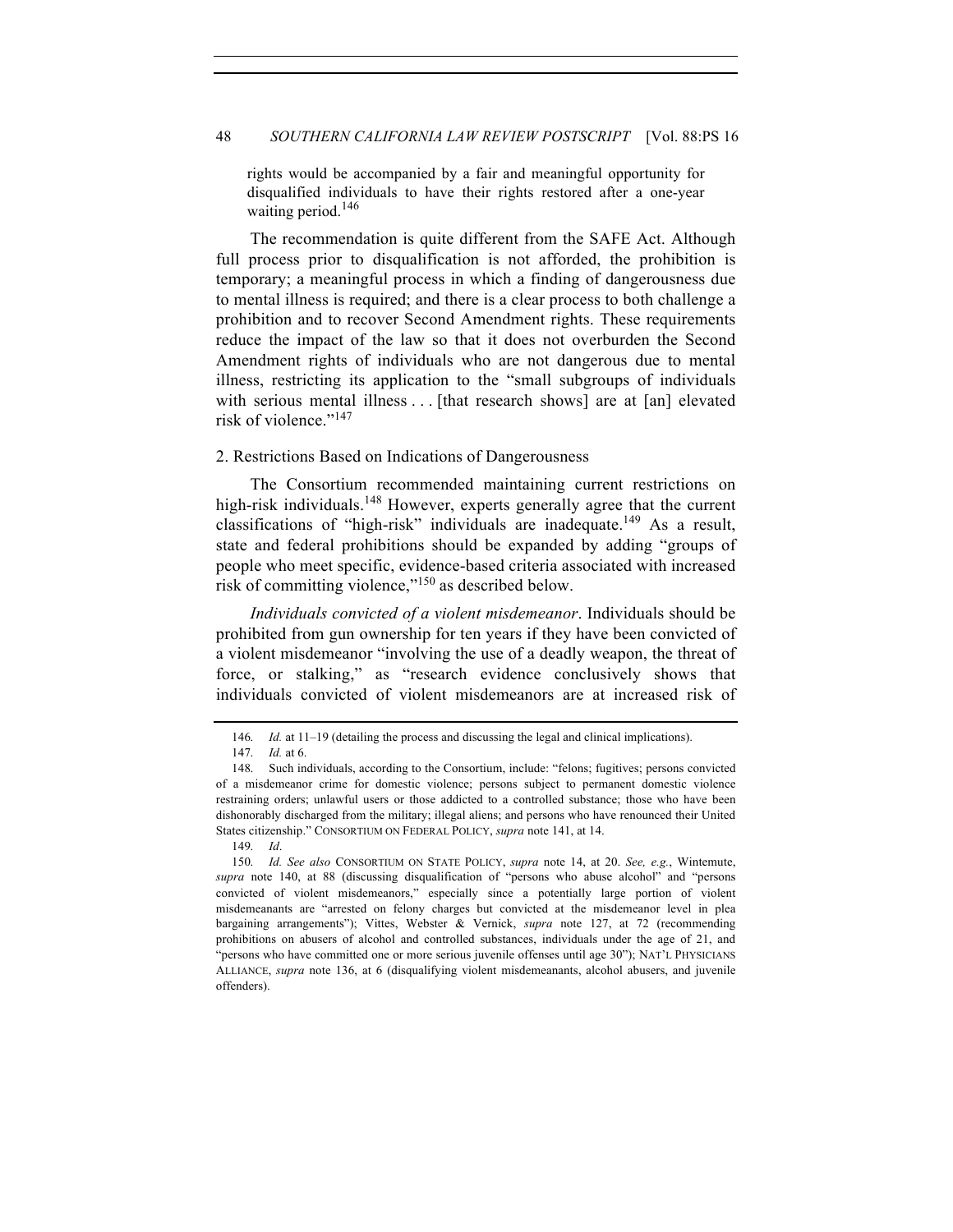committing future violent crimes."<sup>151</sup> At least twenty-three states currently have such a prohibition, and research in these states has shown that it reduces arrest rates and gun crime among the disqualified individuals.<sup>152</sup>

*Individuals subject to temporary domestic violence restraining orders*. Restrictions aimed at reducing intimate partner homicide are essential, as "[o]ne study found that approximately half of women killed by their intimate partners had contact with the criminal justice system related to their abuse within the year preceding these murders."<sup>153</sup> Neither federal law, nor the law in most states, effects a prohibition upon the granting of a temporary, instead of a permanent, domestic violence restraining order. 154 However, jurisdictions that have implemented such a prohibition have shown a marked reduction in firearm-related intimate partner homicides.<sup>155</sup> Steps must be taken to take advantage of the opportunities for intervention created when women "seek assistance from the justice system."<sup>156</sup> In order to protect domestic violence victims, "individuals" subject to temporary domestic violence restraining orders [should] be prohibited from purchasing and possessing firearms for the duration of the temporary order."<sup>157</sup> Furthermore, additional research should be done on the potential benefit of expanding the definition of state and federal prohibitions to uniformly cover "current and former" intimate partners, as well as individuals convicted of misdemeanor stalking.<sup>158</sup>

*Individuals convicted of two or more DWIs or DUIs in a five-year* 

154. April M. Zeoli & Shannon Frattoroli, *Evidence for Optimism: Policies to Limit Batterers' Access to Guns*, *in* REDUCING GUN VIOLENCE IN AMERICA: INFORMING POLICY WITH EVIDENCE AND ANALYSIS, *supra* note 63, at 53, 55–56 (discussing current federal and state prohibitions).

155. *Id.* at 56–58. In fact, some studies even found that "would-be killers do not replace guns with other weapons to effect the same number of killings," *id.* at 57–58, which is an important effect of firearm prohibitions, especially in relation to suicide, that deserves further study.

156. Zeoli & Frattoroli, *supra* note 154, at 54.

157. *Id.* at 60. *See also id.* at 54–61 (discussing policies, such as a prohibition upon a temporary restraining order, that are necessary because "[t]he evidence is clear: when a woman is killed, it is most likely to be at the hands of an intimate partner with a gun").

158. *See id.* at 61 (discussing the link between reports to law enforcement of stalking and violence, especially by current or former dating partners, within the year before many intimate partner homicides).

<sup>151.</sup> CONSORTIUM ON FEDERAL POLICY, *supra* note 141, at 14–15. The Consortium recommended implementing such a law in both the federal sphere, which currently only disqualifies individuals with a misdemeanor conviction of domestic violence, as well as in states which do not already have one.

<sup>152.</sup> *Id.* at 15 ("[R]esearch has shown that California's law prohibiting firearm ownership among violent misdemeanants resulted in reduced arrest rates for violent crime overall and gun crime specifically among individuals previously convicted for violent misdemeanor crimes."). *See also* Wintemute, *supra* note 140, at 79–82 (outlining evidence regarding firearm violence and convicted misdemeanants).

<sup>153.</sup> CONSORTIUM ON FEDERAL POLICY, *supra* note 141, at 15.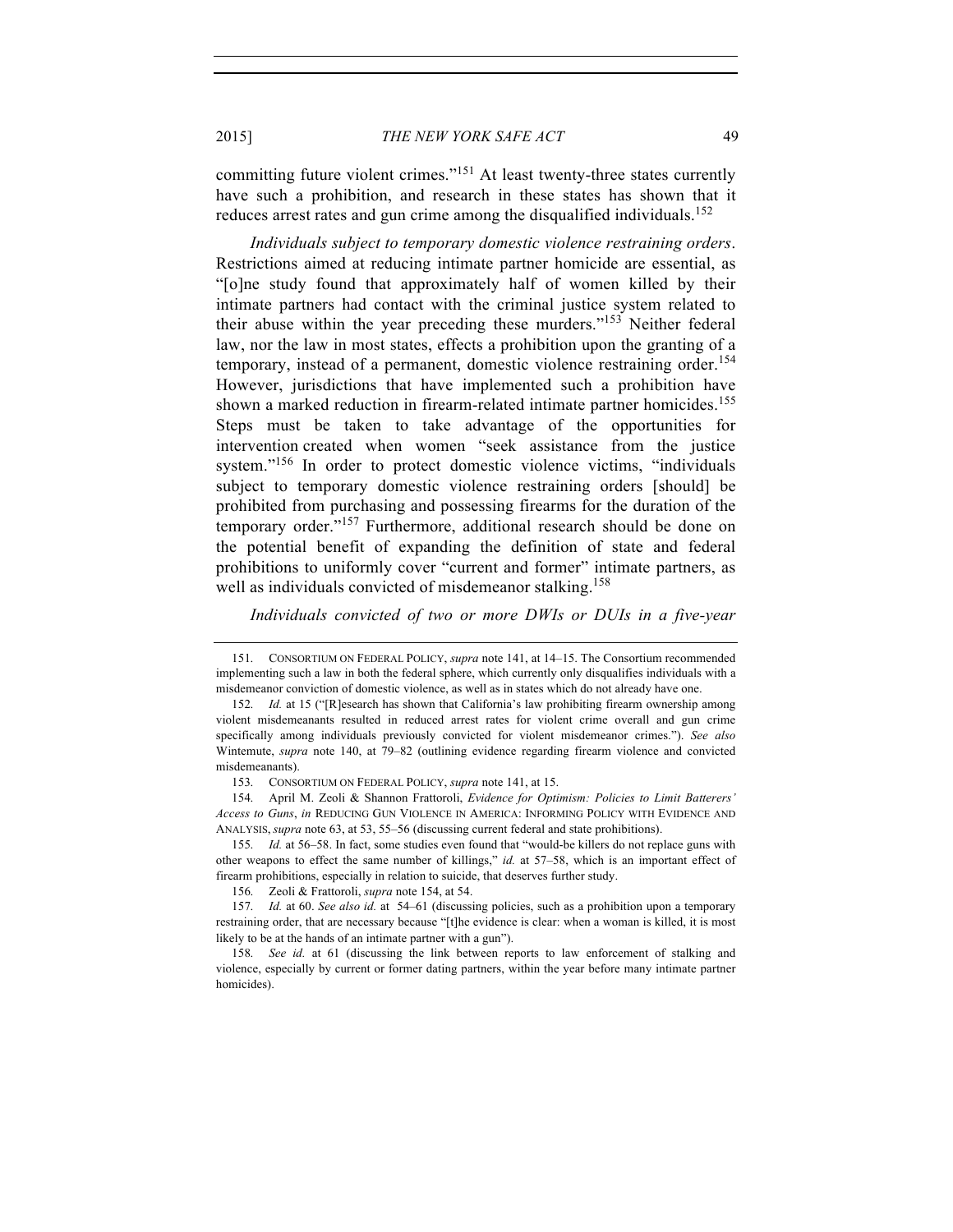*period*. Although many state laws disqualify certain individuals who have problems with alcohol, the laws are not uniform and tend to be vague in their application.<sup>159</sup> Evidence shows that individuals who abuse alcohol are at a greater risk of harming themselves or others, and recent studies show that "gun owners were more likely than people who lived in a home without a gun to binge drink, drive under the influence of alcohol, and have at least 60 drinks per month."<sup>160</sup> Due to the clear correlation between injury and alcohol abuse, objective disqualification criteria in both state and federal law are necessary to identify such high-risk individuals. Along this vein, the Consortium recommended that "individuals convicted of two or more DWI or DUIs in a period of five years be prohibited from purchasing or possessing firearms for at least five years."<sup>161</sup> This criterion was chosen since "those with multiple DUI arrests were more than three times as likely to be arrested for other misdemeanor and felony crimes" as compared to those with only one such arrest.<sup>162</sup>

*Individuals convicted of two or more misdemeanor crimes involving controlled substances in a five-year period*. Although Federal law and many state laws prohibit individuals convicted of a drug-related felony and "illegal users of a controlled substance" from possessing a gun,  $163$  the Consortium believes that the definition of "illegal user" is unclear and difficult to enforce.<sup>164</sup> The definitional differences have caused inconsistency in NICS reporting and led the Consortium to advise

164. *Id.* 

<sup>159.</sup> Daniel W. Webster & Jon S. Vernick, *Keeping Firearms from Drug and Alcohol Abusers*, 15 INJURY PREVENTION 425, 425 (2009) (discussing state prohibitions of "habitual drunkards" and "alcoholics"; arguing that "[f]or firearm prohibitions to be useful, statutory law or regulations must provide sufficiently precise definitions of the disqualifying criteria to allow those conducting background checks of prospective firearm purchasers, or those checking the legality of ongoing firearm possession, to determine readily whether a person falls into a prohibited category," and that using criteria such as "drug addict or a habitual drunkard" is not sufficiently defined and objective to get the job done). *See also* CONSORTIUM ON FEDERAL POLICY, *supra* note 141, at 16.

<sup>160.</sup> CONSORTIUM ON FEDERAL POLICY, *supra* note 141, at 16.

<sup>161.</sup> *Id.*

<sup>162.</sup> *Id*. The use of DWI or DUI convictions as the definition of alcohol abuse for prohibitions on "firearm ownership is strongly justified by the research evidence." *Id.* That being said, at first glance, this criterion seems difficult to square with due process requirements after *Heller*. However, the prohibition is for a five-year period, and individuals qualifying are convicted of two crimes that, while not violent, have both a close relationship to alcohol abuse and poor judgment while using alcohol. The temporary nature of the prohibition and clear correlation to firearm injury are likely enough to validate such laws.

<sup>163.</sup> *Id.* at 16–17 ("The physical and psychological effects of controlled substances, including agitation and cognitive impairment, can heighten risk for violent behavior and impair the decisionmaking and communication skills necessary to avoid violent conflicts. In addition, involvement in illicit drug markets is strongly associated with violence. Studies have shown that conflicts within illegal drug markets are the most common cause of drug-related violence." (footnotes omitted)).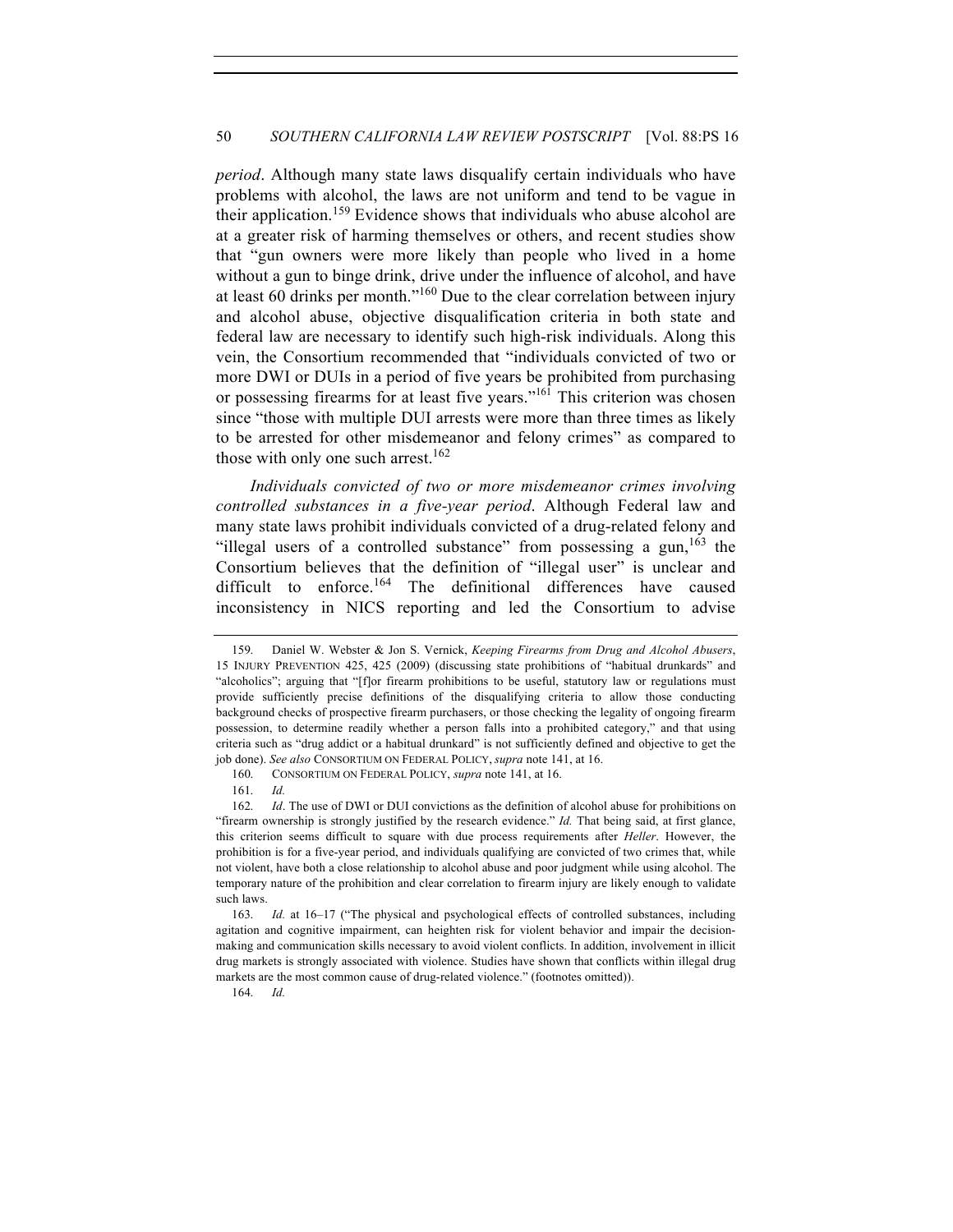disqualification of "individuals who are convicted of two or more misdemeanor crimes involving controlled substances in a five-year period . . . for at least five years."165

#### B. DATABASE

There is a consensus that effective gun control depends in large part on the maintenance of a database of ineligible individuals that is accessible by persons involved in gun sales and by federal and state authorities. The failure of the NICS system has been well documented, but the government's attempt to improve state reporting by providing additional funding "to a subset of states through the NICS Improvement Act . . . led to significantly increased reporting of civil commitment and other mental health records from funded states."<sup>166</sup> Experts recommend expanding such funding and amending current federal law to require background checks not only from licensed dealers, but "when a firearm is purchased from a private, unlicensed seller."<sup>167</sup>

#### C. REPORTING

*Reporting by Mental Health Professionals*. With respect to mental health professionals, reporting should be limited to *Tarasoff*-type reports, which are already in place and therefore unlikely to contribute to lower treatment rates or decreased disclosure during treatment. Such reports also provide a better balance between the benefits of therapy and the risk of harm from gun violence than laws such as the SAFE Act.<sup>168</sup>

*Reporting by Others*. Unlike the SAFE Act, which only provides for reporting by mental health professionals, the law should provide for reports by individuals including family members, friends, neighbors, teachers, and others who might be aware of threats of violence by individuals believed to possess a firearm.<sup>169</sup>

<sup>165.</sup> *Id.* There are some limits in regards to the connection between drug abuse and firearm injury. *Id.* (noting that while individuals "with multiple misdemeanor crimes involving controlled substances are at increased risk of future violence, there is little evidence to suggest that non-criminal records of unlawful drug use—such as failed drug tests or drug-related arrests that do not result in conviction— [and single misdemeanor drug convictions,] represent individuals at heightened risk of violence.").

<sup>166.</sup> *Id.* at 18.

<sup>167.</sup> *Id. See also* Wintemute, *supra* note 140, at 88–90 (outlining details of a comprehensive background check system).

<sup>168.</sup> *See supra* note 135 and accompanying text.

<sup>169.</sup> A few such laws have been implemented at the state level. For a general discussion of such laws, see CONSORTIUM ON STATE POLICY, *supra* note 14, at 25–28. For an in-depth discussion of an Indiana seizure law, and the effectiveness of the law during its first two years of application, see George F. Parker, *Application of a Firearm Seizure Law Aimed at Dangerous Persons: Outcomes from the First*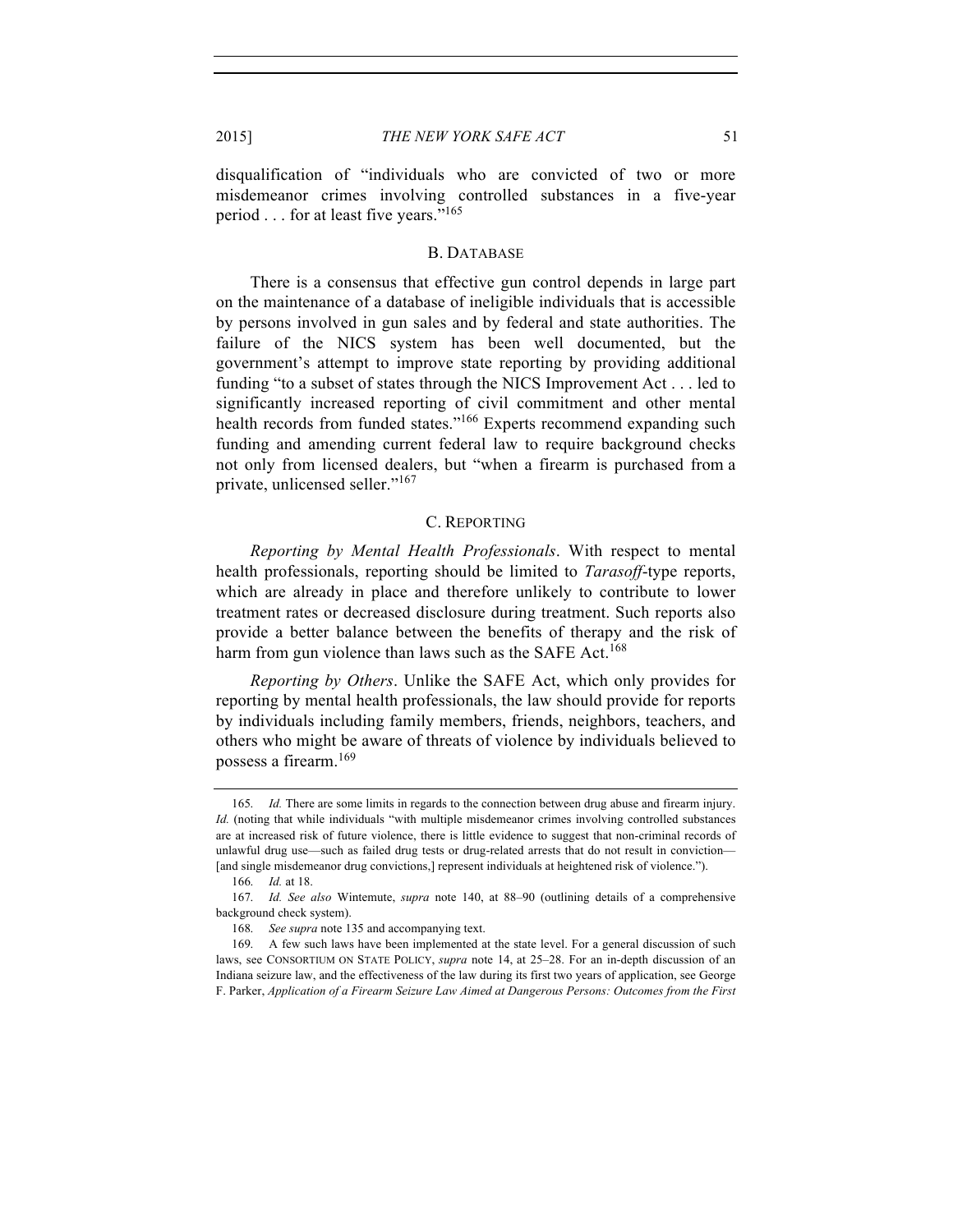#### D. PROCESS UPON THE FILING OF A REPORT

A process should be established for initial decisions and for a prompt, required review of any denial or revocation of a permit. Furthermore, such a process should be tailored to address emergency and non-emergency situations in which the police or a court reasonably believes that an individual poses a threat of harm to self or others. A report by a person, with knowledge of the individual that he or she is reporting, expressing a belief that such individual is dangerous and armed, should initiate a process of investigation. As an initial step in the process, the police should check appropriate databases to determine if the individual has a gun license. If he or she does, the police should check the appropriate databases to determine if the individual is ineligible on other grounds. If the individual is ineligible, the license should be revoked and any firearms removed.

If the individual is not otherwise ineligible, the law should require the police to further investigate the report.<sup>170</sup> This would include a review of the report itself and an analysis of any evidence-based indications of dangerousness, such as a history of controlled substance abuse, criminal convictions, or reports of domestic violence. Additionally, if deemed necessary, the police could contact the individual who submitted the report and the subject of the report. Ideally, this process will occur quickly, and the extent of the investigation should be based on some initial determination of the immediacy and legitimacy of the reported threat. If the police determine that the report is accurate and that there is evidence of an actual risk of harm by an individual with a gun, they should make an initial determination regarding the type of action that may be appropriate. Like commitment proceedings, there should be different standards: one for "emergency" action, which would take place without a warrant in a crisis situation; and a second for "non-emergency" action, which would include the initiation of a process to seek a warrant, from a court, for removal of a gun with respect to less immediate threats that may still be of concern.

*Emergency Action Without a Warrant*. If there is an immediate risk of harm, the license should be revoked and the gun removed without any prior judicial review. After seizure, there should be a process in place for initiating a prompt judicial review of the decision to confiscate the gun in order to ensure protection of Second Amendment rights.<sup>171</sup>

*Two Years*, 61 PSYCHIATRIC SERVS. 478 (2010).

<sup>170.</sup> CONSORTIUM ON STATE POLICY, *supra* note 14, at 28. The police are in the best position to investigate such reports, as they "regularly respond to crises and in these contexts routinely assess whether people pose a threat." *Id.*

<sup>171.</sup> *Id.* at 28 The Consortium recommends the following process: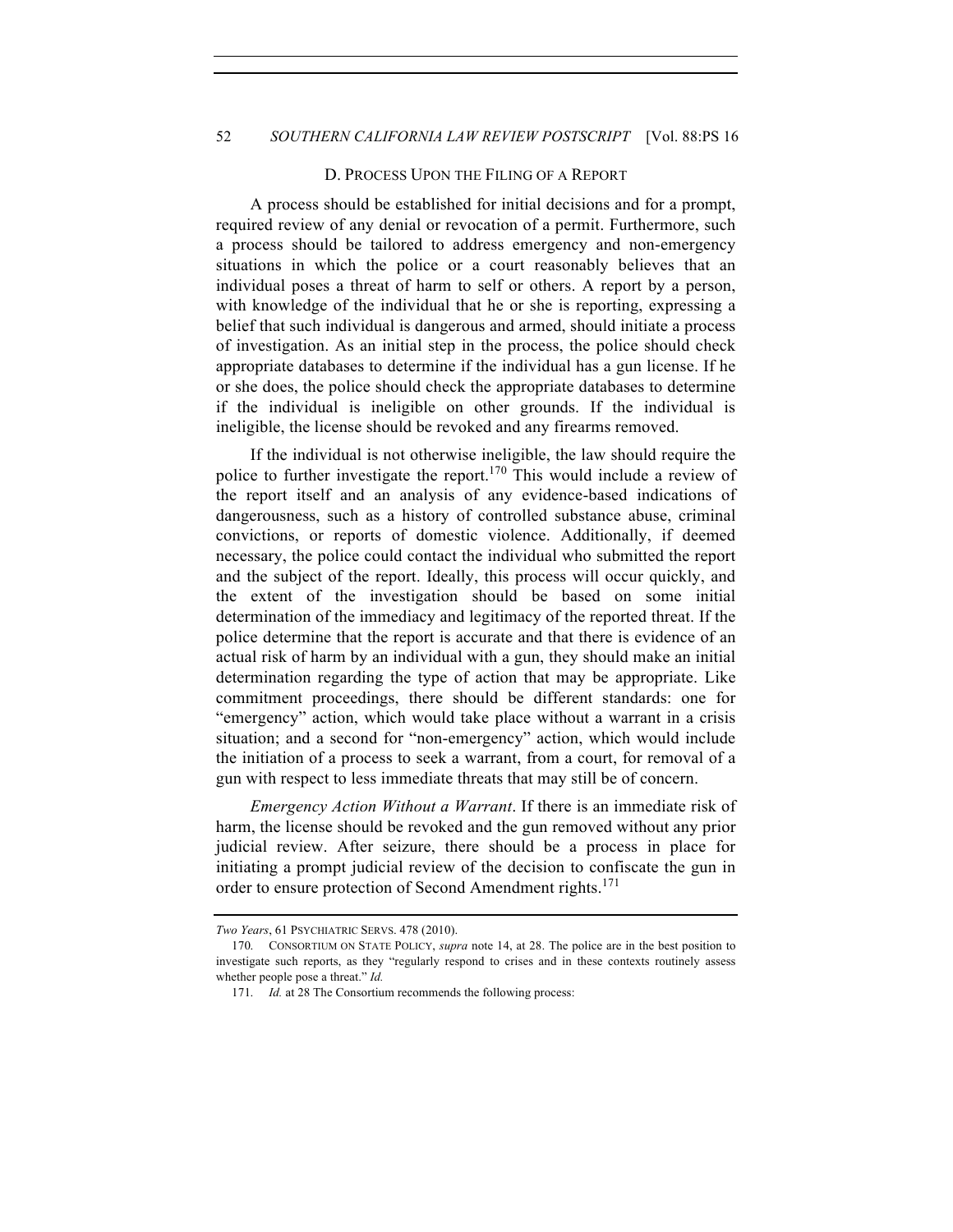*Non-Emergency Action With a Warrant*. If the police determine that an individual poses a risk of harm to self or others, but that harm is not imminent, the police should request an appropriate court order for the removal of the firearm. Connecticut has implemented a warrant-based process for law enforcement to remove guns that allows the police to request a warrant only after they have "conducted an independent investigation and have determined that such probable cause exists and that there is no reasonable alternative available to prevent such person from causing imminent personal injury to himself or herself or to others with such firearm."<sup>172</sup> A judge may only issue a warrant following judicial review and a finding of probable cause. Once a firearm is removed, "the court must schedule a hearing within 14 days to determine whether the guns will be returned . . . [at which] the state has the burden of proof to meet a clear and convincing evidence standard."<sup>173</sup> If the court does not believe that the state has met its burden, the individual's firearms must be returned; otherwise they are held up to a year.<sup>174</sup>

# E. RESTORATION PROCESS

As part of a process to ensure the protection of Second Amendment rights, individuals who have lost such rights should have the opportunity to have them restored. In the case of an individual who has been denied a license or had a license revoked due to mental illness, the restoration process should require a qualified clinician to provide evidence on the petitioner's mental health status and to affirm "that the petitioner is unlikely to relapse and present a danger to self or others in the foreseeable

*Id.*

173. CONSORTIUM ON STATE POLICY, *supra* note 14, at 25.

174. *Id.*

After removing firearms when such a threat is identified, law enforcement will file a report with the court justifying the removal within 48 hours. The court will schedule a hearing within two weeks of the guns being removed and provide notice of the hearing to the gun owner. At the hearing the state will bear the burden of proof to demonstrate by clear and convincing evidence that the individual remains a risk to self or others. The court may consider the individual's history of threatening or dangerous behavior, history of or current use of controlled substances, history of or current abuse of alcohol, and history of adherence to prescribed psychiatric medications. Prior involuntary commitment to a psychiatric facility or to outpatient psychiatric or psychological therapy may also be considered. The hearing will determine if law enforcement will retain the guns for safe-keeping. If the court determines the individual remains a risk, the court may order the firearms held for up to one year . . . [during which] the individual will be prohibited from purchasing firearms, and the NICS system (or state equivalent) should be updated to include this information.

<sup>172.</sup> CONN. GEN. STAT, § 29-38c(a) (Supp. 2014). The criteria for establishing probable cause includes, for example, "recent threats or acts of violence toward self, others, or animals," and the criteria for establishing imminent risk includes "reckless firearm behaviors, threatened or actual violence, prior involuntary confinement in a psychiatric hospital, and illegal use of controlled substances or alcohol." *Id.*